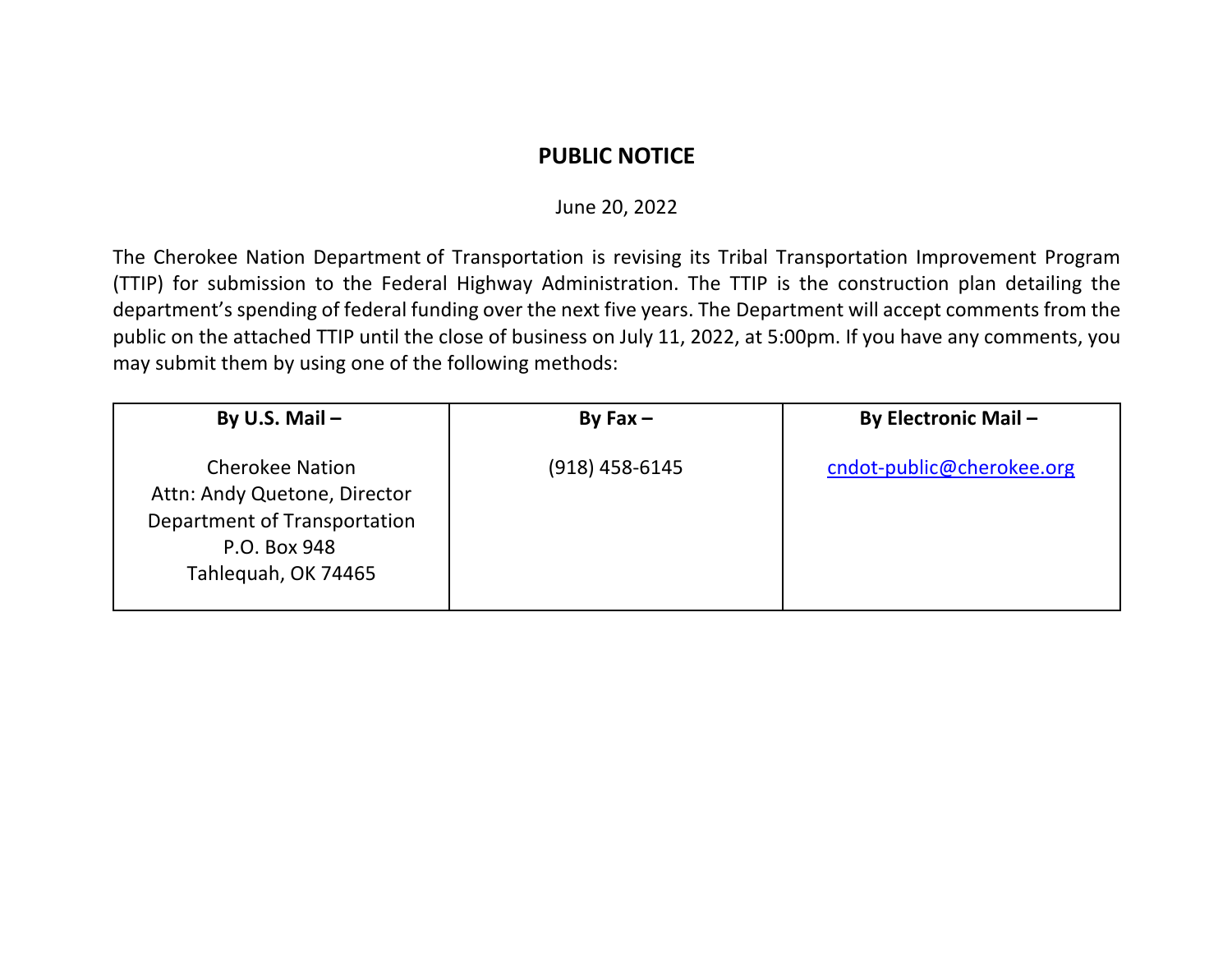| <b>Summary of Projects List</b>      |                           |           | <b>Cherokee Nation</b> |             |             |             |             |              |
|--------------------------------------|---------------------------|-----------|------------------------|-------------|-------------|-------------|-------------|--------------|
| <b>Project Name</b>                  | Project No.               | Const. Yr | 2022                   | 2023        | 2024        | 2025        | 2026        | <b>Total</b> |
| Bridge No. 87 Park Hill Branch       | CN-0915-22BR              | 2022      | \$910,000              | \$6,000     | \$0         | \$0         | \$0         | \$916,000    |
| Bridge No. 89 Unnamed Creek          | JP-31285(04)              | 2023      | \$0                    | \$689,000   | \$0         | \$0         | \$0         | \$689,000    |
| Bridge No. 24T Luna Branch           | JP-33963(04)              | 2022      | \$245,415              | \$973,585   | \$0         | \$0         | \$0         | \$1,219,000  |
| Bridge No. 55 Garvin Branch          | JP-33498(04)              | 2022      | \$424,000              | \$1,166,000 | \$0         | \$0         | \$0         | \$1,590,000  |
| Bridge No. 119 North Fork<br>Creek   | JP-30616(04)              | 2023      | \$0                    | \$530,000   | \$530,000   | \$0         | \$0         | \$1,060,000  |
| Bridge No. 67 Pecan Creek            | CN-0938-22BR              | 2022      | \$10,000               | \$954,000   | \$0         | \$0         | \$0         | \$964,000    |
| Hulbert-Lost City                    | CN-0914-02                | 2021      | \$1,936,960            | \$7,462     | \$0         | \$0         | \$0         | \$1,944,422  |
| Lyon Switch                          | CN-0827-06                | 2023      | \$299,778              | \$1,373,809 | \$1,770,251 | \$0         | \$0         | \$3,443,838  |
| <b>Malloy Hollow</b>                 | CN-0831-05                | 2023      | \$45,425               | \$6,670,442 | \$975,336   | \$0         | \$0         | \$7,691,203  |
| Smith Hollow                         | CN-0847-06                | 2023      | \$836,906              | \$3,098,710 | \$3,999,710 | \$0         | \$0         | \$7,935,326  |
| <b>Bunch Road</b>                    | CN-0852-11                | 2024      | \$179,364              | \$179,365   | \$1,094,000 | \$0         | \$0         | \$1,452,729  |
| <b>Routine Maintenance</b>           | CN-Main-15                | N/A       | \$13,528               | \$10,000    | \$10,000    | \$10,000    | \$10,000    | \$53,528     |
| Dreadfulwater Road                   | CN-0957-07                | 2024      | \$101,000              | \$101,000   | \$1,692,772 | \$0         | \$0         | \$1,894,772  |
| Kansas-Dry Creek                     | CN-0704-07                | 2022      | \$357,552              | \$2,454,000 | \$0         | \$0         | \$0         | \$2,811,552  |
| <b>Transit Program</b>               | N/A                       | N/A       | \$547,990              | \$547,990   | \$547,990   | \$547,990   | \$547,990   | \$2,739,950  |
| <b>Bell North Road</b>               | CN-0842-09                | 2024      | \$626,712              | \$926,712   | \$3,979,377 | \$5,467,623 | \$0         | \$11,000,424 |
| Oak Ridge Road and East<br>Extension | CN-0835-<br>09/CN-A867-11 | 2023      | \$830,714              | \$3,221,000 | \$3,842,000 | \$0         | \$0         | \$7,893,714  |
| Kansas-Bull Hollow                   | CN-0749-09                | 2025      | \$505,000              | \$226,180   | \$226,180   | \$4,014,972 | \$4,095,000 | \$9,067,332  |
| Lost City Road                       | CN-0966-09                | 2023      | \$722,739              | \$4,061,395 | \$3,202,167 | \$0         | \$0         | \$7,986,301  |
| Sally Bull Hollow Phase I            | CN-A800-09-1              | 2025      | \$379,251              | \$101,984   | \$100,983   | \$3,195,900 | \$880,900   | \$4,659,018  |
| D0525 Road                           | CN-0761-09                | 2024      | \$586,092              | \$404,000   | \$2,174,783 | \$1,223,242 | \$0         | \$4,388,117  |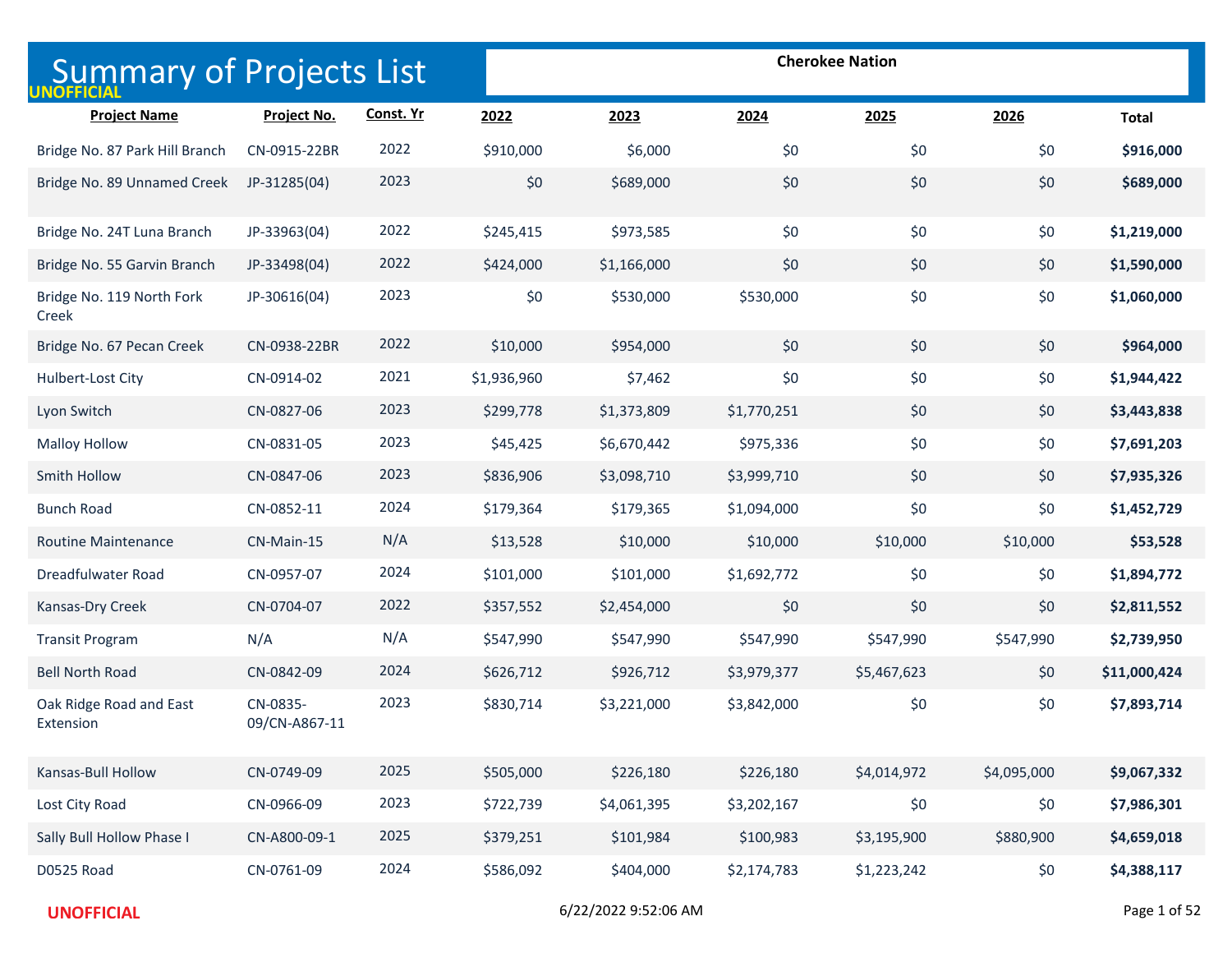| North Salem                                           | CN-0850-09                            | 2024 | \$507,532   | \$285,533    | \$2,103,336 | \$1,425,000 | \$0         | \$4,321,401  |
|-------------------------------------------------------|---------------------------------------|------|-------------|--------------|-------------|-------------|-------------|--------------|
| Dahlonegah West and<br>Extension                      | $CN-$<br>0825/A810/A81<br>$4 - 09$    | 2025 | \$496,372   | \$228,478    | \$101,000   | \$1,925,540 | \$2,668,000 | \$5,419,390  |
| <b>NS-4340-Road</b>                                   | CN-0215-11                            | 2021 | \$1,163,533 | \$0          | \$0         | \$0         | \$0         | \$1,163,533  |
| Ross Street Phase I                                   | CN-A921-11-1                          | 2019 | \$56,870    | \$0          | \$0         | \$0         | \$0         | \$56,870     |
| Chimney Rock Hollow I and II                          | CN-0632/0633-<br>11                   | 2022 | \$4,312,336 | \$102,000    | \$0         | \$0         | \$0         | \$4,414,336  |
| Mud Valley Road                                       | CN-0902/0938-<br>13                   | 2023 | \$525,210   | \$11,175,000 | \$12,000    | \$8,000     | \$0         | \$11,720,210 |
| Bridge No. 56 and No. 57                              | JP 28555                              | 2022 | \$1,142,991 | \$1,142,989  | \$0         | \$0         | \$0         | \$2,285,980  |
| Northeast Ft. Gibson and<br><b>Extension Phase II</b> | CN-0932-06-2                          | 2021 | \$2,850,664 | \$18,000     | \$0         | \$0         | \$0         | \$2,868,664  |
| Rocky Mt. Schhool Loop<br>Bridge (#36)                | CN-0888-09-BR                         | 2022 | \$191,553   | \$12,000     | \$0         | \$0         | \$0         | \$203,553    |
| Dahlonegah South                                      | CN-0843-06                            | 2022 | \$7,383,466 | \$182,320    | \$7,000     | \$0         | \$0         | \$7,572,786  |
| Chewey North-River Road                               | CN-0820-06                            | 2024 | \$365,591   | \$3,338,500  | \$3,338,500 | \$977,500   | \$0         | \$8,020,091  |
| Project Related Administrative<br>Expenses (PRAE)     | N/A                                   | N/A  | \$147,347   | \$52,552     | \$52,552    | \$52,552    | \$52,552    | \$357,555    |
| <b>Transportation Planning</b>                        | N/A                                   | N/A  | \$625,637   | \$625,637    | \$625,637   | \$625,637   | \$625,637   | \$3,128,185  |
| <b>NS-4410 Road</b>                                   | CN-0229-13                            | 2022 | \$5,262,461 | \$17,000     | \$0         | \$0         | \$0         | \$5,279,461  |
| Texanna Road                                          | $CN-$<br>1802/1803/180<br>$9 - 13$    | 2025 | \$404,553   | \$402,554    | \$202,000   | \$2,156,735 | \$6,400,612 | \$9,566,454  |
| Lyon South Road                                       | CN-A802-13                            | 2026 | \$404,000   | \$443,039    | \$202,000   | \$101,000   | \$510,000   | \$1,660,039  |
| New Life Ranch/D4703 Road                             | CN-A719/A740-<br>13                   | 2023 | \$1,357,726 | \$6,147,571  | \$2,987,429 | \$0         | \$0         | \$10,492,726 |
| <b>Bidding Springs Road</b>                           | CN-0816-13                            | 2026 | \$268,000   | \$338,014    | \$338,013   | \$337,742   | \$1,530,000 | \$2,811,769  |
| Dwight Mission/Sequoyah<br>Landing Road Phase II      | $CN-$<br>1611/1630/163<br>3/16AW-13-2 | 2019 | \$12,000    | \$7,000      | \$0         | \$0         | \$0         | \$19,000     |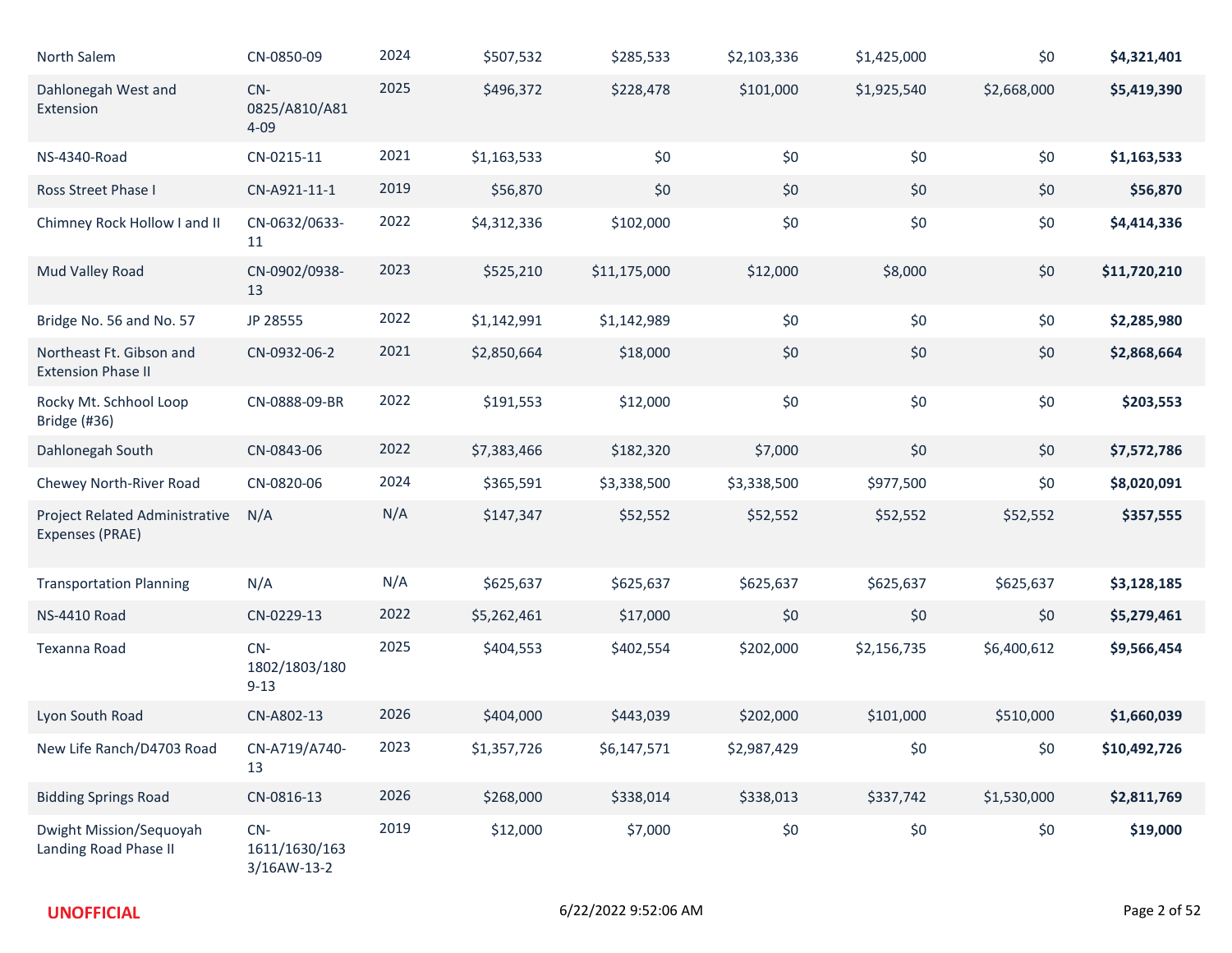| Kansas Intersection Safety<br><b>Improvement Project</b> | JP-34227(04)                 | 2022 | \$296,626    | \$296,626    | \$0          | \$0          | \$0          | \$593,252     |
|----------------------------------------------------------|------------------------------|------|--------------|--------------|--------------|--------------|--------------|---------------|
| Indian Road                                              | CN-0930-1610-<br><b>BR22</b> | 2022 | \$3,720,000  | \$212,000    | \$0          | \$0          | \$0          | \$3,932,000   |
| Bridge No. 225 Coody Creek                               | JP-28516(04)                 | 2022 | \$1,370,928  | \$6,000      | \$0          | \$0          | \$0          | \$1,376,928   |
|                                                          |                              |      | \$42,423,822 | \$52,735,447 | \$34,115,016 | \$22,069,433 | \$17,320,691 | \$168,664,409 |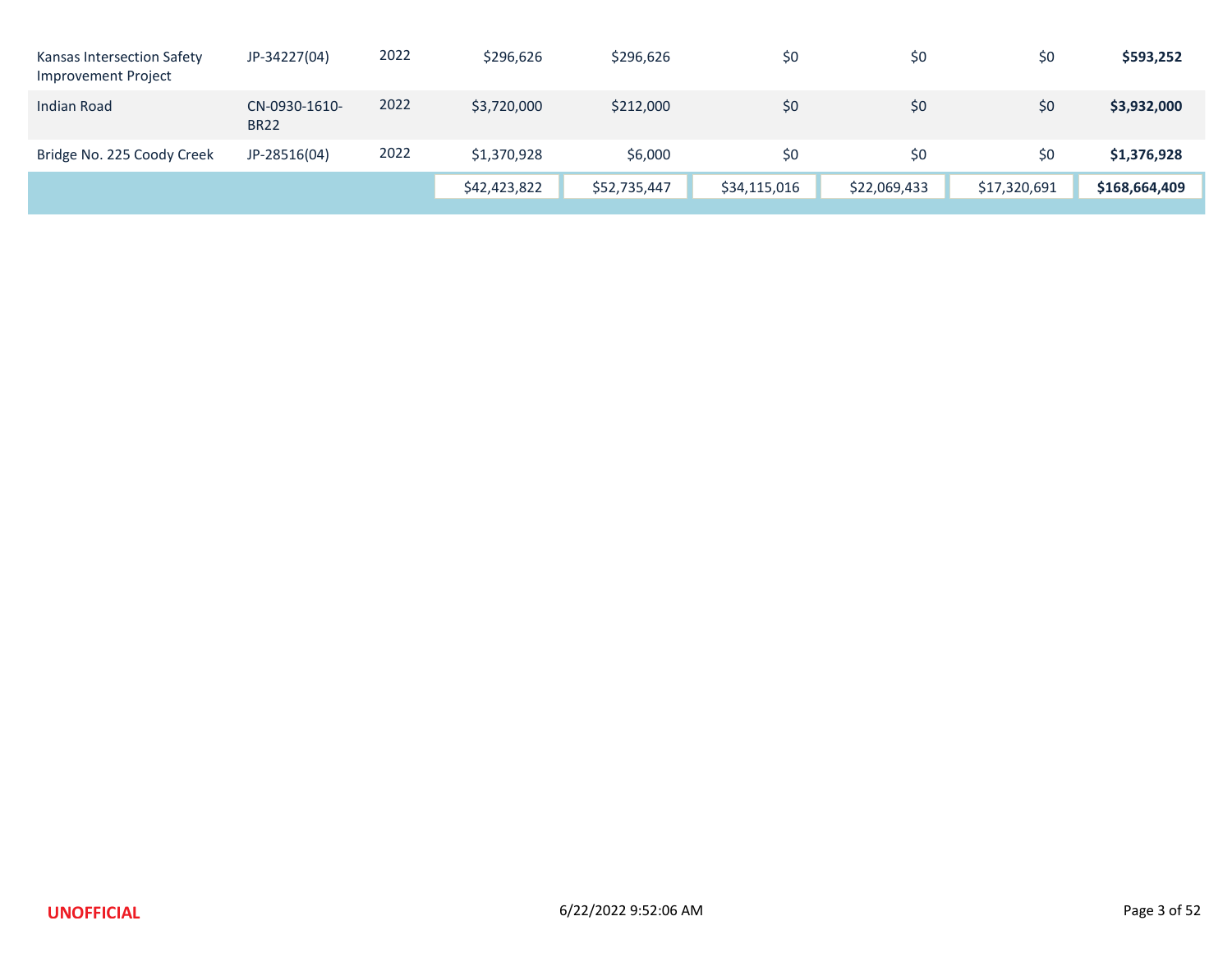|                                                        | 2022             | 2023            | 2024            | 2025            | 2026            |
|--------------------------------------------------------|------------------|-----------------|-----------------|-----------------|-----------------|
| <b>Estimated Annual TTP Shares</b>                     | \$17,029,281.31  | \$17,029,281.31 | \$17,029,281.31 | \$17,029,281.31 | \$17,029,281.31 |
| Additional funds (Tiger, Safety, Bridge, Other Grants) | \$5,492,552.00   | \$52,552.00     | \$52,552.00     | \$52,552.00     | \$52,552.00     |
| Carryover Funds (from previous FY)                     | \$82,984,356.00  | \$63,082,367.31 | \$27,428,753.62 | \$10,395,570.93 | \$5,407,971.24  |
| TOTAL AVAILABLE FUNDS for each year:                   | \$105,506,189.31 | \$80,164,200.62 | \$44,510,586.93 | \$27,477,404.24 | \$22,489,804.55 |
| Project Totals:                                        | \$42,423,822.00  | \$52,735,447.00 | \$34,115,016.00 | \$22,069,433.00 | \$17,320,691.00 |
| Fiscal Year Remainder:                                 | \$63,082,367.31  | \$27,428,753.62 | \$10,395,570.93 | \$5,407,971.24  | \$5,169,113.55  |

| Summary |                              |                  |
|---------|------------------------------|------------------|
|         | <b>Total Available Funds</b> | \$173,833,522.55 |
|         | Total of All Projects on TIP | \$168,664,409.00 |
|         |                              |                  |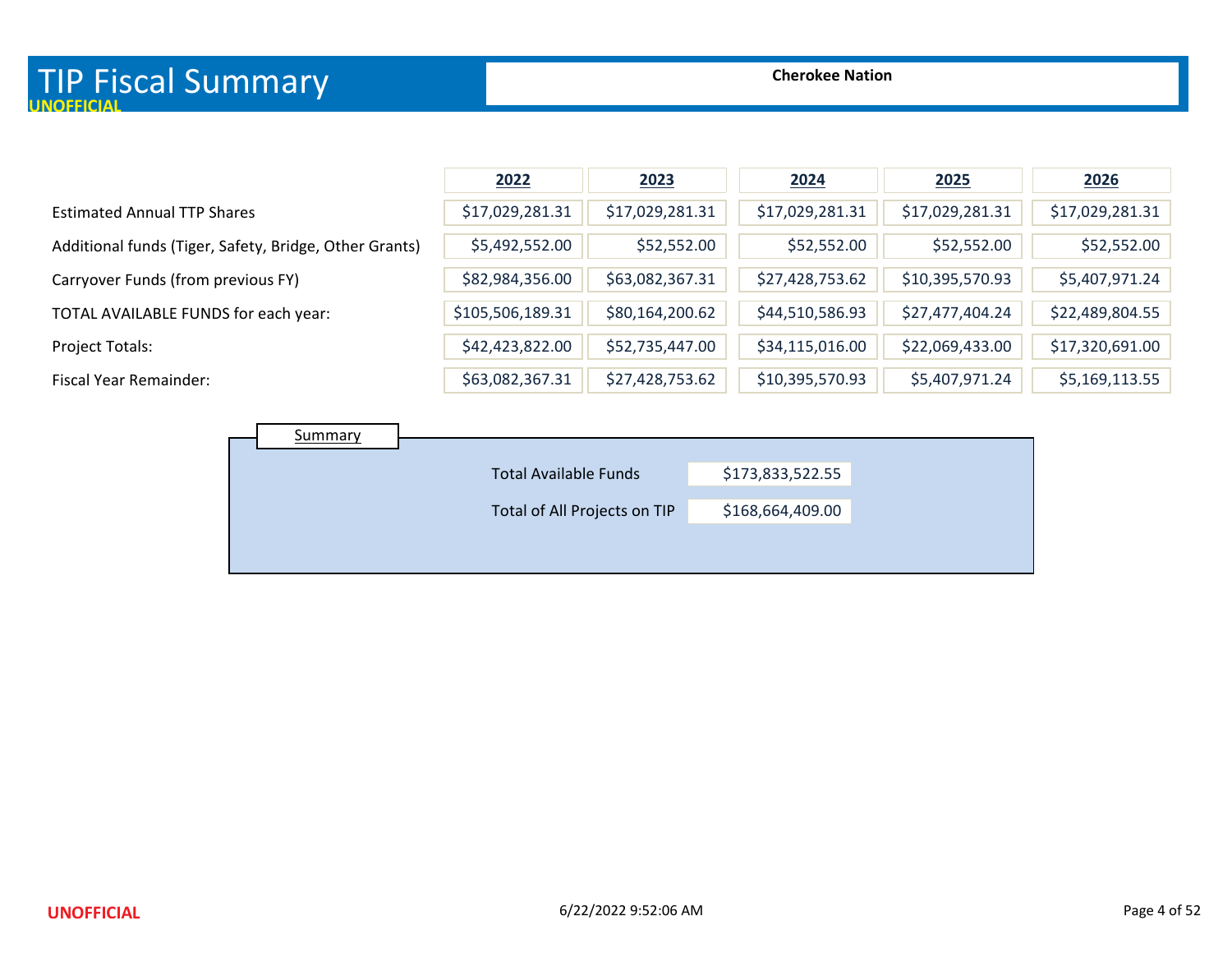| <b>Tribal Transportation Program Transportation Improvement Program</b> |                              |                                                                                                                 |                                           |                                                     |                                                                                                                                                                                                                    |                                  |              |  |  |  |
|-------------------------------------------------------------------------|------------------------------|-----------------------------------------------------------------------------------------------------------------|-------------------------------------------|-----------------------------------------------------|--------------------------------------------------------------------------------------------------------------------------------------------------------------------------------------------------------------------|----------------------------------|--------------|--|--|--|
| <b>UNOFFICIAL</b>                                                       |                              |                                                                                                                 |                                           | <b>UNOFFICIAL</b>                                   |                                                                                                                                                                                                                    |                                  |              |  |  |  |
| <b>Consortium:</b>                                                      | <b>Tribe Cherokee Nation</b> |                                                                                                                 |                                           |                                                     |                                                                                                                                                                                                                    | <b>Tribe Code</b><br><b>Date</b> | G08905       |  |  |  |
| PROJECT INFORMATION:                                                    |                              |                                                                                                                 |                                           |                                                     | ☑<br><b>Illustrative List</b>                                                                                                                                                                                      | <b>Current FY</b>                | 2022         |  |  |  |
| <b>Funding Source TTP:</b>                                              |                              |                                                                                                                 | (examples: TTP, TTPBP, 2% Planning, HPPP) |                                                     |                                                                                                                                                                                                                    |                                  |              |  |  |  |
| <b>Type of Work Reconstruction</b>                                      |                              | <b>Project Name Bridge No. 72 Coal Creek</b><br>Location Approximately 1.0 miles west of Dotyville on E120 Road |                                           |                                                     |                                                                                                                                                                                                                    |                                  |              |  |  |  |
| <b>Route Number 0148;2</b><br>Length<br><b>State OK</b>                 |                              | $0.011$ Miles                                                                                                   | <b>Construction Year 2023</b>             | Project Number JP-31170(04)<br><b>County Ottawa</b> |                                                                                                                                                                                                                    |                                  |              |  |  |  |
|                                                                         |                              | from Cherokee Nation. IDC Rate = $0\%$                                                                          |                                           |                                                     | Comments Project approved by the Executive Branch. Cooperative project with Ottawa County. The PS&E will be<br>completed by the county. ODOT will let the project and perform the CE with TTP construction funding |                                  |              |  |  |  |
|                                                                         | <b>Activity</b>              | 2022                                                                                                            | 2023                                      | 2024                                                | 2025                                                                                                                                                                                                               | 2026                             | <b>TOTAL</b> |  |  |  |
|                                                                         | <b>Administration</b>        | \$0                                                                                                             | \$0                                       | \$0                                                 | \$0                                                                                                                                                                                                                | \$0                              | \$0          |  |  |  |
|                                                                         | <b>Planning</b>              | \$0                                                                                                             | \$0                                       | \$0                                                 | \$0                                                                                                                                                                                                                | \$0                              | \$0          |  |  |  |
| <b>Preliminary Engineering</b>                                          |                              | \$0                                                                                                             | \$0                                       | \$0                                                 | \$0                                                                                                                                                                                                                | \$0                              | \$0          |  |  |  |
|                                                                         | <b>Construction</b>          | \$0                                                                                                             | \$600,000                                 | \$0                                                 | \$0                                                                                                                                                                                                                | \$0                              | \$600,000    |  |  |  |
| <b>Construction Engineering</b>                                         |                              | \$0                                                                                                             | \$36,000                                  | \$0                                                 | \$0                                                                                                                                                                                                                | \$0                              | \$36,000     |  |  |  |
|                                                                         | <b>Transit</b>               | \$0                                                                                                             | \$0                                       | \$0                                                 | \$0                                                                                                                                                                                                                | \$0                              | \$0          |  |  |  |
|                                                                         | <b>Maintenance</b>           | \$0                                                                                                             | \$0                                       | \$0                                                 | \$0                                                                                                                                                                                                                | \$0                              | \$0          |  |  |  |
|                                                                         | <b>TOTAL</b>                 | \$0                                                                                                             | \$636,000                                 | \$0                                                 | \$0                                                                                                                                                                                                                | \$0                              | \$636,000    |  |  |  |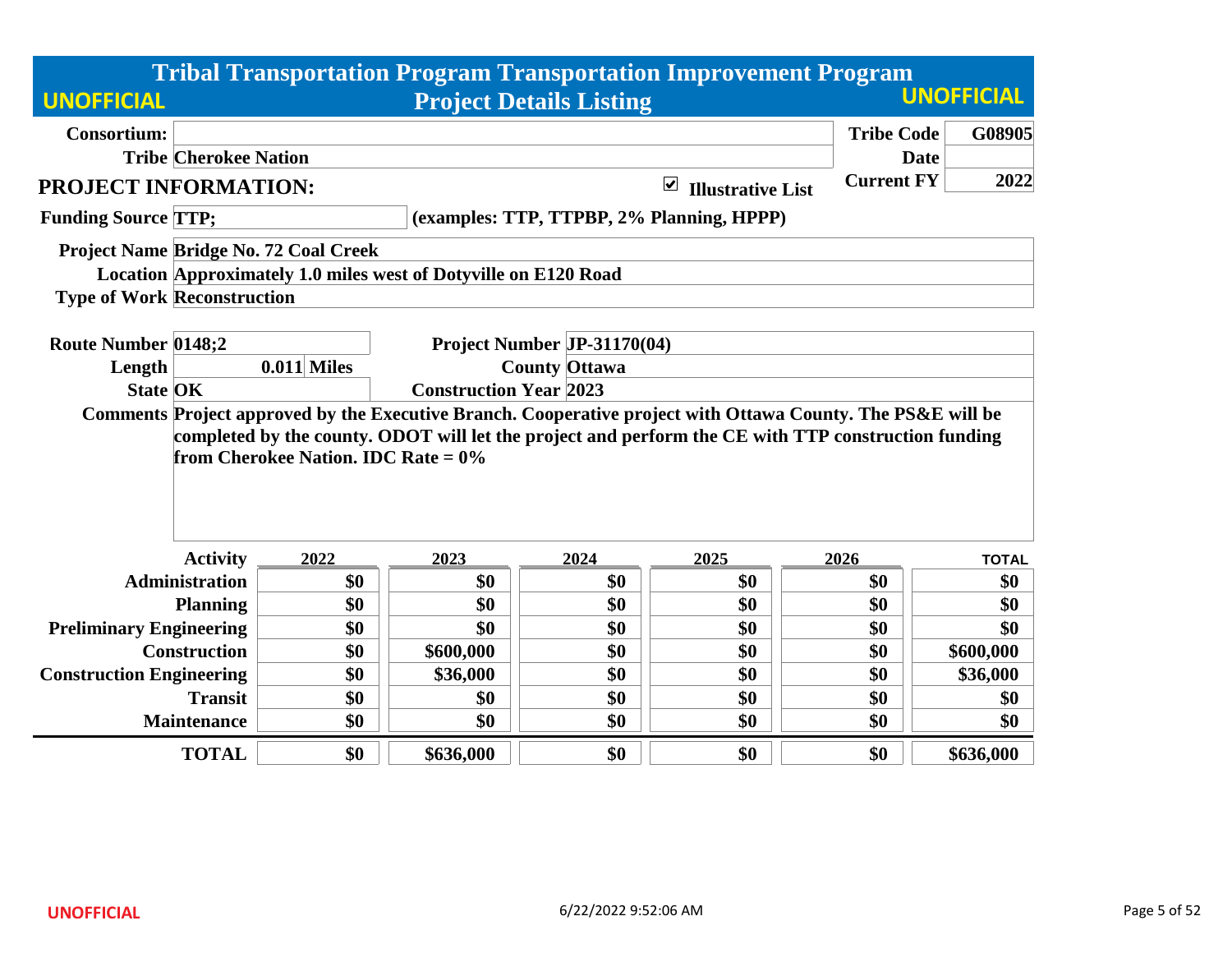|                                          | <b>Tribal Transportation Program Transportation Improvement Program</b>                                                                                                                                                                                                                                                                                                     |                                             |                               |                                |                                                                                            |                   |                   |  |  |  |
|------------------------------------------|-----------------------------------------------------------------------------------------------------------------------------------------------------------------------------------------------------------------------------------------------------------------------------------------------------------------------------------------------------------------------------|---------------------------------------------|-------------------------------|--------------------------------|--------------------------------------------------------------------------------------------|-------------------|-------------------|--|--|--|
| <b>UNOFFICIAL</b>                        |                                                                                                                                                                                                                                                                                                                                                                             |                                             |                               | <b>Project Details Listing</b> |                                                                                            |                   | <b>UNOFFICIAL</b> |  |  |  |
| <b>Consortium:</b>                       |                                                                                                                                                                                                                                                                                                                                                                             |                                             |                               |                                |                                                                                            | <b>Tribe Code</b> | G08905            |  |  |  |
|                                          | <b>Tribe Cherokee Nation</b>                                                                                                                                                                                                                                                                                                                                                |                                             |                               |                                |                                                                                            | <b>Date</b>       |                   |  |  |  |
| <b>PROJECT INFORMATION:</b>              |                                                                                                                                                                                                                                                                                                                                                                             |                                             |                               |                                | <b>Illustrative List</b>                                                                   | <b>Current FY</b> | 2022              |  |  |  |
| <b>Funding Source TTP;</b>               |                                                                                                                                                                                                                                                                                                                                                                             |                                             |                               |                                | (examples: TTP, TTPBP, 2% Planning, HPPP)                                                  |                   |                   |  |  |  |
|                                          |                                                                                                                                                                                                                                                                                                                                                                             | Project Name Bridge No. 87 Park Hill Branch |                               |                                |                                                                                            |                   |                   |  |  |  |
|                                          |                                                                                                                                                                                                                                                                                                                                                                             |                                             |                               |                                | Location Approximately 0.4 miles south of US-62 on S. Bald Hill Road (aka Stick Ross Loop) |                   |                   |  |  |  |
| <b>Type of Work</b>                      |                                                                                                                                                                                                                                                                                                                                                                             |                                             |                               |                                |                                                                                            |                   |                   |  |  |  |
|                                          |                                                                                                                                                                                                                                                                                                                                                                             |                                             |                               |                                |                                                                                            |                   |                   |  |  |  |
| <b>Route Number 0915;11;12</b><br>Length | <b>Project Number CN-0915-22BR</b><br>0.5 Miles<br><b>County Cherokee</b>                                                                                                                                                                                                                                                                                                   |                                             |                               |                                |                                                                                            |                   |                   |  |  |  |
| <b>State OK</b>                          |                                                                                                                                                                                                                                                                                                                                                                             |                                             | <b>Construction Year 2022</b> |                                |                                                                                            |                   |                   |  |  |  |
|                                          | Comments Approved by the Executive Branch. Cooperative project with Cherokee County. Project is on a fast track<br>due to storm damage and road closure. Cherokee County will handle the design while Cherokee Nation<br>completes the NEPA. No ROW or utility relocations necessary. Cherokee County will let the project and<br>perform the CE upon completion of a PS&E. |                                             |                               |                                |                                                                                            |                   |                   |  |  |  |
|                                          | <b>Activity</b>                                                                                                                                                                                                                                                                                                                                                             | 2022                                        | 2023                          | 2024                           | 2025                                                                                       | 2026              | <b>TOTAL</b>      |  |  |  |
|                                          | <b>Administration</b>                                                                                                                                                                                                                                                                                                                                                       | \$0                                         | \$0                           | \$0                            | \$0                                                                                        | \$0               | \$0               |  |  |  |
|                                          | <b>Planning</b>                                                                                                                                                                                                                                                                                                                                                             | \$0                                         | \$0                           | \$0                            | \$0                                                                                        | \$0               | \$0               |  |  |  |
| <b>Preliminary Engineering</b>           |                                                                                                                                                                                                                                                                                                                                                                             | \$10,000                                    | \$0                           | \$0                            | \$0                                                                                        | \$0               | \$10,000          |  |  |  |
|                                          | <b>Construction</b>                                                                                                                                                                                                                                                                                                                                                         | \$850,000                                   | \$5,000                       | \$0                            | \$0                                                                                        | \$0               | \$855,000         |  |  |  |
| <b>Construction Engineering</b>          |                                                                                                                                                                                                                                                                                                                                                                             | \$50,000                                    | \$1,000                       | \$0                            | \$0                                                                                        | \$0               | \$51,000          |  |  |  |
|                                          | <b>Transit</b>                                                                                                                                                                                                                                                                                                                                                              | \$0                                         | \$0                           | \$0                            | \$0                                                                                        | \$0               | \$0               |  |  |  |
|                                          | <b>Maintenance</b>                                                                                                                                                                                                                                                                                                                                                          | \$0                                         | \$0                           | \$0                            | \$0                                                                                        | \$0               | \$0               |  |  |  |
|                                          | <b>TOTAL</b>                                                                                                                                                                                                                                                                                                                                                                | \$910,000                                   | \$6,000                       | \$0                            | \$0                                                                                        | \$0               | \$916,000         |  |  |  |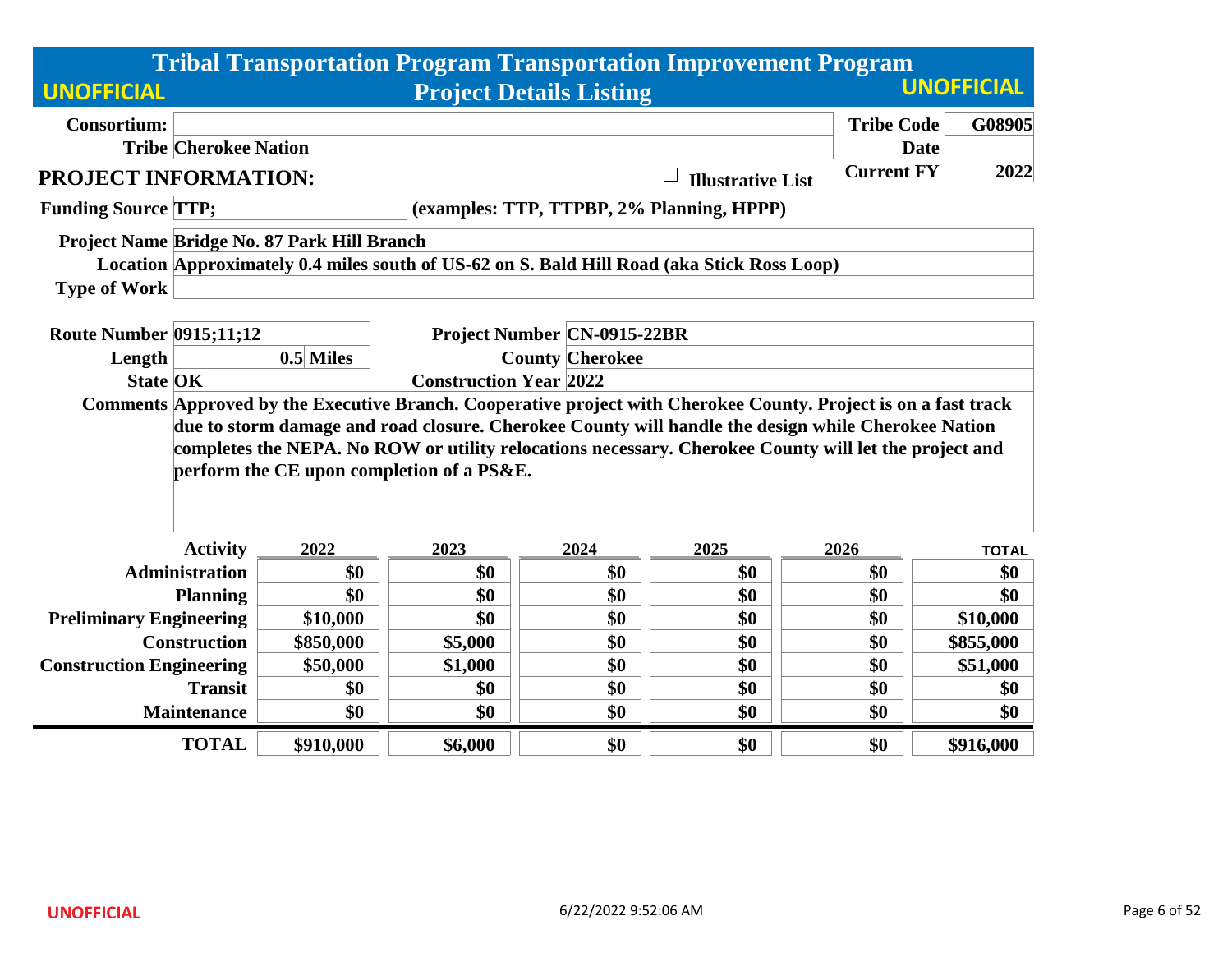|                                    | <b>Tribal Transportation Program Transportation Improvement Program</b> |                                         |                                                                 |                                |                                                                                                           |                   |                   |  |  |  |
|------------------------------------|-------------------------------------------------------------------------|-----------------------------------------|-----------------------------------------------------------------|--------------------------------|-----------------------------------------------------------------------------------------------------------|-------------------|-------------------|--|--|--|
| <b>UNOFFICIAL</b>                  |                                                                         |                                         |                                                                 | <b>Project Details Listing</b> |                                                                                                           |                   | <b>UNOFFICIAL</b> |  |  |  |
| <b>Consortium:</b>                 |                                                                         |                                         |                                                                 |                                |                                                                                                           | <b>Tribe Code</b> | G08905            |  |  |  |
|                                    | <b>Tribe Cherokee Nation</b>                                            |                                         |                                                                 |                                |                                                                                                           | <b>Date</b>       |                   |  |  |  |
| PROJECT INFORMATION:               |                                                                         |                                         |                                                                 |                                | <b>Illustrative List</b>                                                                                  | <b>Current FY</b> | 2022              |  |  |  |
| <b>Funding Source TTP;</b>         |                                                                         |                                         |                                                                 |                                | (examples: TTP, TTPBP, 2% Planning, HPPP)                                                                 |                   |                   |  |  |  |
|                                    |                                                                         | Project Name Bridge No. 225 Coody Creek |                                                                 |                                |                                                                                                           |                   |                   |  |  |  |
|                                    |                                                                         |                                         | Location Approximately 1.1 miles east of SH-165 on Hancock Road |                                |                                                                                                           |                   |                   |  |  |  |
| <b>Type of Work Reconstruction</b> |                                                                         |                                         |                                                                 |                                |                                                                                                           |                   |                   |  |  |  |
| <b>Route Number 1512;3</b>         |                                                                         |                                         |                                                                 | Project Number JP-28516(04)    |                                                                                                           |                   |                   |  |  |  |
| Length                             |                                                                         | $0.027$ Miles                           |                                                                 | <b>County Muskogee</b>         |                                                                                                           |                   |                   |  |  |  |
| <b>State OK</b>                    |                                                                         |                                         | <b>Construction Year 2022</b>                                   |                                |                                                                                                           |                   |                   |  |  |  |
|                                    |                                                                         |                                         |                                                                 |                                | Comments Project approved by the Executive Branch on 2/17/22. The PE was completed by Muskogee County and |                   |                   |  |  |  |
|                                    |                                                                         |                                         |                                                                 |                                | ODOT with STP funding and State appropriations. ODOT will let the project and administer the CE with      |                   |                   |  |  |  |
|                                    |                                                                         |                                         |                                                                 |                                | Cherokee Nation covering the cost of constricion and CE using TTP funds. IDC Rate = $0\%$                 |                   |                   |  |  |  |
|                                    |                                                                         |                                         |                                                                 |                                |                                                                                                           |                   |                   |  |  |  |
|                                    |                                                                         |                                         |                                                                 |                                |                                                                                                           |                   |                   |  |  |  |
|                                    |                                                                         |                                         |                                                                 |                                |                                                                                                           |                   |                   |  |  |  |
|                                    | <b>Activity</b>                                                         | 2022                                    | 2023                                                            | 2024                           | 2025                                                                                                      | 2026              | <b>TOTAL</b>      |  |  |  |
|                                    | <b>Administration</b>                                                   | \$0                                     | \$0                                                             | \$0                            | \$0                                                                                                       | \$0               | \$0               |  |  |  |
|                                    | <b>Planning</b>                                                         | \$0                                     | \$0                                                             | \$0                            | \$0                                                                                                       | \$0               | \$0               |  |  |  |
| <b>Preliminary Engineering</b>     |                                                                         | \$0                                     | \$0                                                             | \$0                            | \$0                                                                                                       | \$0               | \$0               |  |  |  |
|                                    | <b>Construction</b>                                                     | \$1,220,774                             | \$5,000                                                         | \$0                            | \$0                                                                                                       | \$0               | \$1,225,774       |  |  |  |
| <b>Construction Engineering</b>    |                                                                         | \$150,154                               | \$1,000                                                         | \$0                            | \$0                                                                                                       | \$0               | \$151,154         |  |  |  |
|                                    | <b>Transit</b>                                                          | \$0                                     | \$0                                                             | \$0                            | \$0                                                                                                       | \$0               | \$0               |  |  |  |
|                                    | <b>Maintenance</b>                                                      | \$0                                     | \$0                                                             | \$0                            | \$0                                                                                                       | \$0               | \$0               |  |  |  |
|                                    | <b>TOTAL</b>                                                            | \$1,370,928                             | \$6,000                                                         | \$0                            | \$0                                                                                                       | \$0               | \$1,376,928       |  |  |  |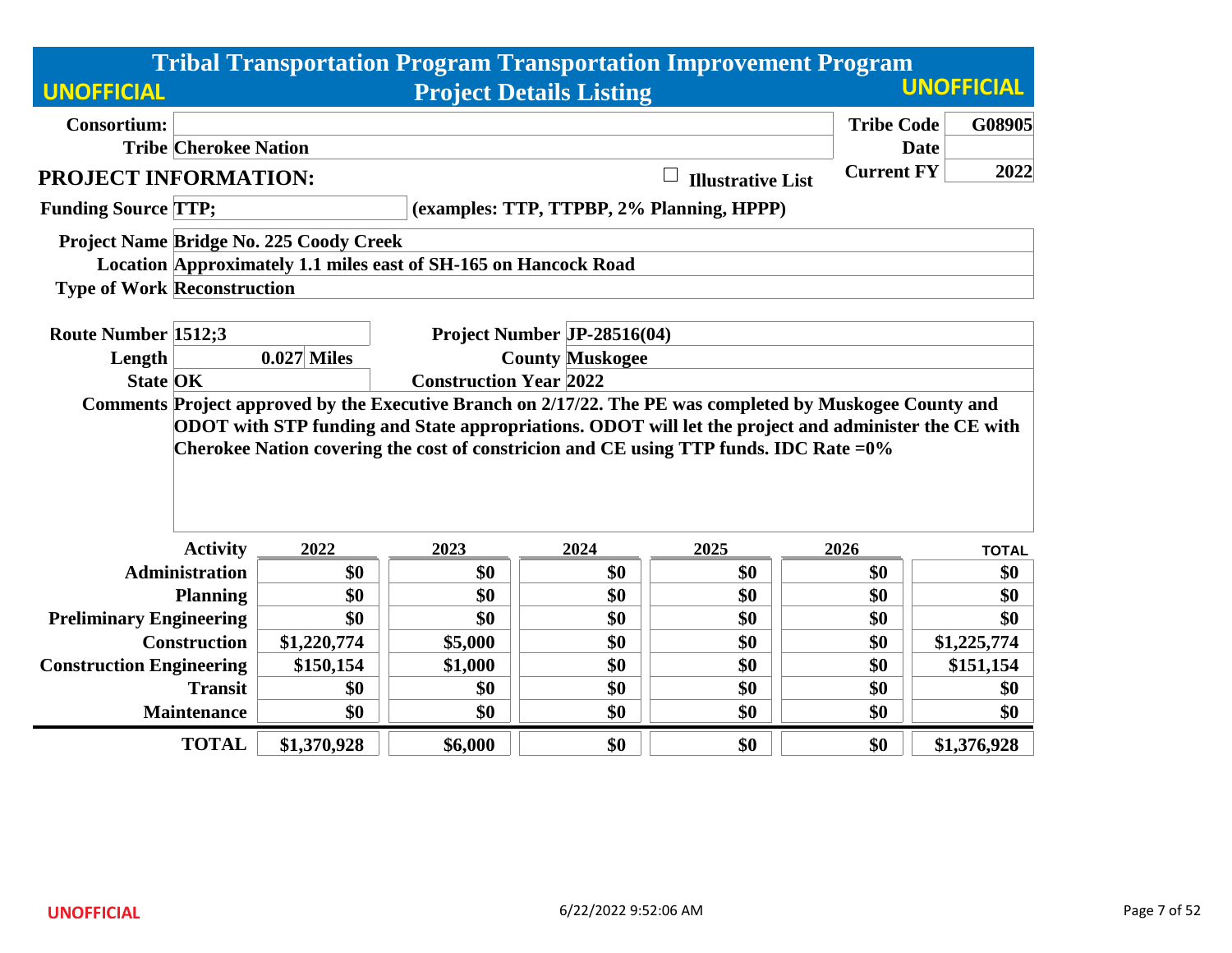|                                    |                              |                                                     |                                                                |                                | <b>Tribal Transportation Program Transportation Improvement Program</b>                                                                                                                                                |                   |                   |  |  |
|------------------------------------|------------------------------|-----------------------------------------------------|----------------------------------------------------------------|--------------------------------|------------------------------------------------------------------------------------------------------------------------------------------------------------------------------------------------------------------------|-------------------|-------------------|--|--|
| <b>UNOFFICIAL</b>                  |                              |                                                     |                                                                | <b>Project Details Listing</b> |                                                                                                                                                                                                                        |                   | <b>UNOFFICIAL</b> |  |  |
| <b>Consortium:</b>                 |                              |                                                     |                                                                |                                |                                                                                                                                                                                                                        | <b>Tribe Code</b> | G08905            |  |  |
|                                    | <b>Tribe Cherokee Nation</b> |                                                     |                                                                |                                |                                                                                                                                                                                                                        | <b>Date</b>       |                   |  |  |
| PROJECT INFORMATION:               |                              |                                                     |                                                                |                                | <b>Illustrative List</b>                                                                                                                                                                                               | <b>Current FY</b> | 2022              |  |  |
| <b>Funding Source TTP;</b>         |                              |                                                     |                                                                |                                | (examples: TTP, TTPBP, 2% Planning, HPPP)                                                                                                                                                                              |                   |                   |  |  |
|                                    |                              | <b>Project Name Bridge No. 119 North Fork Creek</b> |                                                                |                                |                                                                                                                                                                                                                        |                   |                   |  |  |
|                                    |                              |                                                     | Location Approximately 1.0 miles north of Ramona on N3980 Road |                                |                                                                                                                                                                                                                        |                   |                   |  |  |
| <b>Type of Work Reconstruction</b> |                              |                                                     |                                                                |                                |                                                                                                                                                                                                                        |                   |                   |  |  |
| <b>Route Number 0415;2</b>         |                              |                                                     |                                                                | Project Number JP-30616(04)    |                                                                                                                                                                                                                        |                   |                   |  |  |
| Length                             |                              | <b>0.019 Miles</b>                                  | <b>County Washington</b>                                       |                                |                                                                                                                                                                                                                        |                   |                   |  |  |
| <b>State OK</b>                    |                              |                                                     | <b>Construction Year 2023</b>                                  |                                |                                                                                                                                                                                                                        |                   |                   |  |  |
|                                    |                              | from Cherokee Nation. IDC Rate = $0\%$              |                                                                |                                | Comments Project approved by the Executive Branch. Cooperative project with Washington County. The PS&E will<br>be completed by the county. ODOT will let the project and perform the CE with TTP construction funding |                   |                   |  |  |
|                                    | <b>Activity</b>              | 2022                                                | 2023                                                           | 2024                           | 2025                                                                                                                                                                                                                   | 2026              | <b>TOTAL</b>      |  |  |
|                                    | <b>Administration</b>        | \$0                                                 | \$0                                                            | \$0                            | \$0                                                                                                                                                                                                                    | \$0               | \$0               |  |  |
|                                    | <b>Planning</b>              | \$0                                                 | \$0                                                            | \$0                            | \$0                                                                                                                                                                                                                    | \$0               | \$0               |  |  |
| <b>Preliminary Engineering</b>     |                              | \$0                                                 | \$0                                                            | \$0                            | \$0                                                                                                                                                                                                                    | \$0               | \$0               |  |  |
|                                    | <b>Construction</b>          | \$0                                                 | \$500,000                                                      | \$500,000                      | \$0                                                                                                                                                                                                                    | \$0               | \$1,000,000       |  |  |
| <b>Construction Engineering</b>    |                              | \$0                                                 | \$30,000                                                       | \$30,000                       | \$0                                                                                                                                                                                                                    | \$0               | \$60,000          |  |  |
|                                    | <b>Transit</b>               | \$0                                                 | \$0                                                            | \$0                            | \$0                                                                                                                                                                                                                    | \$0               | \$0               |  |  |
|                                    | <b>Maintenance</b>           | \$0                                                 | \$0                                                            | \$0                            | \$0                                                                                                                                                                                                                    | \$0               | \$0               |  |  |
|                                    | <b>TOTAL</b>                 | \$0                                                 | \$530,000                                                      | \$530,000                      | \$0                                                                                                                                                                                                                    | \$0               | \$1,060,000       |  |  |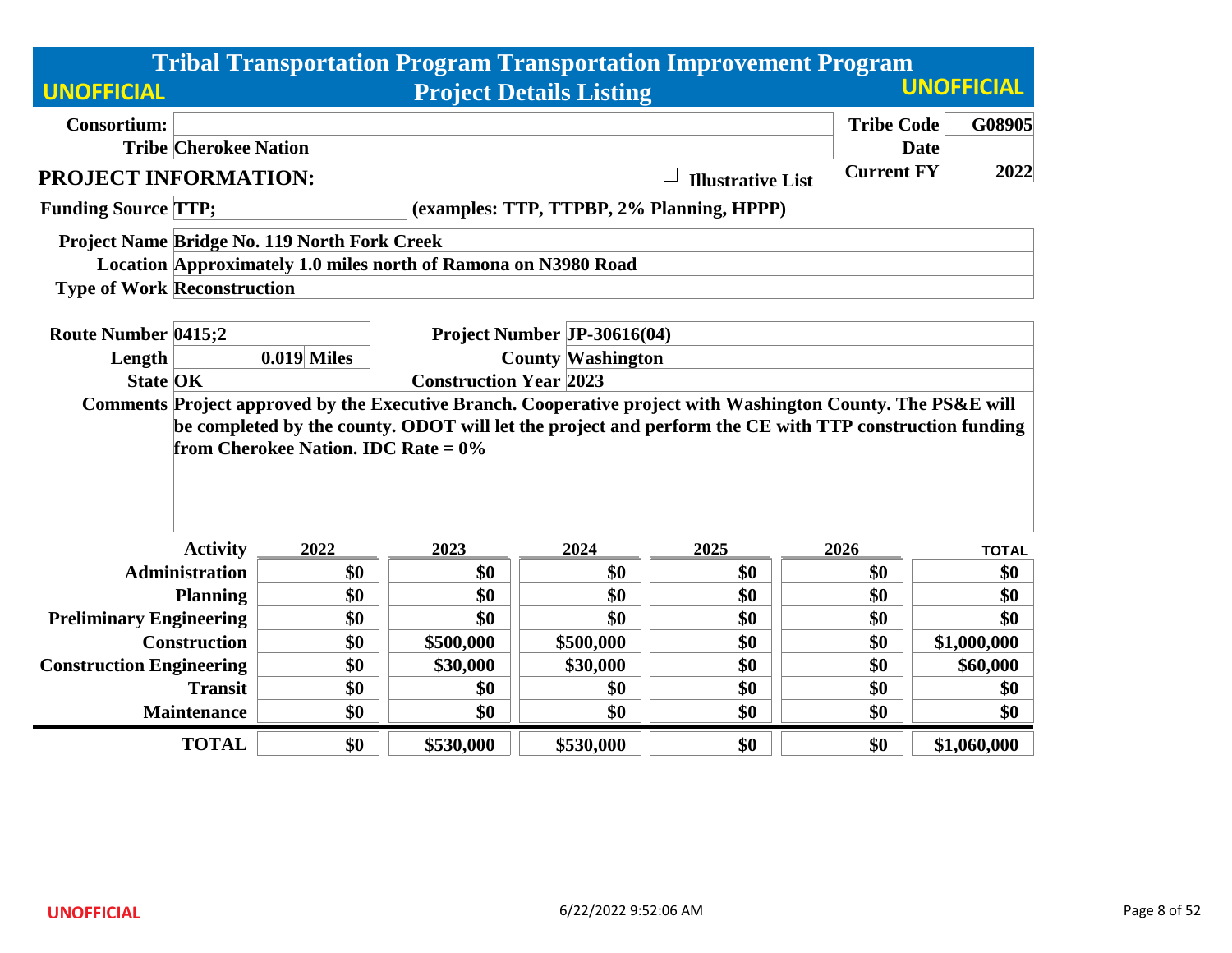| <b>Tribal Transportation Program Transportation Improvement Program</b> |                                                                                                               |                                          |                                                                           |                                |                                                                                                     |                   |                   |  |  |
|-------------------------------------------------------------------------|---------------------------------------------------------------------------------------------------------------|------------------------------------------|---------------------------------------------------------------------------|--------------------------------|-----------------------------------------------------------------------------------------------------|-------------------|-------------------|--|--|
| <b>UNOFFICIAL</b>                                                       |                                                                                                               |                                          |                                                                           | <b>Project Details Listing</b> |                                                                                                     |                   | <b>UNOFFICIAL</b> |  |  |
| <b>Consortium:</b>                                                      |                                                                                                               |                                          |                                                                           |                                |                                                                                                     | <b>Tribe Code</b> | G08905            |  |  |
|                                                                         | <b>Tribe Cherokee Nation</b>                                                                                  |                                          |                                                                           |                                |                                                                                                     | <b>Date</b>       |                   |  |  |
| PROJECT INFORMATION:                                                    |                                                                                                               |                                          |                                                                           |                                | <b>Illustrative List</b>                                                                            | <b>Current FY</b> | 2022              |  |  |
| <b>Funding Source TTP;TTP Bridge;</b>                                   |                                                                                                               |                                          |                                                                           |                                | (examples: TTP, TTPBP, 2% Planning, HPPP)                                                           |                   |                   |  |  |
|                                                                         |                                                                                                               | Project Name Bridge No. 55 Garvin Branch |                                                                           |                                |                                                                                                     |                   |                   |  |  |
|                                                                         |                                                                                                               |                                          |                                                                           |                                | Location Approximately 0.75 miles northwest of the Hanson Community on Central School Road          |                   |                   |  |  |
| <b>Type of Work Reconstruction</b>                                      |                                                                                                               |                                          |                                                                           |                                |                                                                                                     |                   |                   |  |  |
| <b>Route Number 16C3:2</b>                                              |                                                                                                               |                                          |                                                                           |                                |                                                                                                     |                   |                   |  |  |
| Length                                                                  |                                                                                                               | $0.005$ Miles                            | Project Number JP-33498(04)<br><b>County Sequoyah</b>                     |                                |                                                                                                     |                   |                   |  |  |
| <b>State OK</b>                                                         |                                                                                                               |                                          | <b>Construction Year 2022</b>                                             |                                |                                                                                                     |                   |                   |  |  |
|                                                                         | Comments Project approved by the Executive Branch. Cooperative project with Sequoyah County. The PS&E will be |                                          |                                                                           |                                |                                                                                                     |                   |                   |  |  |
|                                                                         |                                                                                                               |                                          |                                                                           |                                | completed by the county. ODOT will let the project and perform the CE with TTP construction funding |                   |                   |  |  |
|                                                                         |                                                                                                               |                                          | from Cherokee Nation and TTP Bridge funding if approved. IDC Rate = $0\%$ |                                |                                                                                                     |                   |                   |  |  |
|                                                                         |                                                                                                               |                                          |                                                                           |                                |                                                                                                     |                   |                   |  |  |
|                                                                         |                                                                                                               |                                          |                                                                           |                                |                                                                                                     |                   |                   |  |  |
|                                                                         |                                                                                                               |                                          |                                                                           |                                |                                                                                                     |                   |                   |  |  |
|                                                                         | <b>Activity</b>                                                                                               | 2022                                     | 2023                                                                      | 2024                           | 2025                                                                                                | 2026              | <b>TOTAL</b>      |  |  |
|                                                                         | <b>Administration</b>                                                                                         | \$0                                      | \$0                                                                       | \$0                            | \$0                                                                                                 | \$0               | \$0               |  |  |
|                                                                         | <b>Planning</b>                                                                                               | \$0                                      | \$0                                                                       | \$0                            | \$0                                                                                                 | \$0               | \$0               |  |  |
| <b>Preliminary Engineering</b>                                          |                                                                                                               | \$0                                      | \$0                                                                       | \$0                            | \$0                                                                                                 | \$0               | \$0               |  |  |
|                                                                         | <b>Construction</b>                                                                                           | \$400,000                                | \$1,100,000                                                               | \$0                            | \$0                                                                                                 | \$0               | \$1,500,000       |  |  |
| <b>Construction Engineering</b>                                         |                                                                                                               | \$24,000                                 | \$66,000                                                                  | \$0                            | \$0                                                                                                 | \$0               | \$90,000          |  |  |
|                                                                         | <b>Transit</b>                                                                                                | \$0                                      | \$0                                                                       | \$0                            | \$0                                                                                                 | \$0               | \$0               |  |  |
|                                                                         | <b>Maintenance</b>                                                                                            | \$0                                      | \$0                                                                       | \$0                            | \$0                                                                                                 | \$0               | \$0               |  |  |
|                                                                         | <b>TOTAL</b>                                                                                                  | \$424,000                                | \$1,166,000                                                               | \$0                            | \$0                                                                                                 | \$0               | \$1,590,000       |  |  |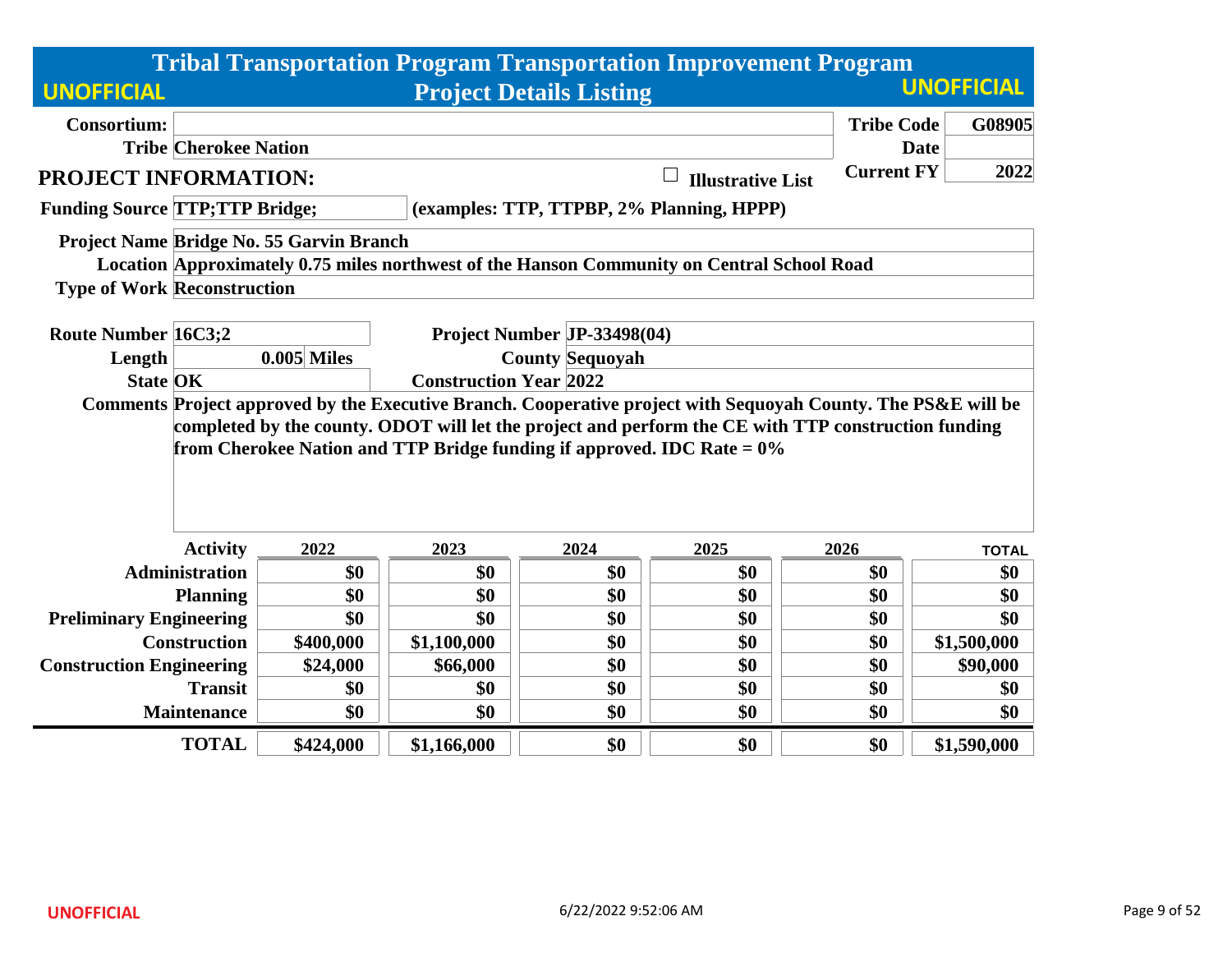| <b>Tribal Transportation Program Transportation Improvement Program</b>                                                                                                                                                                                                                        |               |                               |                                                    |                          |                   |                   |  |  |
|------------------------------------------------------------------------------------------------------------------------------------------------------------------------------------------------------------------------------------------------------------------------------------------------|---------------|-------------------------------|----------------------------------------------------|--------------------------|-------------------|-------------------|--|--|
| <b>UNOFFICIAL</b>                                                                                                                                                                                                                                                                              |               |                               | <b>Project Details Listing</b>                     |                          |                   | <b>UNOFFICIAL</b> |  |  |
| <b>Consortium:</b>                                                                                                                                                                                                                                                                             |               |                               |                                                    |                          | <b>Tribe Code</b> | G08905            |  |  |
| <b>Tribe Cherokee Nation</b>                                                                                                                                                                                                                                                                   |               |                               |                                                    |                          |                   | <b>Date</b>       |  |  |
| PROJECT INFORMATION:                                                                                                                                                                                                                                                                           |               |                               |                                                    | <b>Illustrative List</b> | <b>Current FY</b> | 2022              |  |  |
| <b>Funding Source TTP;TTP Bridge;</b>                                                                                                                                                                                                                                                          |               |                               | (examples: TTP, TTPBP, 2% Planning, HPPP)          |                          |                   |                   |  |  |
| Project Name Bridge No. 24T Luna Branch                                                                                                                                                                                                                                                        |               |                               |                                                    |                          |                   |                   |  |  |
| Location Approximately 1.5 miles east of Chewey on Chance Road                                                                                                                                                                                                                                 |               |                               |                                                    |                          |                   |                   |  |  |
| <b>Type of Work Reconstruction</b>                                                                                                                                                                                                                                                             |               |                               |                                                    |                          |                   |                   |  |  |
| <b>Route Number 0806;5</b>                                                                                                                                                                                                                                                                     |               |                               |                                                    |                          |                   |                   |  |  |
| Length                                                                                                                                                                                                                                                                                         | $0.006$ Miles |                               | Project Number JP-33963(04)<br><b>County Adair</b> |                          |                   |                   |  |  |
| <b>State OK</b>                                                                                                                                                                                                                                                                                |               | <b>Construction Year 2022</b> |                                                    |                          |                   |                   |  |  |
| Comments Project approved by the Executive Branch. Cooperative project with Adair County. The PS&E will be<br>completed by the county. ODOT will let the project and perform the CE with TTP construction funding<br>from Cherokee Nation and TTP Bridge funding if approved. IDC Rate $= 0\%$ |               |                               |                                                    |                          |                   |                   |  |  |
| <b>Activity</b>                                                                                                                                                                                                                                                                                | 2022          | 2023                          | 2024                                               | 2025                     | 2026              | <b>TOTAL</b>      |  |  |
| <b>Administration</b>                                                                                                                                                                                                                                                                          | \$0           | \$0                           | \$0                                                | \$0                      | \$0               | \$0               |  |  |
| <b>Planning</b>                                                                                                                                                                                                                                                                                | \$0           | \$0                           | \$0                                                | \$0                      | \$0               | \$0               |  |  |
| <b>Preliminary Engineering</b>                                                                                                                                                                                                                                                                 | \$0           | \$0                           | \$0                                                | \$0                      | \$0               | \$0               |  |  |
| <b>Construction</b>                                                                                                                                                                                                                                                                            | \$231,518     | \$918,482                     | \$0                                                | \$0                      | \$0               | \$1,150,000       |  |  |
| <b>Construction Engineering</b>                                                                                                                                                                                                                                                                | \$13,897      | \$55,103                      | \$0                                                | \$0                      | \$0               | \$69,000          |  |  |
| <b>Transit</b>                                                                                                                                                                                                                                                                                 | \$0           | \$0                           | \$0                                                | \$0                      | \$0               | \$0               |  |  |
| <b>Maintenance</b>                                                                                                                                                                                                                                                                             | \$0           | \$0                           | \$0                                                | \$0                      | \$0               | \$0               |  |  |
| <b>TOTAL</b>                                                                                                                                                                                                                                                                                   | \$245,415     | \$973,585                     | \$0                                                | \$0                      | \$0               | \$1,219,000       |  |  |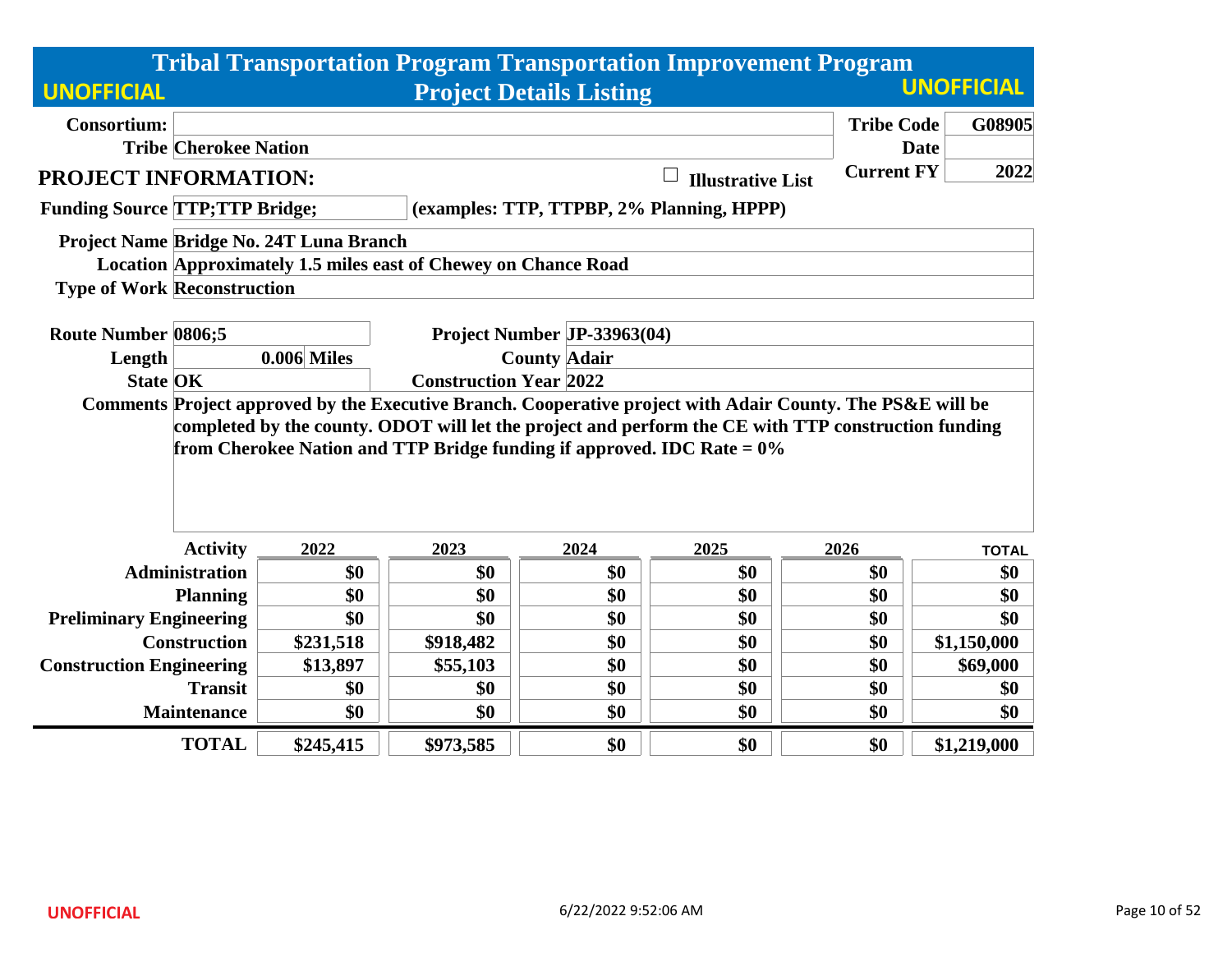|                                       |                                                                                                             |                                                                  |           |                                  | <b>Tribal Transportation Program Transportation Improvement Program</b>                                       |                   |                   |  |
|---------------------------------------|-------------------------------------------------------------------------------------------------------------|------------------------------------------------------------------|-----------|----------------------------------|---------------------------------------------------------------------------------------------------------------|-------------------|-------------------|--|
| <b>UNOFFICIAL</b>                     |                                                                                                             |                                                                  |           | <b>Project Details Listing</b>   |                                                                                                               |                   | <b>UNOFFICIAL</b> |  |
| <b>Consortium:</b>                    |                                                                                                             |                                                                  |           |                                  |                                                                                                               | <b>Tribe Code</b> | G08905            |  |
|                                       | <b>Tribe Cherokee Nation</b>                                                                                |                                                                  |           |                                  |                                                                                                               | <b>Date</b>       |                   |  |
| <b>PROJECT INFORMATION:</b>           |                                                                                                             |                                                                  |           |                                  | <b>Illustrative List</b>                                                                                      | <b>Current FY</b> | 2022              |  |
| <b>Funding Source TTP;TTP Bridge;</b> |                                                                                                             |                                                                  |           |                                  | (examples: TTP, TTPBP, 2% Planning, HPPP)                                                                     |                   |                   |  |
| <b>Project Name Indian Road</b>       |                                                                                                             |                                                                  |           |                                  |                                                                                                               |                   |                   |  |
|                                       |                                                                                                             |                                                                  |           |                                  | Location Approximately 12 miles south of Keys on Indian Road at Linder Bend Creek to Linder Branch on Burnt C |                   |                   |  |
| <b>Type of Work Reconstruction</b>    |                                                                                                             |                                                                  |           |                                  |                                                                                                               |                   |                   |  |
| Route Number 0930;1, 1610;1           |                                                                                                             |                                                                  |           | Project Number CN-0930-1610-BR22 |                                                                                                               |                   |                   |  |
| Length                                |                                                                                                             | $0.03$ Miles                                                     |           |                                  |                                                                                                               |                   |                   |  |
| <b>State OK</b>                       |                                                                                                             | <b>County Cherokee/Sequoyah</b><br><b>Construction Year 2022</b> |           |                                  |                                                                                                               |                   |                   |  |
|                                       | Comments Project approved by the Executive Branch. Cooperative project with Cherokee and Sequoyah Counties. |                                                                  |           |                                  |                                                                                                               |                   |                   |  |
|                                       |                                                                                                             |                                                                  |           |                                  | Project is on a fast track due to storm damage and road closure. The counties will handle the design while    |                   |                   |  |
|                                       |                                                                                                             |                                                                  |           |                                  | Cherokee Nation completes the NEPA. No ROW or utilities necessary. The counties will also let the project     |                   |                   |  |
|                                       |                                                                                                             |                                                                  |           |                                  | using Cherokee Nation TTP funding and TTP Bridge funding if approved. IDC Rate $=0\%$                         |                   |                   |  |
|                                       |                                                                                                             |                                                                  |           |                                  |                                                                                                               |                   |                   |  |
|                                       |                                                                                                             |                                                                  |           |                                  |                                                                                                               |                   |                   |  |
|                                       | <b>Activity</b>                                                                                             | 2022                                                             | 2023      | 2024                             | 2025                                                                                                          | 2026              | <b>TOTAL</b>      |  |
|                                       | <b>Administration</b>                                                                                       | \$0                                                              | \$0       | \$0                              | \$0                                                                                                           | \$0               | \$0               |  |
|                                       | <b>Planning</b>                                                                                             | \$0                                                              | \$0       | \$0                              | \$0                                                                                                           | \$0               | \$0               |  |
| <b>Preliminary Engineering</b>        |                                                                                                             | \$10,000                                                         | \$0       | \$0                              | \$0                                                                                                           | \$0               | \$10,000          |  |
|                                       | <b>Construction</b>                                                                                         | \$3,500,000                                                      | \$200,000 | \$0                              | \$0                                                                                                           | \$0               | \$3,700,000       |  |
| <b>Construction Engineering</b>       |                                                                                                             | \$210,000                                                        | \$12,000  | \$0                              | \$0                                                                                                           | \$0               | \$222,000         |  |
|                                       | <b>Transit</b>                                                                                              | \$0                                                              | \$0       | \$0                              | \$0                                                                                                           | \$0               | \$0               |  |
|                                       | <b>Maintenance</b>                                                                                          | \$0                                                              | \$0       | \$0                              | \$0                                                                                                           | \$0               | \$0               |  |
|                                       | <b>TOTAL</b>                                                                                                | \$3,720,000                                                      | \$212,000 | \$0                              | \$0                                                                                                           | \$0               | \$3,932,000       |  |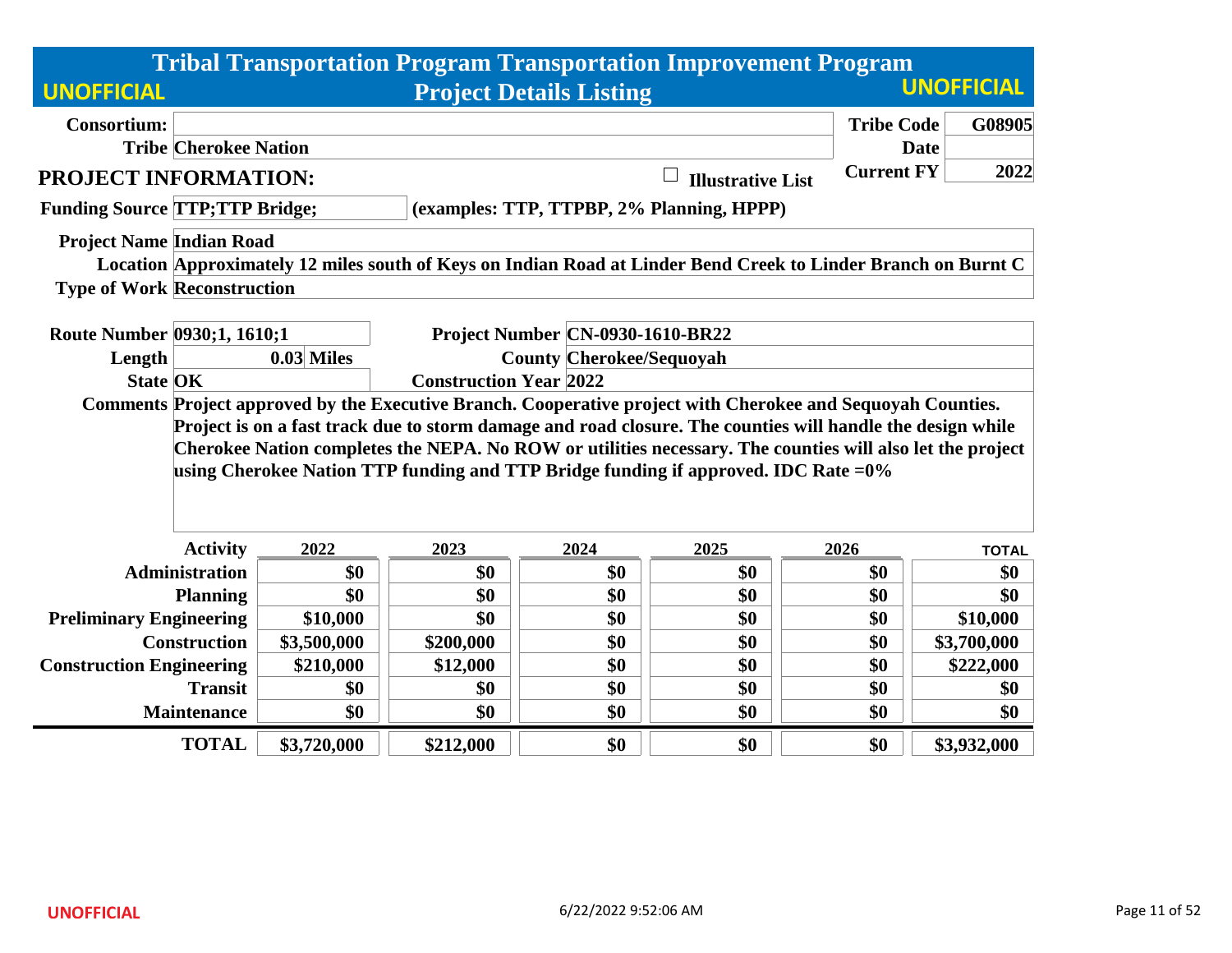|                                           |                                                                                                                                               |                                                  |                                                                          |                                | <b>Tribal Transportation Program Transportation Improvement Program</b>                              |                   |                   |  |  |  |
|-------------------------------------------|-----------------------------------------------------------------------------------------------------------------------------------------------|--------------------------------------------------|--------------------------------------------------------------------------|--------------------------------|------------------------------------------------------------------------------------------------------|-------------------|-------------------|--|--|--|
| <b>UNOFFICIAL</b>                         |                                                                                                                                               |                                                  |                                                                          | <b>Project Details Listing</b> |                                                                                                      |                   | <b>UNOFFICIAL</b> |  |  |  |
| <b>Consortium:</b>                        |                                                                                                                                               |                                                  |                                                                          |                                |                                                                                                      | <b>Tribe Code</b> | G08905            |  |  |  |
|                                           | <b>Tribe Cherokee Nation</b>                                                                                                                  |                                                  |                                                                          |                                |                                                                                                      |                   | <b>Date</b>       |  |  |  |
| PROJECT INFORMATION:                      |                                                                                                                                               |                                                  |                                                                          |                                | <b>Illustrative List</b>                                                                             | <b>Current FY</b> | 2022              |  |  |  |
| <b>Funding Source TTP;TTP Bridge;ARPA</b> |                                                                                                                                               |                                                  |                                                                          |                                | (examples: TTP, TTPBP, 2% Planning, HPPP)                                                            |                   |                   |  |  |  |
|                                           |                                                                                                                                               | Project Name Bridge No. 67 Pecan Creek           |                                                                          |                                |                                                                                                      |                   |                   |  |  |  |
|                                           |                                                                                                                                               |                                                  | Location Approximately 0.7 miles south of SH-51 on S. Coos Thompson Road |                                |                                                                                                      |                   |                   |  |  |  |
| <b>Type of Work Reconstruction</b>        |                                                                                                                                               |                                                  |                                                                          |                                |                                                                                                      |                   |                   |  |  |  |
|                                           |                                                                                                                                               |                                                  |                                                                          |                                |                                                                                                      |                   |                   |  |  |  |
| Route Number 0938;11                      |                                                                                                                                               | <b>Project Number CN-0938-22BR</b>               |                                                                          |                                |                                                                                                      |                   |                   |  |  |  |
| Length                                    |                                                                                                                                               | $0.012$ Miles                                    | <b>County Cherokee</b>                                                   |                                |                                                                                                      |                   |                   |  |  |  |
| <b>State OK</b>                           | <b>Construction Year 2022</b><br>Comments Project approved by the Executive Branch. Cooperative project with Cherokee County. Cherokee Nation |                                                  |                                                                          |                                |                                                                                                      |                   |                   |  |  |  |
|                                           |                                                                                                                                               |                                                  |                                                                          |                                |                                                                                                      |                   |                   |  |  |  |
|                                           |                                                                                                                                               |                                                  |                                                                          |                                | will perform the Enviromental while the county completes the remainder of the PS&E. Cherokee Nation  |                   |                   |  |  |  |
|                                           | 0%                                                                                                                                            |                                                  |                                                                          |                                | will let the project and perform the CE using TTP funds and TTP Bridge funds if approved. IDC Rate = |                   |                   |  |  |  |
|                                           |                                                                                                                                               |                                                  |                                                                          |                                |                                                                                                      |                   |                   |  |  |  |
|                                           |                                                                                                                                               |                                                  |                                                                          |                                |                                                                                                      |                   |                   |  |  |  |
|                                           |                                                                                                                                               |                                                  |                                                                          |                                |                                                                                                      |                   |                   |  |  |  |
|                                           | <b>Activity</b>                                                                                                                               | 2022                                             | 2023                                                                     | 2024                           | 2025                                                                                                 | 2026              | <b>TOTAL</b>      |  |  |  |
|                                           | <b>Administration</b>                                                                                                                         | \$0                                              | \$0                                                                      | \$0                            | \$0                                                                                                  | \$0               | \$0               |  |  |  |
|                                           | <b>Planning</b>                                                                                                                               | \$0                                              | \$0                                                                      | \$0                            | \$0                                                                                                  | \$0               | \$0               |  |  |  |
| <b>Preliminary Engineering</b>            |                                                                                                                                               | \$10,000                                         | \$0                                                                      | \$0                            | \$0                                                                                                  | \$0               | \$10,000          |  |  |  |
|                                           | <b>Construction</b><br>\$900,000<br>\$0<br>\$0<br>\$0<br>\$900,000<br>\$0                                                                     |                                                  |                                                                          |                                |                                                                                                      |                   |                   |  |  |  |
| <b>Construction Engineering</b>           |                                                                                                                                               | \$0<br>\$54,000<br>\$0<br>\$0<br>\$0<br>\$54,000 |                                                                          |                                |                                                                                                      |                   |                   |  |  |  |
|                                           | <b>Transit</b>                                                                                                                                | \$0                                              | \$0                                                                      | \$0                            | \$0                                                                                                  | \$0               | \$0               |  |  |  |
|                                           | <b>Maintenance</b>                                                                                                                            | \$0                                              | \$0                                                                      | \$0                            | \$0                                                                                                  | \$0               | \$0               |  |  |  |
|                                           | <b>TOTAL</b>                                                                                                                                  | \$10,000                                         | \$954,000                                                                | \$0                            | \$0                                                                                                  | \$0               | \$964,000         |  |  |  |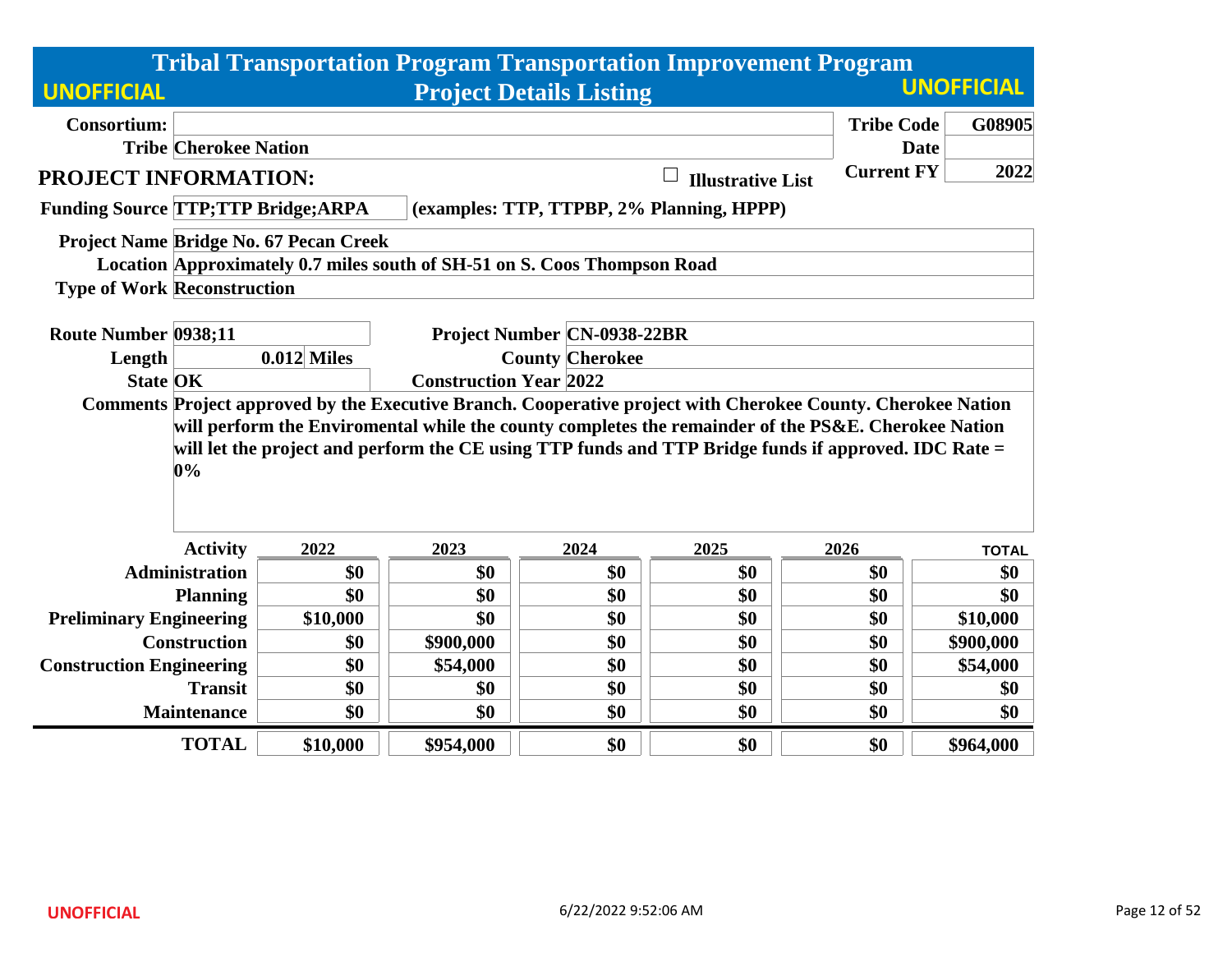|                                         |                                          |                                                                                                               |                                                                          |                                | <b>Tribal Transportation Program Transportation Improvement Program</b>                                                                                                                                                                                                                                         |                   |                     |  |  |  |
|-----------------------------------------|------------------------------------------|---------------------------------------------------------------------------------------------------------------|--------------------------------------------------------------------------|--------------------------------|-----------------------------------------------------------------------------------------------------------------------------------------------------------------------------------------------------------------------------------------------------------------------------------------------------------------|-------------------|---------------------|--|--|--|
| <b>UNOFFICIAL</b>                       |                                          |                                                                                                               |                                                                          | <b>Project Details Listing</b> |                                                                                                                                                                                                                                                                                                                 |                   | <b>UNOFFICIAL</b>   |  |  |  |
| <b>Consortium:</b>                      |                                          |                                                                                                               |                                                                          |                                |                                                                                                                                                                                                                                                                                                                 | <b>Tribe Code</b> | G08905              |  |  |  |
|                                         | <b>Tribe Cherokee Nation</b>             |                                                                                                               |                                                                          |                                |                                                                                                                                                                                                                                                                                                                 | <b>Date</b>       |                     |  |  |  |
| <b>PROJECT INFORMATION:</b>             |                                          |                                                                                                               |                                                                          |                                | <b>Illustrative List</b>                                                                                                                                                                                                                                                                                        | <b>Current FY</b> | 2022                |  |  |  |
| <b>Funding Source TTPSF; State STP;</b> |                                          |                                                                                                               |                                                                          |                                | (examples: TTP, TTPBP, 2% Planning, HPPP)                                                                                                                                                                                                                                                                       |                   |                     |  |  |  |
|                                         |                                          |                                                                                                               | <b>Project Name Kansas Intersection Safety Improvement Project</b>       |                                |                                                                                                                                                                                                                                                                                                                 |                   |                     |  |  |  |
|                                         |                                          |                                                                                                               | Location Intersection of US-412 Alt, US-59, and SH-10 in Kansas Oklahoma |                                |                                                                                                                                                                                                                                                                                                                 |                   |                     |  |  |  |
|                                         | <b>Type of Work Reconstruction</b>       |                                                                                                               |                                                                          |                                |                                                                                                                                                                                                                                                                                                                 |                   |                     |  |  |  |
|                                         |                                          |                                                                                                               |                                                                          |                                |                                                                                                                                                                                                                                                                                                                 |                   |                     |  |  |  |
| Length                                  |                                          | Route Number A726;1, A727;1, A733;1,<br>Project Number JP-34227(04)<br>$0.27$ Miles<br><b>County Delaware</b> |                                                                          |                                |                                                                                                                                                                                                                                                                                                                 |                   |                     |  |  |  |
| <b>State OK</b>                         |                                          | <b>Construction Year 2022</b>                                                                                 |                                                                          |                                |                                                                                                                                                                                                                                                                                                                 |                   |                     |  |  |  |
|                                         |                                          |                                                                                                               | TTFI Route No.'s: A726;1, A727;1, A733;1, A734;3                         |                                | Comments Project approved by Council Resolution 30-21. Cooperative project with ODOT. ODOT will conduct the<br>PE, let the project, and conduct the CE with contributing funds from the Nation in the amount of<br>\$279,836.02. ODOT's share of the project is estimated at \$313,916. Project IDC Rate is 0%. |                   |                     |  |  |  |
|                                         |                                          |                                                                                                               |                                                                          |                                |                                                                                                                                                                                                                                                                                                                 |                   |                     |  |  |  |
|                                         | <b>Activity</b><br><b>Administration</b> | 2022<br>\$0                                                                                                   | 2023<br>\$0                                                              | 2024<br>\$0                    | 2025<br>\$0                                                                                                                                                                                                                                                                                                     | 2026<br>\$0       | <b>TOTAL</b><br>\$0 |  |  |  |
|                                         |                                          | \$0                                                                                                           | \$0                                                                      | \$0                            | \$0                                                                                                                                                                                                                                                                                                             | \$0               | \$0                 |  |  |  |
| <b>Preliminary Engineering</b>          | <b>Planning</b>                          | \$0                                                                                                           | \$0                                                                      | \$0                            | \$0                                                                                                                                                                                                                                                                                                             | \$0               | \$0                 |  |  |  |
|                                         | <b>Construction</b>                      | \$279,836                                                                                                     | \$279,836                                                                | \$0                            | \$0                                                                                                                                                                                                                                                                                                             | \$0               | \$559,672           |  |  |  |
| <b>Construction Engineering</b>         |                                          | \$16,790<br>\$16,790<br>\$0<br>\$0<br>\$0<br>\$33,580                                                         |                                                                          |                                |                                                                                                                                                                                                                                                                                                                 |                   |                     |  |  |  |
|                                         | <b>Transit</b>                           | \$0                                                                                                           | \$0                                                                      | \$0                            | \$0                                                                                                                                                                                                                                                                                                             | \$0               | \$0                 |  |  |  |
|                                         | <b>Maintenance</b>                       | \$0                                                                                                           | \$0                                                                      | \$0                            | \$0                                                                                                                                                                                                                                                                                                             | \$0               | \$0                 |  |  |  |
|                                         | <b>TOTAL</b>                             | \$296,626                                                                                                     | \$296,626                                                                | \$0                            | \$0                                                                                                                                                                                                                                                                                                             | \$0               | \$593,252           |  |  |  |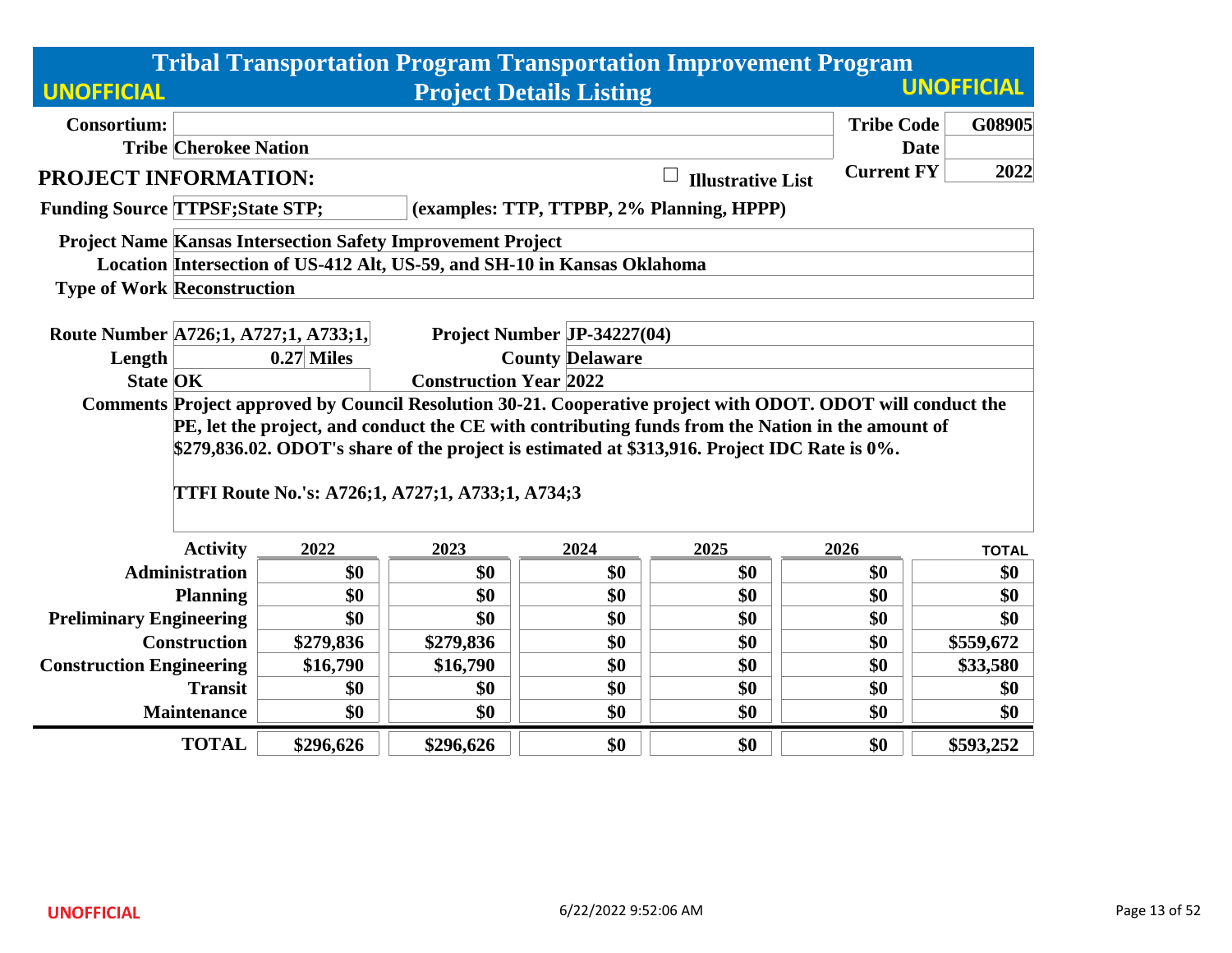|                                    |                                                                                                                                                                                                                   |                                          |                                                                          |                                | <b>Tribal Transportation Program Transportation Improvement Program</b> |                   |                   |  |  |  |
|------------------------------------|-------------------------------------------------------------------------------------------------------------------------------------------------------------------------------------------------------------------|------------------------------------------|--------------------------------------------------------------------------|--------------------------------|-------------------------------------------------------------------------|-------------------|-------------------|--|--|--|
| <b>UNOFFICIAL</b>                  |                                                                                                                                                                                                                   |                                          |                                                                          | <b>Project Details Listing</b> |                                                                         |                   | <b>UNOFFICIAL</b> |  |  |  |
| <b>Consortium:</b>                 |                                                                                                                                                                                                                   |                                          |                                                                          |                                |                                                                         | <b>Tribe Code</b> | G08905            |  |  |  |
|                                    | <b>Tribe Cherokee Nation</b>                                                                                                                                                                                      |                                          |                                                                          |                                |                                                                         | <b>Date</b>       |                   |  |  |  |
| PROJECT INFORMATION:               |                                                                                                                                                                                                                   |                                          |                                                                          |                                | <b>Illustrative List</b>                                                | <b>Current FY</b> | 2022              |  |  |  |
| <b>Funding Source TTP;</b>         |                                                                                                                                                                                                                   |                                          |                                                                          |                                | (examples: TTP, TTPBP, 2% Planning, HPPP)                               |                   |                   |  |  |  |
|                                    |                                                                                                                                                                                                                   | Project Name Bridge No. 89 Unnamed Creek |                                                                          |                                |                                                                         |                   |                   |  |  |  |
|                                    |                                                                                                                                                                                                                   |                                          | Location Approximately 4.5 miles southeast of SH-100 on Beaver Gap Road  |                                |                                                                         |                   |                   |  |  |  |
| <b>Type of Work Reconstruction</b> |                                                                                                                                                                                                                   |                                          |                                                                          |                                |                                                                         |                   |                   |  |  |  |
|                                    |                                                                                                                                                                                                                   |                                          |                                                                          |                                |                                                                         |                   |                   |  |  |  |
| <b>Route Number 0851;3</b>         |                                                                                                                                                                                                                   |                                          |                                                                          | Project Number JP-31285(04)    |                                                                         |                   |                   |  |  |  |
| Length                             |                                                                                                                                                                                                                   | $0.004$ Miles<br><b>County Adair</b>     |                                                                          |                                |                                                                         |                   |                   |  |  |  |
| <b>State OK</b>                    | <b>Construction Year 2023</b>                                                                                                                                                                                     |                                          |                                                                          |                                |                                                                         |                   |                   |  |  |  |
|                                    | Comments Project approved by the Executive Branch. Cooperative project with Adair County. The PS&E will be<br>developed by the county. ODOT will let the project and perform the CE with TTP construction funding |                                          |                                                                          |                                |                                                                         |                   |                   |  |  |  |
|                                    |                                                                                                                                                                                                                   |                                          |                                                                          |                                |                                                                         |                   |                   |  |  |  |
|                                    |                                                                                                                                                                                                                   |                                          | from Cherokee Nation and TTP Bridge funding if approved. IDC Rate $=0\%$ |                                |                                                                         |                   |                   |  |  |  |
|                                    |                                                                                                                                                                                                                   |                                          |                                                                          |                                |                                                                         |                   |                   |  |  |  |
|                                    |                                                                                                                                                                                                                   |                                          |                                                                          |                                |                                                                         |                   |                   |  |  |  |
|                                    |                                                                                                                                                                                                                   |                                          |                                                                          |                                |                                                                         |                   |                   |  |  |  |
|                                    | <b>Activity</b>                                                                                                                                                                                                   | 2022                                     | 2023                                                                     | 2024                           | 2025                                                                    | 2026              | <b>TOTAL</b>      |  |  |  |
|                                    | <b>Administration</b>                                                                                                                                                                                             | \$0                                      | \$0                                                                      | \$0                            | \$0                                                                     | \$0               | \$0               |  |  |  |
|                                    | <b>Planning</b>                                                                                                                                                                                                   | \$0                                      | \$0                                                                      | \$0                            | \$0                                                                     | \$0               | \$0               |  |  |  |
| <b>Preliminary Engineering</b>     |                                                                                                                                                                                                                   | \$0                                      | \$0                                                                      | \$0                            | \$0                                                                     | \$0               | \$0               |  |  |  |
|                                    | <b>Construction</b>                                                                                                                                                                                               | \$0                                      | \$650,000                                                                | \$0                            | \$0                                                                     | \$0               | \$650,000         |  |  |  |
| <b>Construction Engineering</b>    |                                                                                                                                                                                                                   | \$0                                      | \$39,000                                                                 | \$0                            | \$0                                                                     | \$0               | \$39,000          |  |  |  |
|                                    | <b>Transit</b>                                                                                                                                                                                                    | \$0                                      | \$0                                                                      | \$0                            | \$0                                                                     | \$0               | \$0               |  |  |  |
|                                    | <b>Maintenance</b>                                                                                                                                                                                                | \$0                                      | \$0                                                                      | \$0                            | \$0                                                                     | \$0               | \$0               |  |  |  |
|                                    | <b>TOTAL</b>                                                                                                                                                                                                      | \$0                                      | \$689,000                                                                | \$0                            | \$0                                                                     | \$0               | \$689,000         |  |  |  |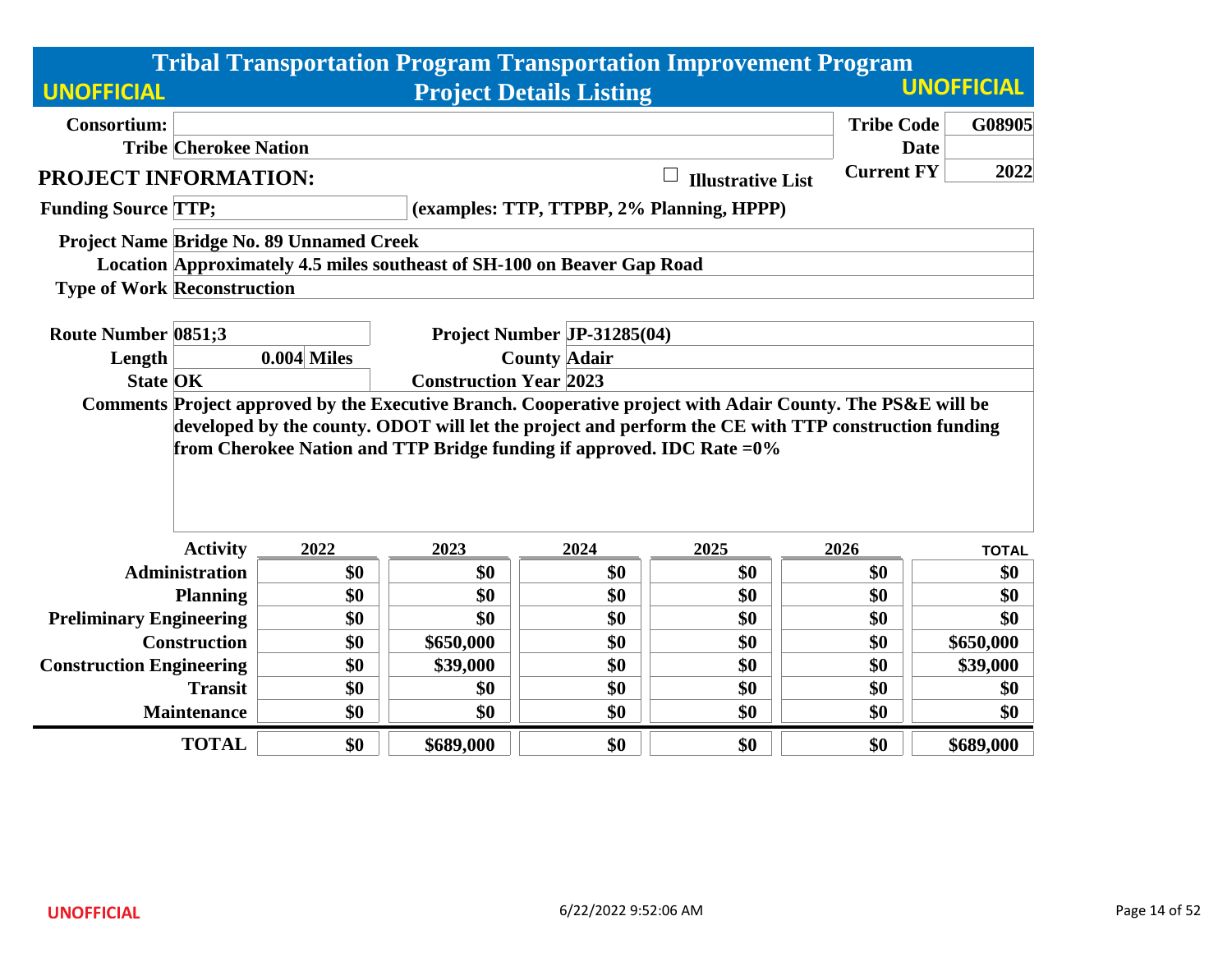|                                                                                    |                                                  |            |                                  |                                | <b>Tribal Transportation Program Transportation Improvement Program</b>                    |                   |                   |  |  |
|------------------------------------------------------------------------------------|--------------------------------------------------|------------|----------------------------------|--------------------------------|--------------------------------------------------------------------------------------------|-------------------|-------------------|--|--|
| <b>UNOFFICIAL</b>                                                                  |                                                  |            |                                  | <b>Project Details Listing</b> |                                                                                            |                   | <b>UNOFFICIAL</b> |  |  |
| <b>Consortium:</b>                                                                 |                                                  |            |                                  |                                |                                                                                            | <b>Tribe Code</b> | G08905            |  |  |
|                                                                                    | <b>Tribe Cherokee Nation</b>                     |            |                                  |                                |                                                                                            |                   | <b>Date</b>       |  |  |
| PROJECT INFORMATION:                                                               |                                                  |            |                                  |                                | <b>Illustrative List</b>                                                                   | <b>Current FY</b> | 2022              |  |  |
| <b>Funding Source TTP;</b>                                                         |                                                  |            |                                  |                                | (examples: TTP, TTPBP, 2% Planning, HPPP)                                                  |                   |                   |  |  |
| <b>Project Name Bell North Road</b>                                                |                                                  |            |                                  |                                |                                                                                            |                   |                   |  |  |
|                                                                                    |                                                  |            |                                  |                                | Location Beginning 3 miles southeast of Stilwell on SH-100, go 3.5 miles south to the EOP. |                   |                   |  |  |
| <b>Type of Work Reconstruction</b>                                                 |                                                  |            |                                  |                                |                                                                                            |                   |                   |  |  |
|                                                                                    |                                                  |            |                                  |                                |                                                                                            |                   |                   |  |  |
| <b>Route Number 0842:1 Part</b>                                                    |                                                  |            | <b>Project Number CN-0842-09</b> |                                |                                                                                            |                   |                   |  |  |
| Length                                                                             |                                                  | 4.39 Miles | <b>County Adair</b>              |                                |                                                                                            |                   |                   |  |  |
|                                                                                    | <b>State OK</b><br><b>Construction Year 2024</b> |            |                                  |                                |                                                                                            |                   |                   |  |  |
| Comments Adopted by Resolution 74-09. Project is in design phase. IDC Rate = 1.74% |                                                  |            |                                  |                                |                                                                                            |                   |                   |  |  |
|                                                                                    |                                                  |            |                                  |                                |                                                                                            |                   |                   |  |  |
|                                                                                    |                                                  |            |                                  |                                |                                                                                            |                   |                   |  |  |
|                                                                                    |                                                  |            |                                  |                                |                                                                                            |                   |                   |  |  |
|                                                                                    |                                                  |            |                                  |                                |                                                                                            |                   |                   |  |  |
|                                                                                    | <b>Activity</b>                                  | 2022       | 2023                             | 2024                           | 2025                                                                                       | 2026              | <b>TOTAL</b>      |  |  |
|                                                                                    | <b>Administration</b>                            | \$6,000    | \$6,000                          | \$35,000                       | \$48,000                                                                                   | \$0               | \$95,000          |  |  |
|                                                                                    | <b>Planning</b>                                  | \$0        | \$0                              | \$0                            | \$0                                                                                        | \$0               | \$0               |  |  |
| <b>Preliminary Engineering</b>                                                     |                                                  | \$620,712  | \$920,712                        | \$0                            | \$0                                                                                        | \$0               | \$1,541,424       |  |  |
|                                                                                    | <b>Construction</b>                              | \$0        | \$0                              | \$3,868,377                    | \$5,331,623                                                                                | \$0               | \$9,200,000       |  |  |
| <b>Construction Engineering</b>                                                    |                                                  | \$0        | \$0                              | \$76,000                       | \$88,000                                                                                   | \$0               | \$164,000         |  |  |
|                                                                                    | <b>Transit</b>                                   | \$0        | \$0                              | \$0                            | \$0                                                                                        | \$0               | \$0               |  |  |
|                                                                                    | <b>Maintenance</b>                               | \$0        | \$0                              | \$0                            | \$0                                                                                        | \$0               | \$0               |  |  |
|                                                                                    | <b>TOTAL</b>                                     | \$626,712  | \$926,712                        | \$3,979,377                    | \$5,467,623                                                                                | \$0               | \$11,000,424      |  |  |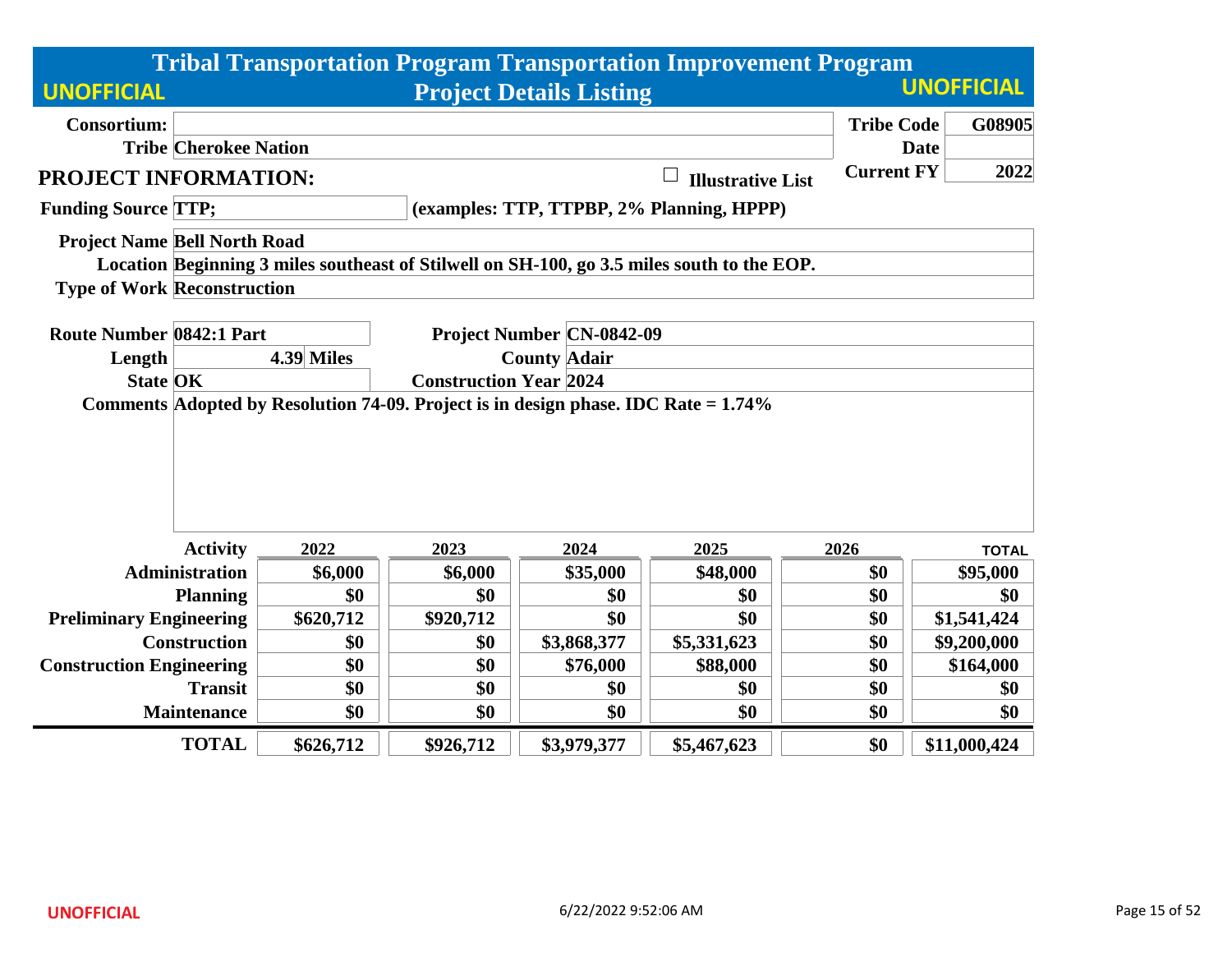|                                    |                                                                                        |           |                                                      |                                  | <b>Tribal Transportation Program Transportation Improvement Program</b>                                     |                   |                   |  |  |  |
|------------------------------------|----------------------------------------------------------------------------------------|-----------|------------------------------------------------------|----------------------------------|-------------------------------------------------------------------------------------------------------------|-------------------|-------------------|--|--|--|
| <b>UNOFFICIAL</b>                  |                                                                                        |           |                                                      | <b>Project Details Listing</b>   |                                                                                                             |                   | <b>UNOFFICIAL</b> |  |  |  |
| <b>Consortium:</b>                 |                                                                                        |           |                                                      |                                  |                                                                                                             | <b>Tribe Code</b> | G08905            |  |  |  |
|                                    | <b>Tribe Cherokee Nation</b>                                                           |           |                                                      |                                  |                                                                                                             | <b>Date</b>       |                   |  |  |  |
| <b>PROJECT INFORMATION:</b>        |                                                                                        |           |                                                      |                                  | <b>Illustrative List</b>                                                                                    | <b>Current FY</b> | 2022              |  |  |  |
| <b>Funding Source TTP</b>          |                                                                                        |           |                                                      |                                  | (examples: TTP, TTPBP, 2% Planning, HPPP)                                                                   |                   |                   |  |  |  |
| <b>Project Name Malloy Hollow</b>  |                                                                                        |           |                                                      |                                  |                                                                                                             |                   |                   |  |  |  |
|                                    |                                                                                        |           |                                                      |                                  | Location Begin 1/2 mile east of the Cherokee/Adair County line on SH-100, go 5.2 miles southeast to the EOP |                   |                   |  |  |  |
| <b>Type of Work Reconstruction</b> |                                                                                        |           |                                                      |                                  |                                                                                                             |                   |                   |  |  |  |
|                                    |                                                                                        |           |                                                      |                                  |                                                                                                             |                   |                   |  |  |  |
| Route Number 0831:1-5              |                                                                                        |           |                                                      | <b>Project Number CN-0831-05</b> |                                                                                                             |                   |                   |  |  |  |
| Length                             |                                                                                        | 5.2 Miles | <b>County Adair</b><br><b>Construction Year 2023</b> |                                  |                                                                                                             |                   |                   |  |  |  |
| <b>State OK</b>                    | Comments Adopted by Resolution 32-02. Project is in the ROW stage. IDC Rate $= 1.74\%$ |           |                                                      |                                  |                                                                                                             |                   |                   |  |  |  |
|                                    |                                                                                        |           |                                                      |                                  |                                                                                                             |                   |                   |  |  |  |
|                                    | <b>Activity</b>                                                                        | 2022      | 2023                                                 | 2024                             | 2025                                                                                                        | 2026              | <b>TOTAL</b>      |  |  |  |
|                                    | <b>Administration</b>                                                                  | \$1,000   | \$89,000                                             | \$1,000                          | \$0                                                                                                         | \$0               | \$91,000          |  |  |  |
|                                    | <b>Planning</b>                                                                        | \$0       | \$0                                                  | \$0                              | \$0                                                                                                         | \$0               | \$0               |  |  |  |
| <b>Preliminary Engineering</b>     |                                                                                        | \$44,425  | \$0                                                  | \$0                              | \$0                                                                                                         | \$0               | \$44,425          |  |  |  |
|                                    | <b>Construction</b>                                                                    | \$0       | \$6,482,442                                          | \$972,336                        | \$0                                                                                                         | \$0               | \$7,454,778       |  |  |  |
| <b>Construction Engineering</b>    |                                                                                        | \$0       | \$99,000                                             | \$2,000                          | \$0                                                                                                         | \$0               | \$101,000         |  |  |  |
|                                    | <b>Transit</b>                                                                         | \$0       | \$0                                                  | \$0                              | \$0                                                                                                         | \$0               | \$0               |  |  |  |
|                                    | <b>Maintenance</b>                                                                     | \$0       | \$0                                                  | \$0                              | \$0                                                                                                         | \$0               | \$0               |  |  |  |
|                                    | <b>TOTAL</b>                                                                           | \$45,425  | \$6,670,442                                          | \$975,336                        | \$0                                                                                                         | \$0               | \$7,691,203       |  |  |  |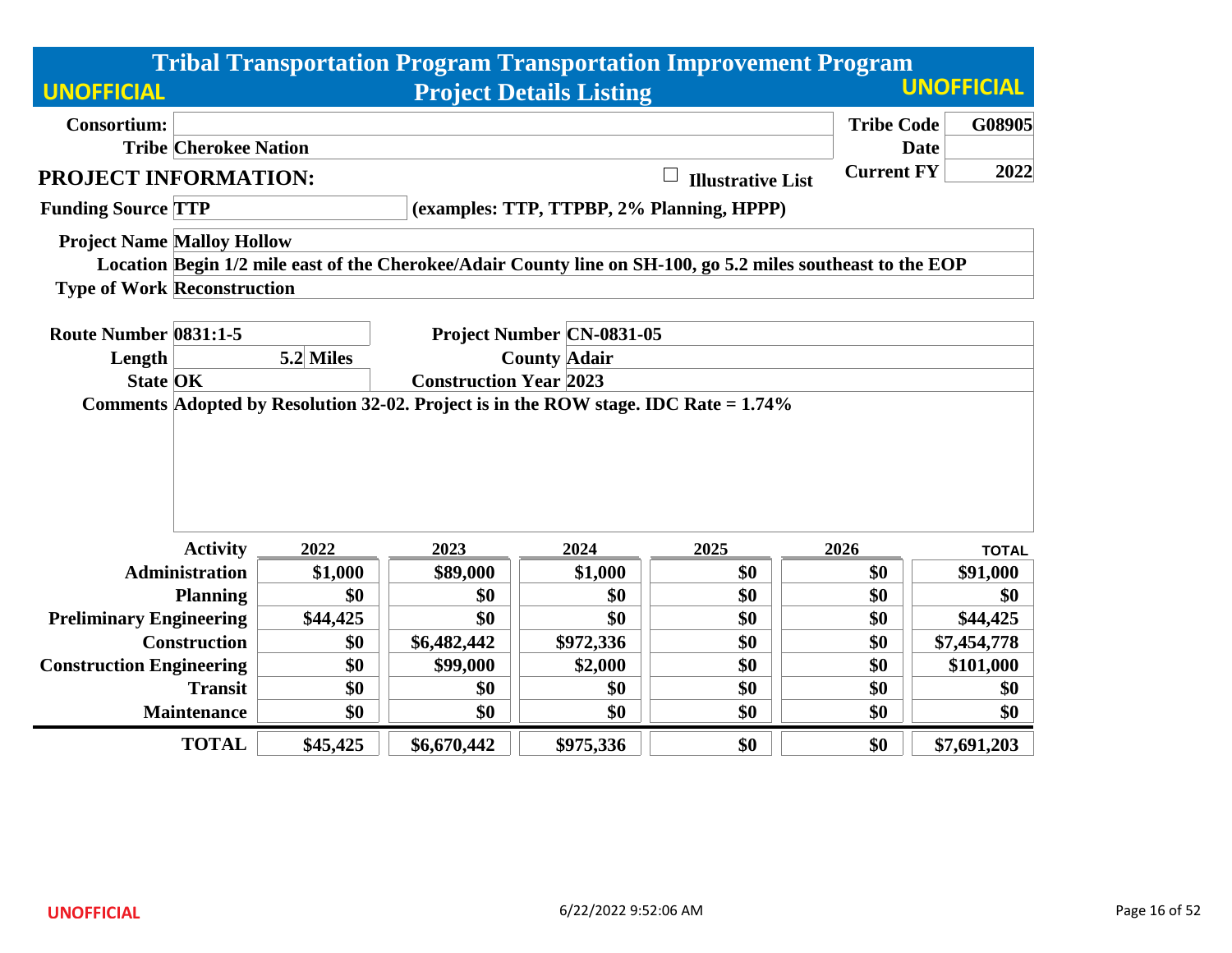|                                                                                     |                                                                                           |                                                                            | <b>Tribal Transportation Program Transportation Improvement Program</b>       |                                |                                           |                   |                   |  |  |  |
|-------------------------------------------------------------------------------------|-------------------------------------------------------------------------------------------|----------------------------------------------------------------------------|-------------------------------------------------------------------------------|--------------------------------|-------------------------------------------|-------------------|-------------------|--|--|--|
| <b>UNOFFICIAL</b>                                                                   |                                                                                           |                                                                            |                                                                               | <b>Project Details Listing</b> |                                           |                   | <b>UNOFFICIAL</b> |  |  |  |
| <b>Consortium:</b>                                                                  |                                                                                           |                                                                            |                                                                               |                                |                                           | <b>Tribe Code</b> | G08905            |  |  |  |
|                                                                                     | <b>Tribe Cherokee Nation</b>                                                              |                                                                            |                                                                               |                                |                                           |                   | <b>Date</b>       |  |  |  |
| PROJECT INFORMATION:                                                                |                                                                                           |                                                                            |                                                                               |                                | <b>Illustrative List</b>                  | <b>Current FY</b> | 2022              |  |  |  |
| <b>Funding Source TTP</b>                                                           |                                                                                           |                                                                            |                                                                               |                                | (examples: TTP, TTPBP, 2% Planning, HPPP) |                   |                   |  |  |  |
|                                                                                     |                                                                                           | <b>Project Name Dahlonegah West and Extension</b>                          |                                                                               |                                |                                           |                   |                   |  |  |  |
|                                                                                     |                                                                                           |                                                                            | Location From Lyon Switch, go 3.8 miles east to the EOP at Dahlonegah School. |                                |                                           |                   |                   |  |  |  |
| <b>Type of Work Reconstruction</b>                                                  |                                                                                           |                                                                            |                                                                               |                                |                                           |                   |                   |  |  |  |
|                                                                                     |                                                                                           |                                                                            |                                                                               |                                |                                           |                   |                   |  |  |  |
|                                                                                     |                                                                                           | Route Number 0825:2,3/A810:1,2/A814<br>Project Number CN-0825/A810/A814-09 |                                                                               |                                |                                           |                   |                   |  |  |  |
| Length                                                                              |                                                                                           | 3.8 Miles                                                                  | <b>County Adair</b>                                                           |                                |                                           |                   |                   |  |  |  |
| <b>State OK</b>                                                                     |                                                                                           |                                                                            | <b>Construction Year 2025</b>                                                 |                                |                                           |                   |                   |  |  |  |
| Comments Adopted by Resolution 74-09. Project is in design phase. IDC Rate = 1.74%. |                                                                                           |                                                                            |                                                                               |                                |                                           |                   |                   |  |  |  |
|                                                                                     |                                                                                           |                                                                            |                                                                               |                                |                                           |                   |                   |  |  |  |
|                                                                                     |                                                                                           |                                                                            |                                                                               |                                |                                           |                   |                   |  |  |  |
|                                                                                     |                                                                                           |                                                                            |                                                                               |                                |                                           |                   |                   |  |  |  |
|                                                                                     |                                                                                           |                                                                            |                                                                               |                                |                                           |                   |                   |  |  |  |
|                                                                                     | <b>Activity</b>                                                                           | 2022                                                                       | 2023                                                                          | 2024                           | 2025                                      | 2026              | <b>TOTAL</b>      |  |  |  |
|                                                                                     | <b>Administration</b>                                                                     | \$5,000                                                                    | \$2,000                                                                       | \$1,000                        | \$32,000                                  | \$38,000          | \$78,000          |  |  |  |
|                                                                                     | <b>Planning</b>                                                                           | \$0                                                                        | \$0                                                                           | \$0                            | \$0                                       | \$0               | \$0               |  |  |  |
| <b>Preliminary Engineering</b>                                                      |                                                                                           | \$491,372                                                                  | \$226,478                                                                     | \$100,000                      | \$0                                       | \$0               | \$817,850         |  |  |  |
|                                                                                     | <b>Construction</b>                                                                       | \$0                                                                        | \$0                                                                           | \$0                            | \$1,843,540                               | \$2,580,000       | \$4,423,540       |  |  |  |
|                                                                                     | <b>Construction Engineering</b><br>\$0<br>\$0<br>\$0<br>\$50,000<br>\$50,000<br>\$100,000 |                                                                            |                                                                               |                                |                                           |                   |                   |  |  |  |
|                                                                                     | <b>Transit</b>                                                                            | \$0                                                                        | \$0                                                                           | \$0                            | \$0                                       | \$0               | \$0               |  |  |  |
|                                                                                     | <b>Maintenance</b>                                                                        | \$0                                                                        | \$0                                                                           | \$0                            | \$0                                       | \$0               | \$0               |  |  |  |
|                                                                                     | <b>TOTAL</b>                                                                              | \$496,372                                                                  | \$228,478                                                                     | \$101,000                      | \$1,925,540                               | \$2,668,000       | \$5,419,390       |  |  |  |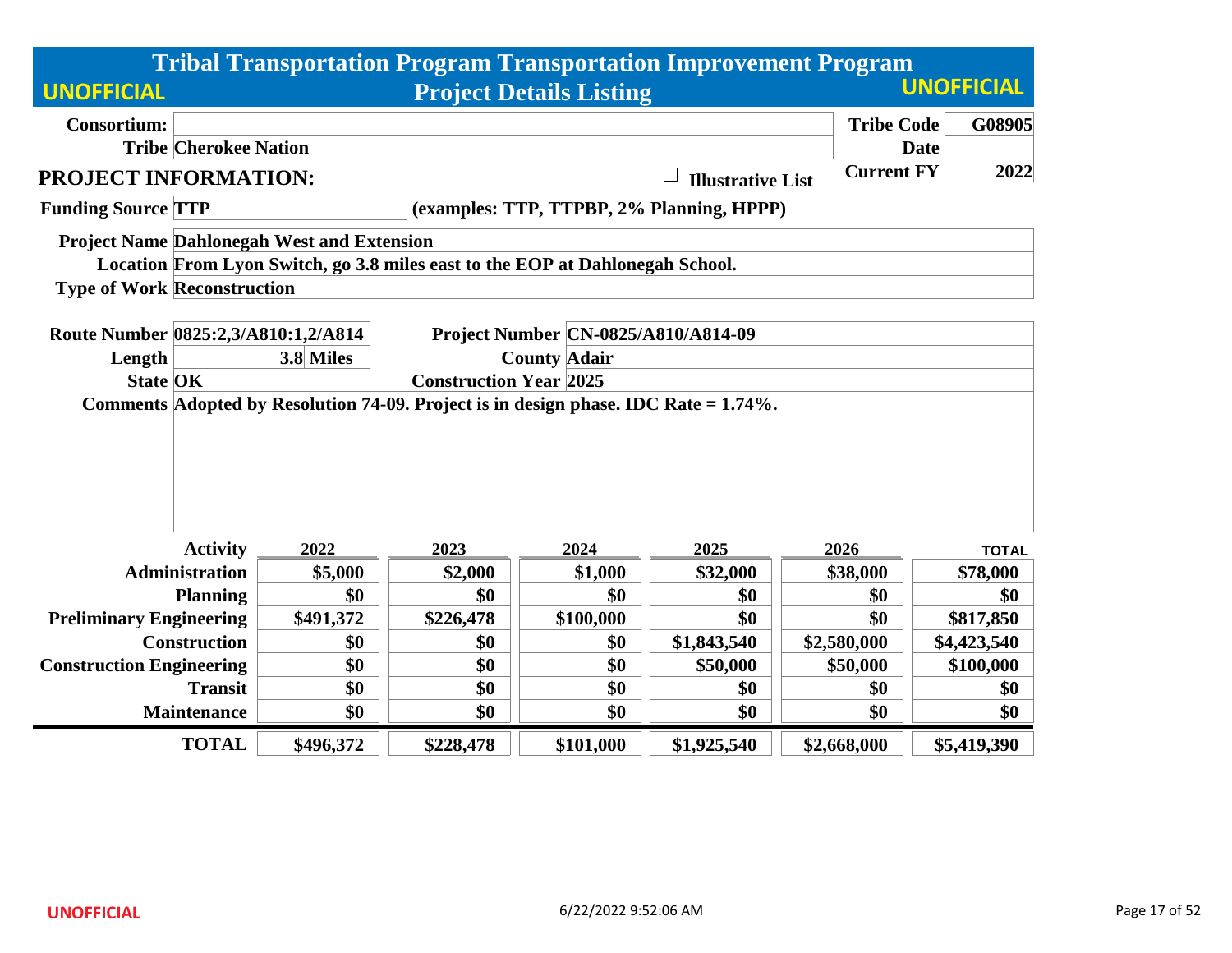|                                         |                                    |                                        |                               |                                                                                             |                          | <b>Tribal Transportation Program Transportation Improvement Program</b>                                     |                   |  |  |  |
|-----------------------------------------|------------------------------------|----------------------------------------|-------------------------------|---------------------------------------------------------------------------------------------|--------------------------|-------------------------------------------------------------------------------------------------------------|-------------------|--|--|--|
| <b>UNOFFICIAL</b>                       |                                    |                                        |                               | <b>Project Details Listing</b>                                                              |                          |                                                                                                             | <b>UNOFFICIAL</b> |  |  |  |
| <b>Consortium:</b>                      |                                    |                                        |                               |                                                                                             |                          | <b>Tribe Code</b>                                                                                           | G08905            |  |  |  |
|                                         | <b>Tribe Cherokee Nation</b>       |                                        |                               |                                                                                             |                          |                                                                                                             | <b>Date</b>       |  |  |  |
| <b>PROJECT INFORMATION:</b>             |                                    |                                        |                               |                                                                                             | <b>Illustrative List</b> | <b>Current FY</b>                                                                                           | 2022              |  |  |  |
| <b>Funding Source TTP</b>               |                                    |                                        |                               | (examples: TTP, TTPBP, 2% Planning, HPPP)                                                   |                          |                                                                                                             |                   |  |  |  |
| <b>Project Name Ross Street Phase I</b> |                                    |                                        |                               |                                                                                             |                          |                                                                                                             |                   |  |  |  |
|                                         |                                    |                                        |                               | Location Beginning at the junction of Ross Street and US-62, go east 0.824 miles to the EOP |                          |                                                                                                             |                   |  |  |  |
|                                         | <b>Type of Work Reconstruction</b> |                                        |                               |                                                                                             |                          |                                                                                                             |                   |  |  |  |
| <b>Route Number A921:1 Part</b>         |                                    |                                        |                               | Project Number CN-A921-11-1                                                                 |                          |                                                                                                             |                   |  |  |  |
| Length                                  |                                    | <b>0.824 Miles</b>                     |                               | <b>County Cherokee</b>                                                                      |                          |                                                                                                             |                   |  |  |  |
| <b>State OK</b>                         |                                    |                                        | <b>Construction Year 2019</b> |                                                                                             |                          |                                                                                                             |                   |  |  |  |
|                                         | Rate = $0\%$                       |                                        |                               |                                                                                             |                          | Comments Adopted by Resolution 59-11. Project is complete. Final payment for condemnation made in 2022. IDC |                   |  |  |  |
|                                         | <b>Activity</b>                    | 2022                                   | 2023                          | 2024                                                                                        | 2025                     | 2026                                                                                                        | <b>TOTAL</b>      |  |  |  |
|                                         | <b>Administration</b>              | \$0                                    | \$0                           | \$0                                                                                         | \$0                      | \$0                                                                                                         | \$0               |  |  |  |
|                                         | <b>Planning</b>                    | \$0                                    | \$0                           | \$0                                                                                         | \$0                      | \$0                                                                                                         | \$0               |  |  |  |
| <b>Preliminary Engineering</b>          |                                    | \$56,870                               | \$0                           | \$0                                                                                         | \$0                      | \$0                                                                                                         | \$56,870          |  |  |  |
|                                         | <b>Construction</b>                | \$0                                    | \$0                           | \$0                                                                                         | \$0                      | \$0                                                                                                         | \$0               |  |  |  |
| <b>Construction Engineering</b>         |                                    | \$0<br>\$0<br>\$0<br>\$0<br>\$0<br>\$0 |                               |                                                                                             |                          |                                                                                                             |                   |  |  |  |
|                                         | <b>Transit</b>                     | \$0                                    | \$0                           | \$0                                                                                         | \$0                      | \$0                                                                                                         | \$0               |  |  |  |
|                                         | <b>Maintenance</b>                 | \$0                                    | \$0                           | \$0                                                                                         | \$0                      | \$0                                                                                                         | \$0               |  |  |  |
|                                         | <b>TOTAL</b>                       | \$56,870                               | \$0                           | \$0                                                                                         | \$0                      | \$0                                                                                                         | \$56,870          |  |  |  |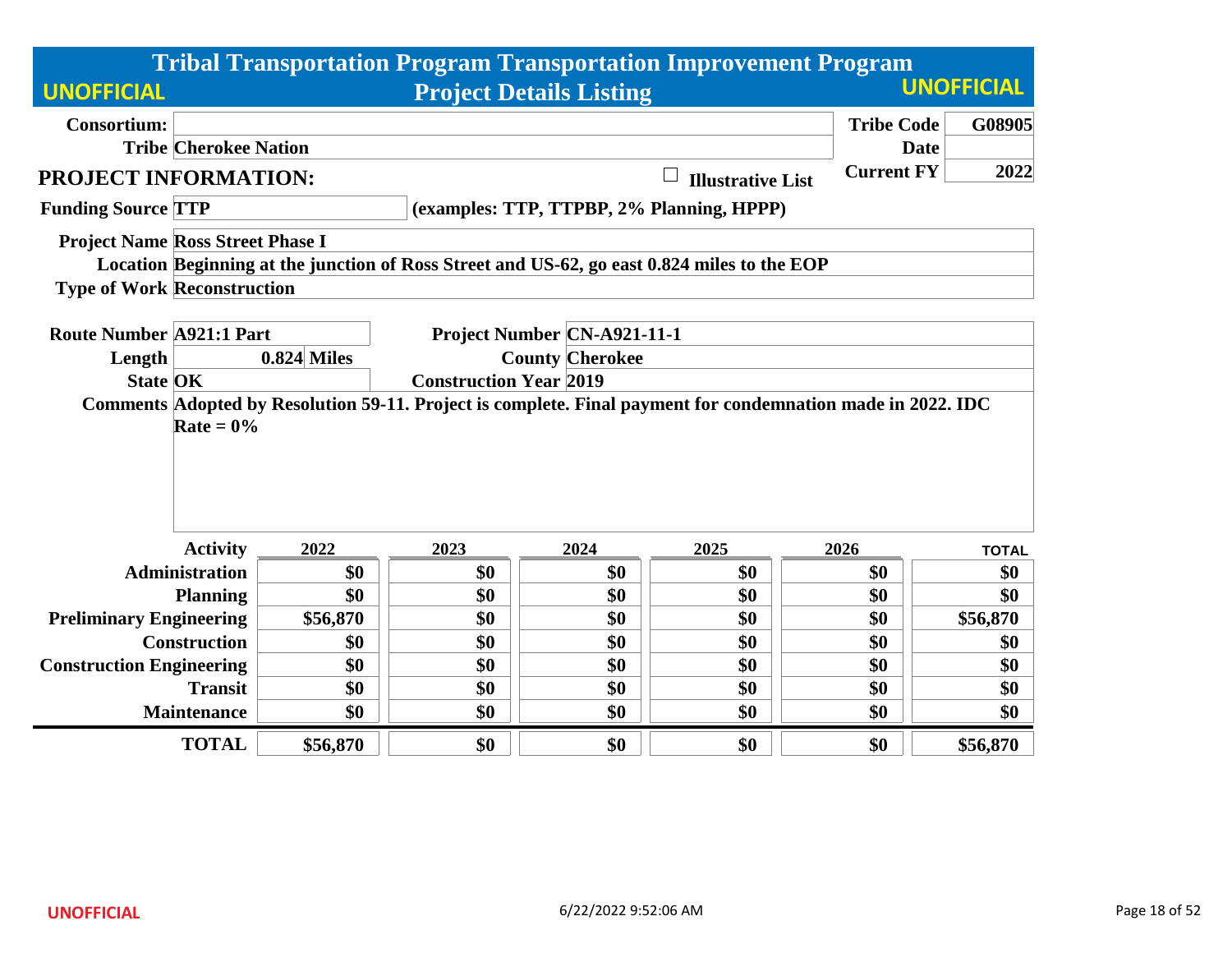|                                         |                               |                                               |      |                                | <b>Tribal Transportation Program Transportation Improvement Program</b>                                             |                   |                   |  |  |  |
|-----------------------------------------|-------------------------------|-----------------------------------------------|------|--------------------------------|---------------------------------------------------------------------------------------------------------------------|-------------------|-------------------|--|--|--|
| <b>UNOFFICIAL</b>                       |                               |                                               |      | <b>Project Details Listing</b> |                                                                                                                     |                   | <b>UNOFFICIAL</b> |  |  |  |
| <b>Consortium:</b>                      |                               |                                               |      |                                |                                                                                                                     | <b>Tribe Code</b> | G08905            |  |  |  |
|                                         | <b>Tribe Cherokee Nation</b>  |                                               |      |                                |                                                                                                                     |                   | <b>Date</b>       |  |  |  |
| PROJECT INFORMATION:                    |                               |                                               |      |                                | <b>Illustrative List</b>                                                                                            | <b>Current FY</b> | 2022              |  |  |  |
| <b>Funding Source TTP; County funds</b> |                               |                                               |      |                                | (examples: TTP, TTPBP, 2% Planning, HPPP)                                                                           |                   |                   |  |  |  |
| <b>Project Name NS-4340-Road</b>        |                               |                                               |      |                                |                                                                                                                     |                   |                   |  |  |  |
|                                         |                               |                                               |      |                                | Location Beginning at US-60 and NS-4340 Road, go south 4.3 miles ending at EW-300 Road.                             |                   |                   |  |  |  |
|                                         |                               | <b>Type of Work Reconstruction of Roadway</b> |      |                                |                                                                                                                     |                   |                   |  |  |  |
|                                         |                               |                                               |      |                                |                                                                                                                     |                   |                   |  |  |  |
| Route Number 0215:1-6                   |                               |                                               |      | Project Number CN-0215-11      |                                                                                                                     |                   |                   |  |  |  |
| Length                                  |                               | 4.3 Miles                                     |      | <b>County Craig</b>            |                                                                                                                     |                   |                   |  |  |  |
| <b>State OK</b>                         | <b>Construction Year 2021</b> |                                               |      |                                |                                                                                                                     |                   |                   |  |  |  |
|                                         |                               |                                               |      |                                | Comments Adopted by Resolution 59-11. Project is complete with final expenses occurring in 2022. IDC Rate = $0\%$ . |                   |                   |  |  |  |
|                                         | <b>Activity</b>               | 2022                                          | 2023 | 2024                           | 2025                                                                                                                | 2026              | <b>TOTAL</b>      |  |  |  |
|                                         | <b>Administration</b>         | \$10,000                                      | \$0  | \$0                            | \$0                                                                                                                 | \$0               | \$10,000          |  |  |  |
|                                         | <b>Planning</b>               | \$0                                           | \$0  | \$0                            | \$0                                                                                                                 | \$0               | \$0               |  |  |  |
| <b>Preliminary Engineering</b>          |                               | \$0                                           | \$0  | \$0                            | \$0                                                                                                                 | \$0               | \$0               |  |  |  |
|                                         | <b>Construction</b>           | \$1,130,258                                   | \$0  | \$0                            | \$0                                                                                                                 | \$0               | \$1,130,258       |  |  |  |
| <b>Construction Engineering</b>         |                               | \$23,275                                      | \$0  | \$0                            | \$0                                                                                                                 | \$0               | \$23,275          |  |  |  |
|                                         | <b>Transit</b>                | \$0                                           | \$0  | \$0                            | \$0                                                                                                                 | \$0               | \$0               |  |  |  |
|                                         | <b>Maintenance</b>            | \$0                                           | \$0  | \$0                            | \$0                                                                                                                 | \$0               | \$0               |  |  |  |
|                                         | <b>TOTAL</b>                  | \$1,163,533                                   | \$0  | \$0                            | \$0                                                                                                                 | \$0               | \$1,163,533       |  |  |  |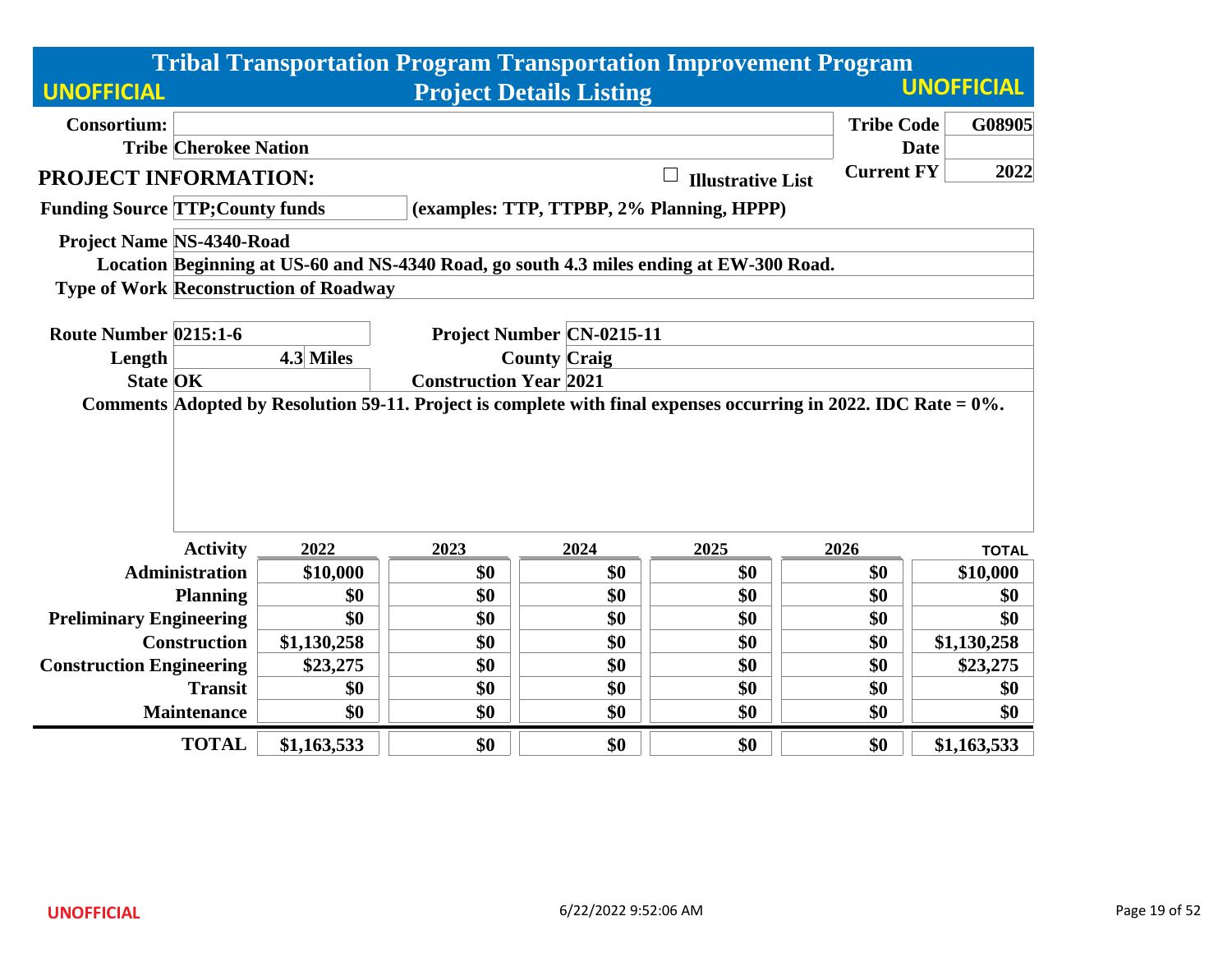|                                        |                               |                                                                                 |                        |                                  | <b>Tribal Transportation Program Transportation Improvement Program</b>                            |                   |                   |  |  |
|----------------------------------------|-------------------------------|---------------------------------------------------------------------------------|------------------------|----------------------------------|----------------------------------------------------------------------------------------------------|-------------------|-------------------|--|--|
| <b>UNOFFICIAL</b>                      |                               |                                                                                 |                        | <b>Project Details Listing</b>   |                                                                                                    |                   | <b>UNOFFICIAL</b> |  |  |
| <b>Consortium:</b>                     |                               |                                                                                 |                        |                                  |                                                                                                    | <b>Tribe Code</b> | G08905            |  |  |
|                                        | <b>Tribe Cherokee Nation</b>  |                                                                                 |                        |                                  |                                                                                                    |                   | <b>Date</b>       |  |  |
| <b>PROJECT INFORMATION:</b>            |                               |                                                                                 |                        |                                  | <b>Illustrative List</b>                                                                           | <b>Current FY</b> | 2022              |  |  |
| <b>Funding Source TTP</b>              |                               |                                                                                 |                        |                                  | (examples: TTP, TTPBP, 2% Planning, HPPP)                                                          |                   |                   |  |  |
| <b>Project Name Kansas-Bull Hollow</b> |                               |                                                                                 |                        |                                  |                                                                                                    |                   |                   |  |  |
|                                        |                               |                                                                                 |                        |                                  | Location From 1 mile west of Kansas Town on US-412 Scenic, go 6.1 miles north and west to the EOP. |                   |                   |  |  |
| <b>Type of Work Reconstruction</b>     |                               |                                                                                 |                        |                                  |                                                                                                    |                   |                   |  |  |
|                                        |                               |                                                                                 |                        |                                  |                                                                                                    |                   |                   |  |  |
| Route Number 0749:1,2,3,4              |                               |                                                                                 |                        | <b>Project Number CN-0749-09</b> |                                                                                                    |                   |                   |  |  |
| Length                                 |                               | 6.1 Miles                                                                       | <b>County Delaware</b> |                                  |                                                                                                    |                   |                   |  |  |
| <b>State OK</b>                        | <b>Construction Year 2025</b> |                                                                                 |                        |                                  |                                                                                                    |                   |                   |  |  |
|                                        |                               | Comments Adopted by Resolution 74-09. Project in design phase. IDC Rate = 1.74% |                        |                                  |                                                                                                    |                   |                   |  |  |
|                                        |                               |                                                                                 |                        |                                  |                                                                                                    |                   |                   |  |  |
|                                        |                               |                                                                                 |                        |                                  |                                                                                                    |                   |                   |  |  |
|                                        |                               |                                                                                 |                        |                                  |                                                                                                    |                   |                   |  |  |
|                                        |                               |                                                                                 |                        |                                  |                                                                                                    |                   |                   |  |  |
|                                        |                               |                                                                                 |                        |                                  |                                                                                                    |                   |                   |  |  |
|                                        | <b>Activity</b>               | 2022                                                                            | 2023                   | 2024                             | 2025                                                                                               | 2026              | <b>TOTAL</b>      |  |  |
|                                        | <b>Administration</b>         | \$5,000                                                                         | \$2,000                | \$2,000                          | \$46,000                                                                                           | \$40,000          | \$95,000          |  |  |
|                                        | <b>Planning</b>               | \$0                                                                             | \$0                    | \$0                              | \$0                                                                                                | \$0               | \$0               |  |  |
| <b>Preliminary Engineering</b>         |                               | \$500,000                                                                       | \$224,180              | \$224,180                        | \$0                                                                                                | \$0               | \$948,360         |  |  |
|                                        | <b>Construction</b>           | \$0                                                                             | \$0                    | \$0                              | \$3,923,972                                                                                        | \$4,000,000       | \$7,923,972       |  |  |
| <b>Construction Engineering</b>        |                               | \$0                                                                             | \$0                    | \$0                              | \$45,000                                                                                           | \$55,000          | \$100,000         |  |  |
|                                        | <b>Transit</b>                | \$0                                                                             | \$0                    | \$0                              | \$0                                                                                                | \$0               | \$0               |  |  |
|                                        | <b>Maintenance</b>            | \$0                                                                             | \$0                    | \$0                              | \$0                                                                                                | \$0               | \$0               |  |  |
|                                        | <b>TOTAL</b>                  | \$505,000                                                                       | \$226,180              | \$226,180                        | \$4,014,972                                                                                        | \$4,095,000       | \$9,067,332       |  |  |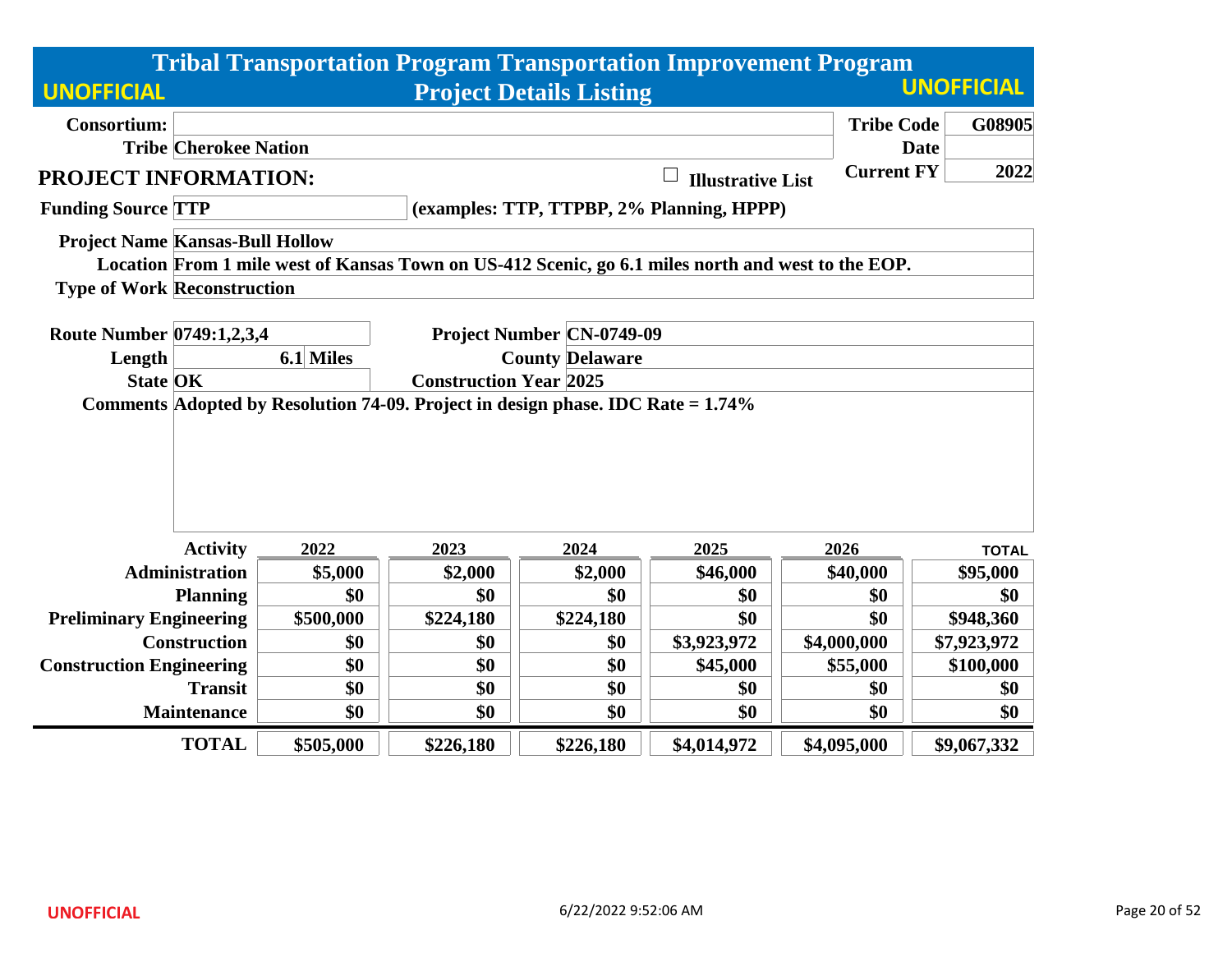|                                 |                                                                                                                                                     |                                                        |             |                                                                          | <b>Tribal Transportation Program Transportation Improvement Program</b>                                    |                   |                   |  |  |  |
|---------------------------------|-----------------------------------------------------------------------------------------------------------------------------------------------------|--------------------------------------------------------|-------------|--------------------------------------------------------------------------|------------------------------------------------------------------------------------------------------------|-------------------|-------------------|--|--|--|
| <b>UNOFFICIAL</b>               |                                                                                                                                                     |                                                        |             | <b>Project Details Listing</b>                                           |                                                                                                            |                   | <b>UNOFFICIAL</b> |  |  |  |
| <b>Consortium:</b>              |                                                                                                                                                     |                                                        |             |                                                                          |                                                                                                            | <b>Tribe Code</b> | G08905            |  |  |  |
|                                 | <b>Tribe Cherokee Nation</b>                                                                                                                        |                                                        |             |                                                                          |                                                                                                            |                   | <b>Date</b>       |  |  |  |
| <b>PROJECT INFORMATION:</b>     |                                                                                                                                                     |                                                        |             |                                                                          | <b>Illustrative List</b>                                                                                   | <b>Current FY</b> | 2022              |  |  |  |
| <b>Funding Source TTP</b>       |                                                                                                                                                     |                                                        |             |                                                                          | (examples: TTP, TTPBP, 2% Planning, HPPP)                                                                  |                   |                   |  |  |  |
|                                 |                                                                                                                                                     | <b>Project Name Oak Ridge Road and East Extension</b>  |             |                                                                          |                                                                                                            |                   |                   |  |  |  |
|                                 |                                                                                                                                                     |                                                        |             |                                                                          | Location Begin approximately 1 mile south of Bell and go 6.0 miles east to the Oklahoma/Arkansas stateline |                   |                   |  |  |  |
|                                 | <b>Type of Work Reconstruction</b>                                                                                                                  |                                                        |             |                                                                          |                                                                                                            |                   |                   |  |  |  |
|                                 |                                                                                                                                                     |                                                        |             |                                                                          |                                                                                                            |                   |                   |  |  |  |
| Route Number 0835:1, 2/A867:1   |                                                                                                                                                     |                                                        |             | <b>Project Number CN-0835-09/CN-A867-11</b>                              |                                                                                                            |                   |                   |  |  |  |
| Length                          |                                                                                                                                                     | <b>6</b> Miles                                         |             | <b>County Adair</b>                                                      |                                                                                                            |                   |                   |  |  |  |
| <b>State OK</b>                 | <b>Construction Year 2023</b><br>Comments Adopted by Resolution 74-09 & 59-11 combining the original alignment and extension into a single 6.0-mile |                                                        |             |                                                                          |                                                                                                            |                   |                   |  |  |  |
|                                 |                                                                                                                                                     |                                                        |             | project. The project is in the design phase. Project IDC Rate $= 1.74\%$ |                                                                                                            |                   |                   |  |  |  |
|                                 | <b>Activity</b>                                                                                                                                     | 2022                                                   | 2023        | 2024                                                                     | 2025                                                                                                       | 2026              | <b>TOTAL</b>      |  |  |  |
|                                 | <b>Administration</b>                                                                                                                               | \$8,000                                                | \$36,000    | \$27,000                                                                 | \$0                                                                                                        | \$0               | \$71,000          |  |  |  |
|                                 | <b>Planning</b>                                                                                                                                     | \$0                                                    | \$0         | \$0                                                                      | \$0                                                                                                        | \$0               | \$0               |  |  |  |
| <b>Preliminary Engineering</b>  |                                                                                                                                                     | \$822,714                                              | \$0         | \$0                                                                      | \$0                                                                                                        | \$0               | \$822,714         |  |  |  |
|                                 | <b>Construction</b>                                                                                                                                 | \$0                                                    | \$3,125,000 | \$3,775,000                                                              | \$0                                                                                                        | \$0               | \$6,900,000       |  |  |  |
| <b>Construction Engineering</b> |                                                                                                                                                     | \$0<br>\$0<br>\$60,000<br>\$0<br>\$100,000<br>\$40,000 |             |                                                                          |                                                                                                            |                   |                   |  |  |  |
|                                 | <b>Transit</b>                                                                                                                                      | \$0                                                    | \$0         | \$0                                                                      | \$0                                                                                                        | \$0               | \$0               |  |  |  |
|                                 | <b>Maintenance</b>                                                                                                                                  | \$0                                                    | \$0         | \$0                                                                      | \$0                                                                                                        | \$0               | \$0               |  |  |  |
|                                 | <b>TOTAL</b>                                                                                                                                        | \$830,714                                              | \$3,221,000 | \$3,842,000                                                              | \$0                                                                                                        | \$0               | \$7,893,714       |  |  |  |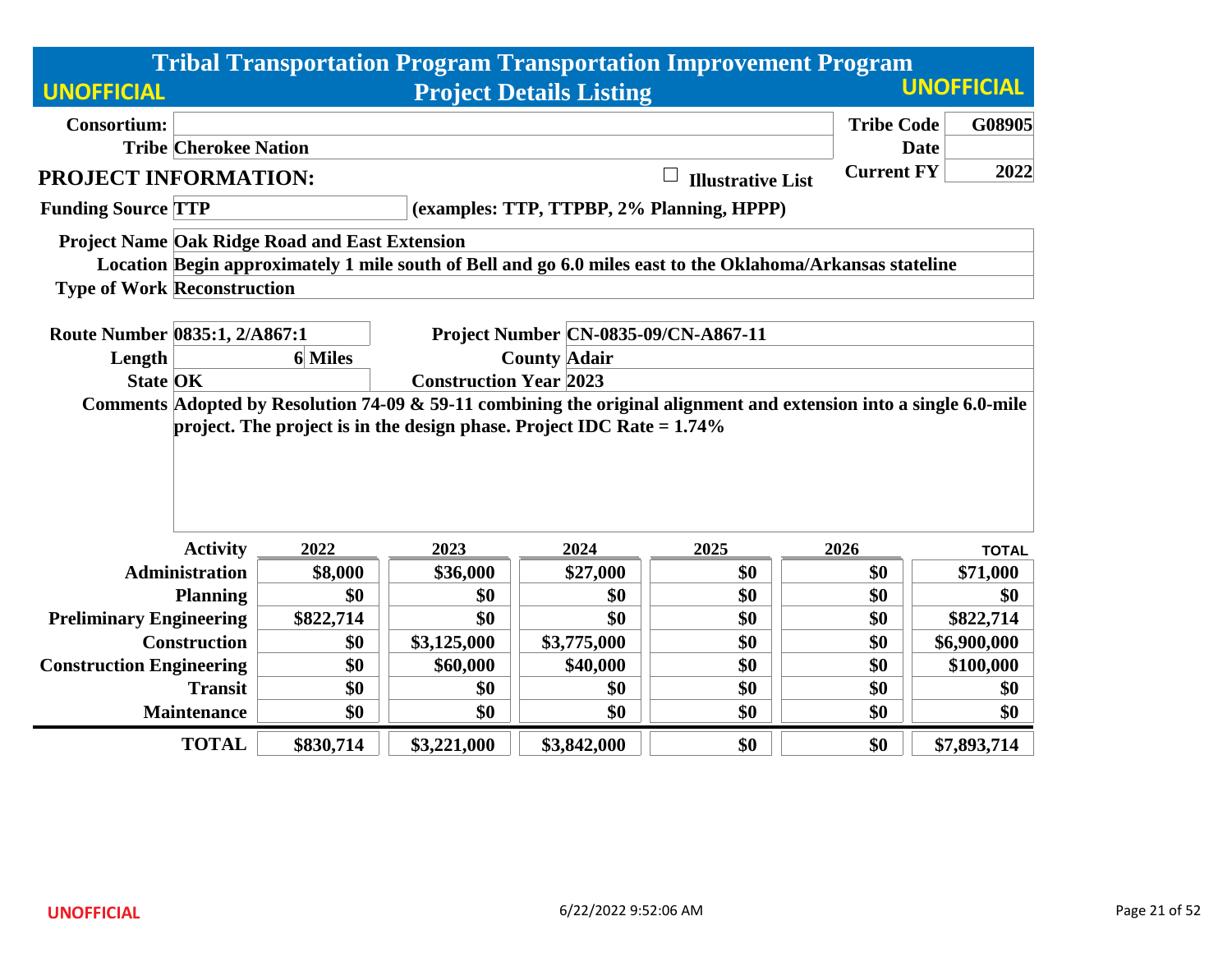|                                    |                                                                                                                     |                                                                                                                                  |                               |                                | <b>Tribal Transportation Program Transportation Improvement Program</b>                                      |                   |                   |  |  |
|------------------------------------|---------------------------------------------------------------------------------------------------------------------|----------------------------------------------------------------------------------------------------------------------------------|-------------------------------|--------------------------------|--------------------------------------------------------------------------------------------------------------|-------------------|-------------------|--|--|
| <b>UNOFFICIAL</b>                  |                                                                                                                     |                                                                                                                                  |                               | <b>Project Details Listing</b> |                                                                                                              |                   | <b>UNOFFICIAL</b> |  |  |
| <b>Consortium:</b>                 |                                                                                                                     |                                                                                                                                  |                               |                                |                                                                                                              | <b>Tribe Code</b> | G08905            |  |  |
|                                    | <b>Tribe Cherokee Nation</b>                                                                                        |                                                                                                                                  |                               |                                |                                                                                                              |                   | <b>Date</b>       |  |  |
| PROJECT INFORMATION:               |                                                                                                                     |                                                                                                                                  |                               |                                | <b>Illustrative List</b>                                                                                     | <b>Current FY</b> | 2022              |  |  |
| <b>Funding Source TTP</b>          |                                                                                                                     |                                                                                                                                  |                               |                                | (examples: TTP, TTPBP, 2% Planning, HPPP)                                                                    |                   |                   |  |  |
| Project Name Texanna Road          |                                                                                                                     |                                                                                                                                  |                               |                                |                                                                                                              |                   |                   |  |  |
|                                    |                                                                                                                     |                                                                                                                                  |                               |                                | Location From 2.7 miles east of the Cherokee/Creek Treaty line, proceed 12.8 miles east to the Town of Porum |                   |                   |  |  |
| <b>Type of Work Reconstruction</b> |                                                                                                                     |                                                                                                                                  |                               |                                |                                                                                                              |                   |                   |  |  |
|                                    |                                                                                                                     |                                                                                                                                  |                               |                                |                                                                                                              |                   |                   |  |  |
| Length                             |                                                                                                                     | Route Number 1802:1/1803:2,3,4/1809:<br>Project Number CN-1802/1803/1809-13<br>12.8 Miles<br><b>County McIntosh and Muskogee</b> |                               |                                |                                                                                                              |                   |                   |  |  |
| <b>State OK</b>                    |                                                                                                                     |                                                                                                                                  | <b>Construction Year 2025</b> |                                |                                                                                                              |                   |                   |  |  |
|                                    | Comments Adopted by Resolution 56-13. Project is in preliminary design. Total planning estimate is \$13,000,000.00. |                                                                                                                                  |                               |                                |                                                                                                              |                   |                   |  |  |
|                                    | <b>IDC</b> Rate = $1.74\%$ .                                                                                        |                                                                                                                                  |                               |                                |                                                                                                              |                   |                   |  |  |
|                                    | <b>Activity</b>                                                                                                     | 2022                                                                                                                             | 2023                          | 2024                           | 2025                                                                                                         | 2026              | <b>TOTAL</b>      |  |  |
|                                    | <b>Administration</b>                                                                                               | \$4,000                                                                                                                          | \$2,000                       | \$2,000                        | \$20,000                                                                                                     | \$60,000          | \$88,000          |  |  |
|                                    | <b>Planning</b>                                                                                                     | \$0                                                                                                                              | \$0                           | \$0                            | \$0                                                                                                          | \$0               | \$0               |  |  |
| <b>Preliminary Engineering</b>     |                                                                                                                     | \$400,553                                                                                                                        | \$400,554                     | \$200,000                      | \$0                                                                                                          | \$0               | \$1,001,107       |  |  |
|                                    | <b>Construction</b>                                                                                                 | \$0                                                                                                                              | \$0                           | \$0                            | \$2,116,735                                                                                                  | \$6,280,612       | \$8,397,347       |  |  |
| <b>Construction Engineering</b>    | \$0<br>\$0<br>\$0<br>\$80,000<br>\$20,000<br>\$60,000                                                               |                                                                                                                                  |                               |                                |                                                                                                              |                   |                   |  |  |
|                                    | <b>Transit</b>                                                                                                      | \$0                                                                                                                              | \$0                           | \$0                            | \$0                                                                                                          | \$0               | \$0               |  |  |
|                                    | <b>Maintenance</b>                                                                                                  | \$0                                                                                                                              | \$0                           | \$0                            | \$0                                                                                                          | \$0               | \$0               |  |  |
|                                    | <b>TOTAL</b>                                                                                                        | \$404,553                                                                                                                        | \$402,554                     | \$202,000                      | \$2,156,735                                                                                                  | \$6,400,612       | \$9,566,454       |  |  |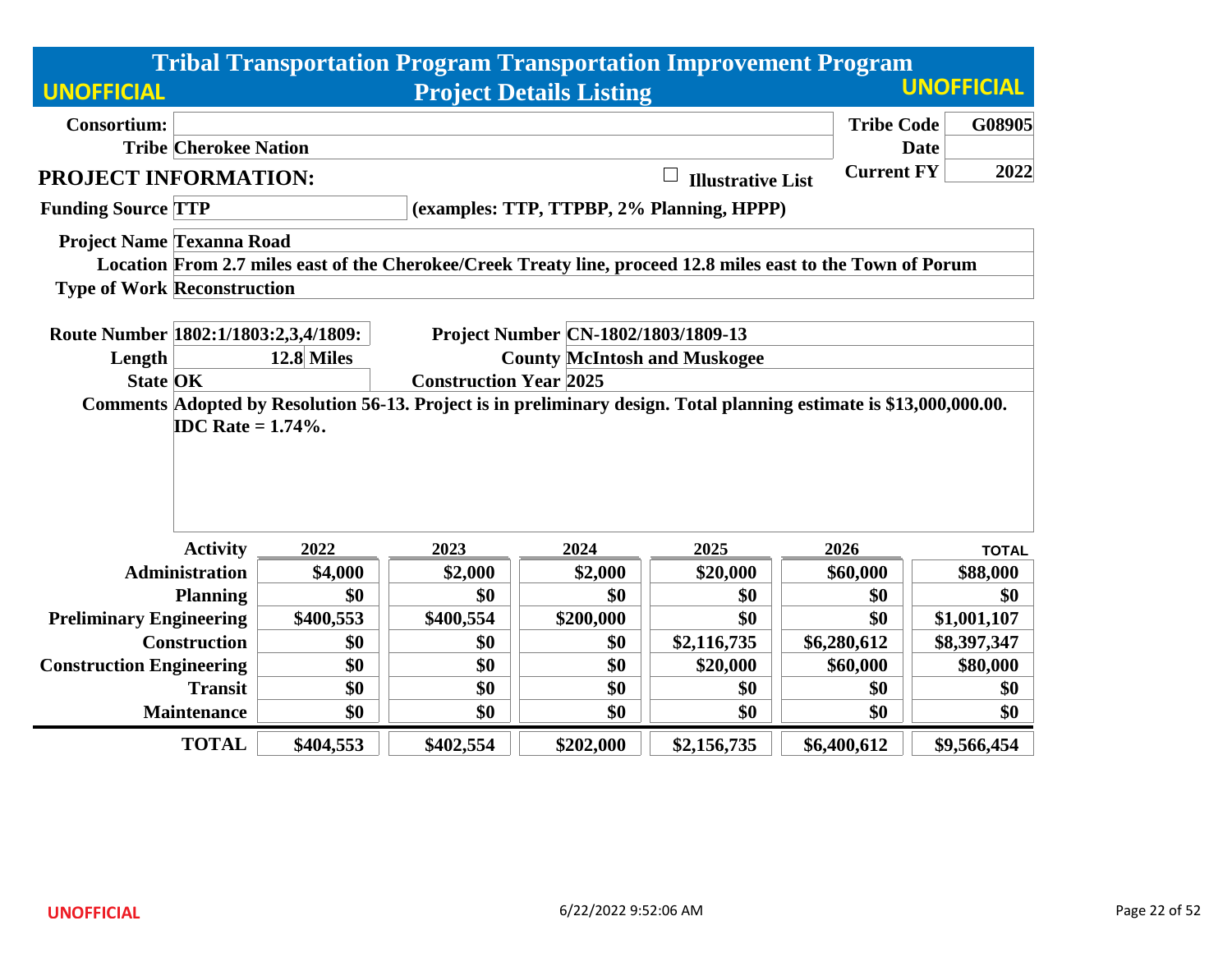|                                         |                                                                                                                                                                                                                                                                                                                                                    |                                                                                                                   |             |                                | <b>Tribal Transportation Program Transportation Improvement Program</b>                 |                   |                   |  |  |  |
|-----------------------------------------|----------------------------------------------------------------------------------------------------------------------------------------------------------------------------------------------------------------------------------------------------------------------------------------------------------------------------------------------------|-------------------------------------------------------------------------------------------------------------------|-------------|--------------------------------|-----------------------------------------------------------------------------------------|-------------------|-------------------|--|--|--|
| <b>UNOFFICIAL</b>                       |                                                                                                                                                                                                                                                                                                                                                    |                                                                                                                   |             | <b>Project Details Listing</b> |                                                                                         |                   | <b>UNOFFICIAL</b> |  |  |  |
| <b>Consortium:</b>                      |                                                                                                                                                                                                                                                                                                                                                    |                                                                                                                   |             |                                |                                                                                         | <b>Tribe Code</b> | G08905            |  |  |  |
|                                         | <b>Tribe Cherokee Nation</b>                                                                                                                                                                                                                                                                                                                       |                                                                                                                   |             |                                |                                                                                         |                   | <b>Date</b>       |  |  |  |
| <b>PROJECT INFORMATION:</b>             |                                                                                                                                                                                                                                                                                                                                                    |                                                                                                                   |             |                                | $\Box$<br><b>Illustrative List</b>                                                      | <b>Current FY</b> | 2022              |  |  |  |
| <b>Funding Source TTP; County funds</b> |                                                                                                                                                                                                                                                                                                                                                    |                                                                                                                   |             |                                | (examples: TTP, TTPBP, 2% Planning, HPPP)                                               |                   |                   |  |  |  |
|                                         |                                                                                                                                                                                                                                                                                                                                                    | Project Name New Life Ranch/D4703 Road                                                                            |             |                                |                                                                                         |                   |                   |  |  |  |
|                                         |                                                                                                                                                                                                                                                                                                                                                    |                                                                                                                   |             |                                | Location From the JCT of US-412 Scenic and S700 Road, proceed 7.0 miles north to SH-116 |                   |                   |  |  |  |
| <b>Type of Work Reconstruction</b>      |                                                                                                                                                                                                                                                                                                                                                    |                                                                                                                   |             |                                |                                                                                         |                   |                   |  |  |  |
|                                         |                                                                                                                                                                                                                                                                                                                                                    |                                                                                                                   |             |                                |                                                                                         |                   |                   |  |  |  |
| Length                                  |                                                                                                                                                                                                                                                                                                                                                    | <b>Route Number A719:1,2/A740:1</b><br>Project Number CN-A719/A740-13<br><b>County Delaware</b><br><b>7</b> Miles |             |                                |                                                                                         |                   |                   |  |  |  |
| <b>State OK</b>                         |                                                                                                                                                                                                                                                                                                                                                    | <b>Construction Year 2023</b>                                                                                     |             |                                |                                                                                         |                   |                   |  |  |  |
|                                         | Comments Adopted by Resolution 56-13. Cooperative project with Delaware County. County will perform the design<br>with funds from the county and CN. ODOT will let the project and perform the CE with contributing<br>shares from CN and the county. Project is waiting on a final alignment in order to proceed. Project IDC<br>Rate = $1.74%$ . |                                                                                                                   |             |                                |                                                                                         |                   |                   |  |  |  |
|                                         | <b>Activity</b>                                                                                                                                                                                                                                                                                                                                    | 2022                                                                                                              | 2023        | 2024                           | 2025                                                                                    | 2026              | <b>TOTAL</b>      |  |  |  |
|                                         | <b>Administration</b>                                                                                                                                                                                                                                                                                                                              | \$13,000                                                                                                          | \$30,000    | \$30,000                       | \$0                                                                                     | \$0               | \$73,000          |  |  |  |
|                                         | <b>Planning</b>                                                                                                                                                                                                                                                                                                                                    | \$0                                                                                                               | \$0         | \$0                            | \$0                                                                                     | \$0               | \$0               |  |  |  |
| <b>Preliminary Engineering</b>          |                                                                                                                                                                                                                                                                                                                                                    | \$1,344,726                                                                                                       | \$0         | \$0                            | \$0                                                                                     | \$0               | \$1,344,726       |  |  |  |
|                                         | <b>Construction</b>                                                                                                                                                                                                                                                                                                                                | \$0                                                                                                               | \$6,080,071 | \$2,919,929                    | \$0                                                                                     | \$0               | \$9,000,000       |  |  |  |
| <b>Construction Engineering</b>         |                                                                                                                                                                                                                                                                                                                                                    | \$0                                                                                                               | \$37,500    | \$37,500                       | \$0                                                                                     | \$0               | \$75,000          |  |  |  |
|                                         | <b>Transit</b>                                                                                                                                                                                                                                                                                                                                     | \$0                                                                                                               | \$0         | \$0                            | \$0                                                                                     | \$0               | \$0               |  |  |  |
|                                         | <b>Maintenance</b>                                                                                                                                                                                                                                                                                                                                 | \$0                                                                                                               | \$0         | \$0                            | \$0                                                                                     | \$0               | \$0               |  |  |  |
|                                         | <b>TOTAL</b>                                                                                                                                                                                                                                                                                                                                       | \$1,357,726                                                                                                       | \$6,147,571 | \$2,987,429                    | \$0                                                                                     | \$0               | \$10,492,726      |  |  |  |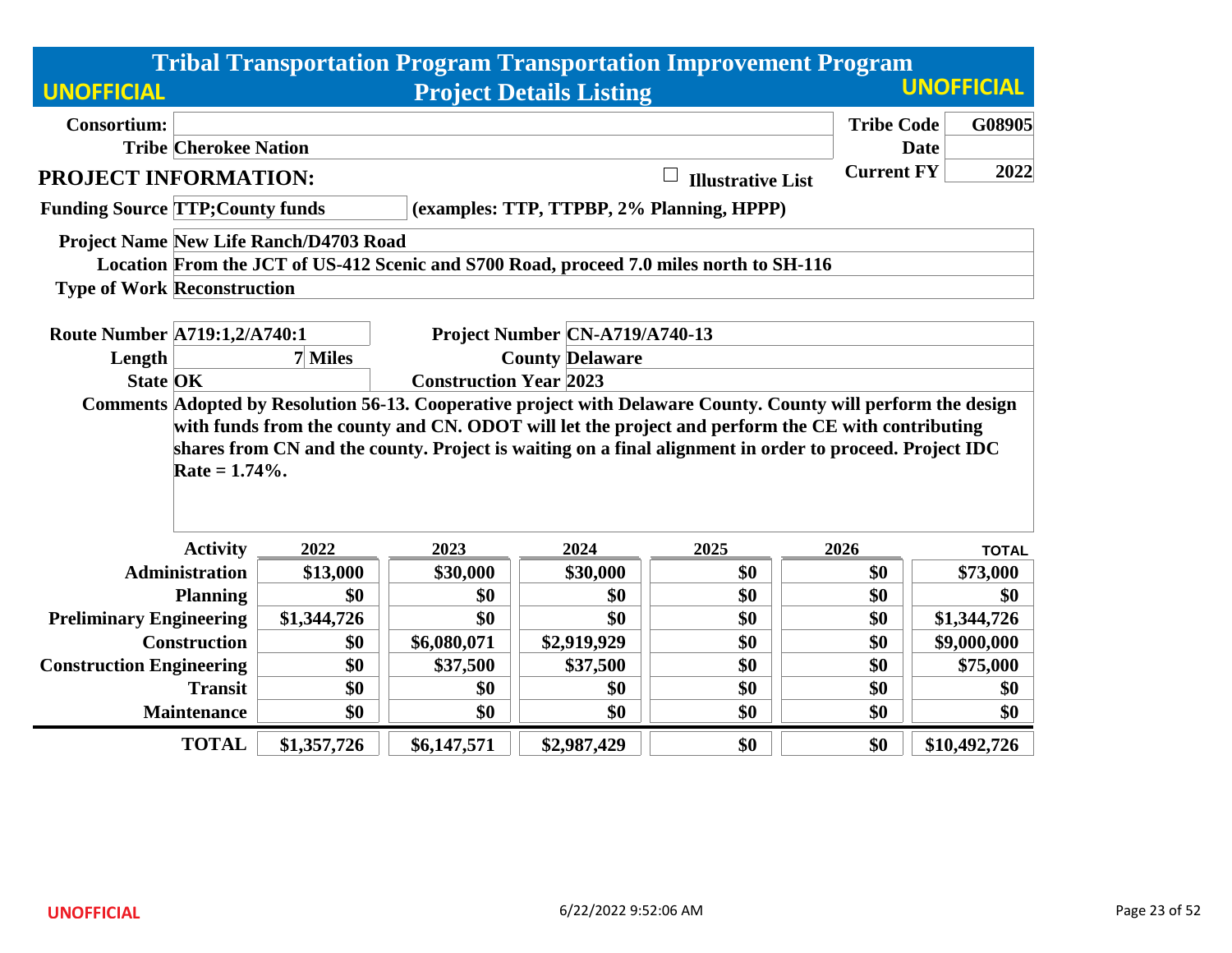|                                    |                              |                                                                                                                      |             |                                  | <b>Tribal Transportation Program Transportation Improvement Program</b>                    |                   |                   |  |  |  |
|------------------------------------|------------------------------|----------------------------------------------------------------------------------------------------------------------|-------------|----------------------------------|--------------------------------------------------------------------------------------------|-------------------|-------------------|--|--|--|
| <b>UNOFFICIAL</b>                  |                              |                                                                                                                      |             | <b>Project Details Listing</b>   |                                                                                            |                   | <b>UNOFFICIAL</b> |  |  |  |
| <b>Consortium:</b>                 |                              |                                                                                                                      |             |                                  |                                                                                            | <b>Tribe Code</b> | G08905            |  |  |  |
|                                    | <b>Tribe Cherokee Nation</b> |                                                                                                                      |             |                                  |                                                                                            | <b>Date</b>       |                   |  |  |  |
| <b>PROJECT INFORMATION:</b>        |                              |                                                                                                                      |             |                                  | <b>Illustrative List</b>                                                                   | <b>Current FY</b> | 2022              |  |  |  |
| <b>Funding Source TTP</b>          |                              |                                                                                                                      |             |                                  | (examples: TTP, TTPBP, 2% Planning, HPPP)                                                  |                   |                   |  |  |  |
| <b>Project Name Lost City Road</b> |                              |                                                                                                                      |             |                                  |                                                                                            |                   |                   |  |  |  |
|                                    |                              |                                                                                                                      |             |                                  | Location Beginning 1 mile south of Lost City Road, go 5.3 miles north and east to the EOP. |                   |                   |  |  |  |
| <b>Type of Work Reconstruction</b> |                              |                                                                                                                      |             |                                  |                                                                                            |                   |                   |  |  |  |
|                                    |                              |                                                                                                                      |             | <b>Project Number CN-0966-09</b> |                                                                                            |                   |                   |  |  |  |
| <b>Route Number 0966:1,2,3</b>     |                              | 5.3 Miles                                                                                                            |             |                                  |                                                                                            |                   |                   |  |  |  |
| Length<br><b>State OK</b>          |                              | <b>County Cherokee</b>                                                                                               |             |                                  |                                                                                            |                   |                   |  |  |  |
|                                    |                              | <b>Construction Year 2023</b><br>Comments Adopted by Resolution 74-09. Project is in design phase. IDC Rate = 1.74%. |             |                                  |                                                                                            |                   |                   |  |  |  |
|                                    |                              |                                                                                                                      |             |                                  |                                                                                            |                   |                   |  |  |  |
|                                    |                              |                                                                                                                      |             |                                  |                                                                                            |                   |                   |  |  |  |
|                                    |                              |                                                                                                                      |             |                                  |                                                                                            |                   |                   |  |  |  |
|                                    |                              |                                                                                                                      |             |                                  |                                                                                            |                   |                   |  |  |  |
|                                    | <b>Activity</b>              | 2022                                                                                                                 | 2023        | 2024                             | 2025                                                                                       | 2026              | <b>TOTAL</b>      |  |  |  |
|                                    | <b>Administration</b>        | \$7,000                                                                                                              | \$43,000    | \$40,000                         | \$0                                                                                        | \$0               | \$90,000          |  |  |  |
|                                    | <b>Planning</b>              | \$0                                                                                                                  | \$0         | \$0                              | \$0                                                                                        | \$0               | \$0               |  |  |  |
| <b>Preliminary Engineering</b>     |                              | \$715,739                                                                                                            | \$715,740   | \$0                              | \$0                                                                                        | \$0               | \$1,431,479       |  |  |  |
|                                    | <b>Construction</b>          | \$0                                                                                                                  | \$3,252,655 | \$3,112,167                      | \$0                                                                                        | \$0               | \$6,364,822       |  |  |  |
| <b>Construction Engineering</b>    |                              | \$0                                                                                                                  | \$50,000    | \$50,000                         | \$0                                                                                        | \$0               | \$100,000         |  |  |  |
|                                    | <b>Transit</b>               | \$0                                                                                                                  | \$0         | \$0                              | \$0                                                                                        | \$0               | \$0               |  |  |  |
|                                    | <b>Maintenance</b>           | \$0                                                                                                                  | \$0         | \$0                              | \$0                                                                                        | \$0               | \$0               |  |  |  |
|                                    | <b>TOTAL</b>                 | \$722,739                                                                                                            | \$4,061,395 | \$3,202,167                      | \$0                                                                                        | \$0               | \$7,986,301       |  |  |  |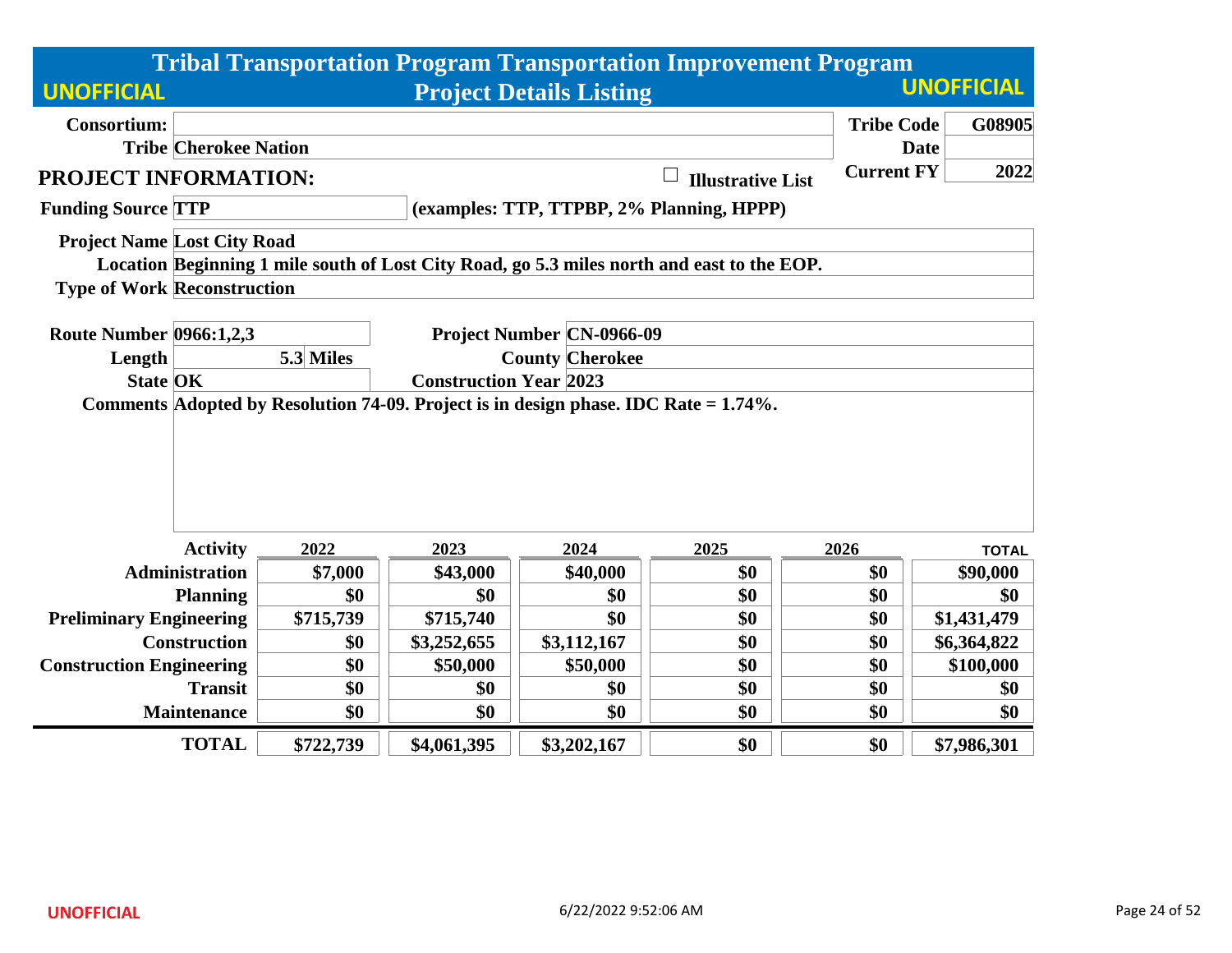|                                                                                                               |           |                                     |                                | <b>Tribal Transportation Program Transportation Improvement Program</b> |                   |                   |  |  |
|---------------------------------------------------------------------------------------------------------------|-----------|-------------------------------------|--------------------------------|-------------------------------------------------------------------------|-------------------|-------------------|--|--|
| <b>UNOFFICIAL</b>                                                                                             |           |                                     | <b>Project Details Listing</b> |                                                                         |                   | <b>UNOFFICIAL</b> |  |  |
| <b>Consortium:</b>                                                                                            |           |                                     |                                |                                                                         | <b>Tribe Code</b> | G08905            |  |  |
| <b>Tribe Cherokee Nation</b>                                                                                  |           |                                     |                                |                                                                         | <b>Date</b>       |                   |  |  |
| <b>PROJECT INFORMATION:</b>                                                                                   |           |                                     |                                | $\blacktriangledown$<br><b>Illustrative List</b>                        | <b>Current FY</b> | 2022              |  |  |
| <b>Funding Source TTP</b>                                                                                     |           |                                     |                                | (examples: TTP, TTPBP, 2% Planning, HPPP)                               |                   |                   |  |  |
| <b>Project Name 4-Mile Road</b>                                                                               |           |                                     |                                |                                                                         |                   |                   |  |  |
| Location From US-62 in Muskogee County, take 4-Mile Road 9.5 miles north to the JCT of SH-80 in Cherokee Coun |           |                                     |                                |                                                                         |                   |                   |  |  |
| <b>Type of Work Reconstruction</b>                                                                            |           |                                     |                                |                                                                         |                   |                   |  |  |
| Route Number 1536:1/A929:1-5                                                                                  |           |                                     | Project Number CN-1536/A929-13 |                                                                         |                   |                   |  |  |
| Length                                                                                                        | 9.5 Miles | <b>County Muskogee and Cherokee</b> |                                |                                                                         |                   |                   |  |  |
| <b>State OK</b>                                                                                               |           | <b>Construction Year 2027</b>       |                                |                                                                         |                   |                   |  |  |
| 0%                                                                                                            |           |                                     |                                |                                                                         |                   |                   |  |  |
| <b>Activity</b>                                                                                               | 2022      | 2023                                | 2024                           | 2025                                                                    | 2026              | <b>TOTAL</b>      |  |  |
| <b>Administration</b>                                                                                         | \$0       | \$0                                 | \$0                            | \$0                                                                     | \$0               | \$0               |  |  |
| <b>Planning</b>                                                                                               | \$0       | \$0                                 | \$0                            | \$0                                                                     | \$0               | \$0               |  |  |
| <b>Preliminary Engineering</b>                                                                                | \$0       | \$0                                 | \$0                            | \$0                                                                     | \$2,805           | \$2,805           |  |  |
| <b>Construction</b>                                                                                           | \$0       | \$0                                 | \$0                            | \$0                                                                     | \$0               | \$0               |  |  |
| <b>Construction Engineering</b>                                                                               | \$0       | \$0                                 | \$0                            | \$0                                                                     | \$0               | \$0               |  |  |
| <b>Transit</b>                                                                                                | \$0       | \$0                                 | \$0                            | \$0                                                                     | \$0               | \$0               |  |  |
| <b>Maintenance</b>                                                                                            | \$0       | \$0                                 | \$0                            | \$0                                                                     | \$0               | \$0               |  |  |
| <b>TOTAL</b>                                                                                                  | \$0       | \$0                                 | \$0                            | \$0                                                                     | \$2,805           | \$2,805           |  |  |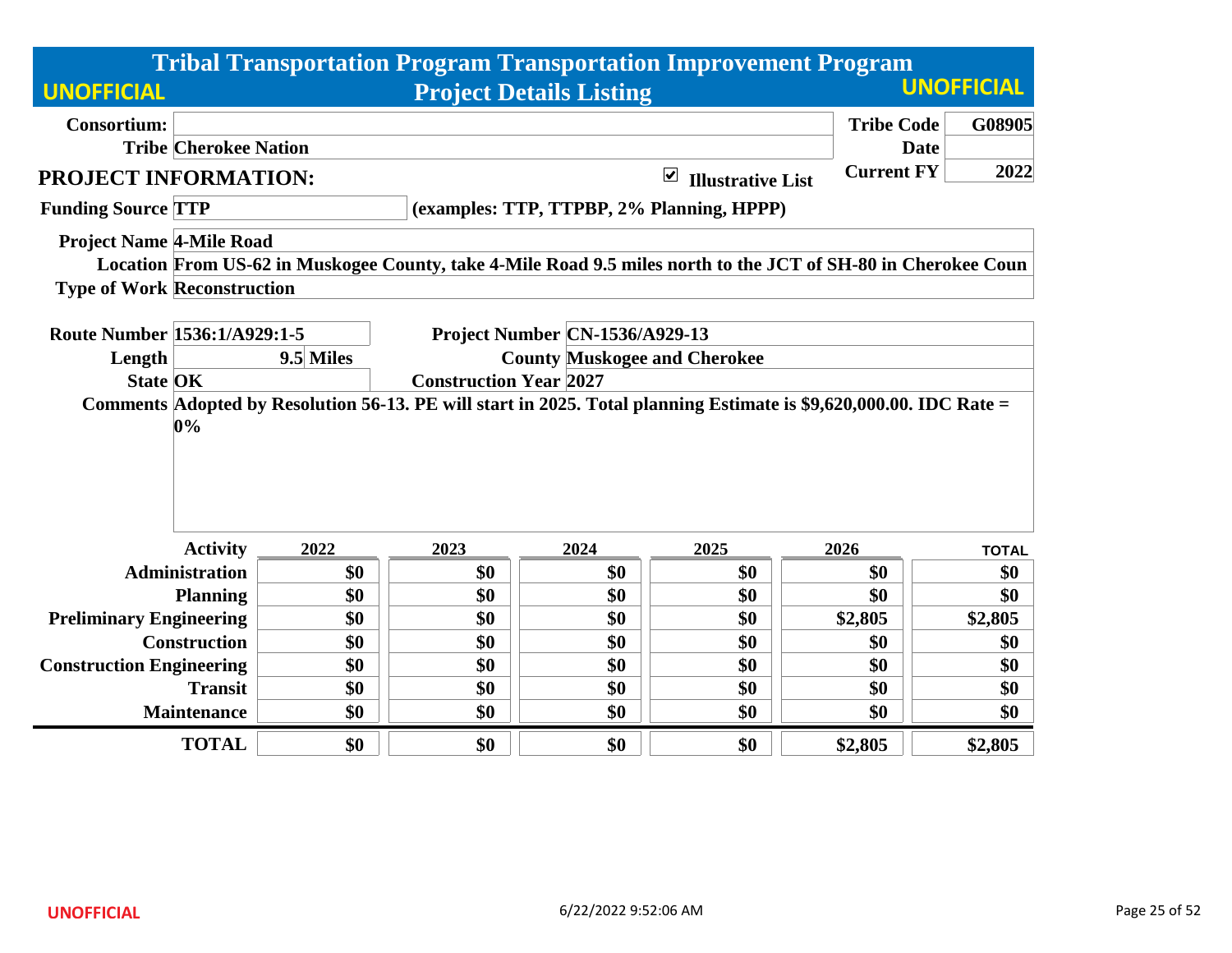|                                          |                              |                                                                                                                     |           |                                  | <b>Tribal Transportation Program Transportation Improvement Program</b>                                            |                   |                   |  |  |  |
|------------------------------------------|------------------------------|---------------------------------------------------------------------------------------------------------------------|-----------|----------------------------------|--------------------------------------------------------------------------------------------------------------------|-------------------|-------------------|--|--|--|
| <b>UNOFFICIAL</b>                        |                              |                                                                                                                     |           | <b>Project Details Listing</b>   |                                                                                                                    |                   | <b>UNOFFICIAL</b> |  |  |  |
| <b>Consortium:</b>                       |                              |                                                                                                                     |           |                                  |                                                                                                                    | <b>Tribe Code</b> | G08905            |  |  |  |
|                                          | <b>Tribe Cherokee Nation</b> |                                                                                                                     |           |                                  |                                                                                                                    |                   | <b>Date</b>       |  |  |  |
| <b>PROJECT INFORMATION:</b>              |                              |                                                                                                                     |           |                                  | <b>Illustrative List</b>                                                                                           | <b>Current FY</b> | 2022              |  |  |  |
| <b>Funding Source TTP</b>                |                              |                                                                                                                     |           |                                  | (examples: TTP, TTPBP, 2% Planning, HPPP)                                                                          |                   |                   |  |  |  |
| <b>Project Name Bidding Springs Road</b> |                              |                                                                                                                     |           |                                  |                                                                                                                    |                   |                   |  |  |  |
|                                          |                              |                                                                                                                     |           |                                  | Location From SH-51, go 2.5 miles south to BOP, then proceed 5.6 miles south and east completing a loop back to SH |                   |                   |  |  |  |
| <b>Type of Work Reconstruction</b>       |                              |                                                                                                                     |           |                                  |                                                                                                                    |                   |                   |  |  |  |
|                                          |                              |                                                                                                                     |           |                                  |                                                                                                                    |                   |                   |  |  |  |
| Route Number 0816: Part of 1, 2          |                              |                                                                                                                     |           | <b>Project Number CN-0816-13</b> |                                                                                                                    |                   |                   |  |  |  |
| Length                                   |                              | 5.6 Miles                                                                                                           |           | <b>County Adair</b>              |                                                                                                                    |                   |                   |  |  |  |
| <b>State OK</b>                          |                              | <b>Construction Year 2026</b><br>Comments Adopted by Resolution 56-13. Project is in design phase. IDC Rate = 1.74% |           |                                  |                                                                                                                    |                   |                   |  |  |  |
|                                          |                              |                                                                                                                     |           |                                  |                                                                                                                    |                   |                   |  |  |  |
|                                          |                              |                                                                                                                     |           |                                  |                                                                                                                    |                   |                   |  |  |  |
|                                          |                              |                                                                                                                     |           |                                  |                                                                                                                    |                   |                   |  |  |  |
|                                          |                              |                                                                                                                     |           |                                  |                                                                                                                    |                   |                   |  |  |  |
|                                          | <b>Activity</b>              | 2022                                                                                                                | 2023      | 2024                             | 2025                                                                                                               | 2026              | <b>TOTAL</b>      |  |  |  |
|                                          | <b>Administration</b>        | \$3,000                                                                                                             | \$3,500   | \$3,500                          | \$3,229                                                                                                            | \$15,000          | \$28,229          |  |  |  |
|                                          | <b>Planning</b>              | \$0                                                                                                                 | \$0       | \$0                              | \$0                                                                                                                | \$0               | \$0               |  |  |  |
| <b>Preliminary Engineering</b>           |                              | \$265,000                                                                                                           | \$334,514 | \$334,513                        | \$334,513                                                                                                          | \$0               | \$1,268,540       |  |  |  |
|                                          | <b>Construction</b>          | \$0                                                                                                                 | \$0       | \$0                              | \$0                                                                                                                | \$1,500,000       | \$1,500,000       |  |  |  |
| <b>Construction Engineering</b>          |                              | \$0                                                                                                                 | \$0       | \$0                              | \$0                                                                                                                | \$15,000          | \$15,000          |  |  |  |
|                                          | <b>Transit</b>               | \$0                                                                                                                 | \$0       | \$0                              | \$0                                                                                                                | \$0               | \$0               |  |  |  |
|                                          | <b>Maintenance</b>           | \$0                                                                                                                 | \$0       | \$0                              | \$0                                                                                                                | \$0               | \$0               |  |  |  |
|                                          | <b>TOTAL</b>                 | \$268,000                                                                                                           | \$338,014 | \$338,013                        | \$337,742                                                                                                          | \$1,530,000       | \$2,811,769       |  |  |  |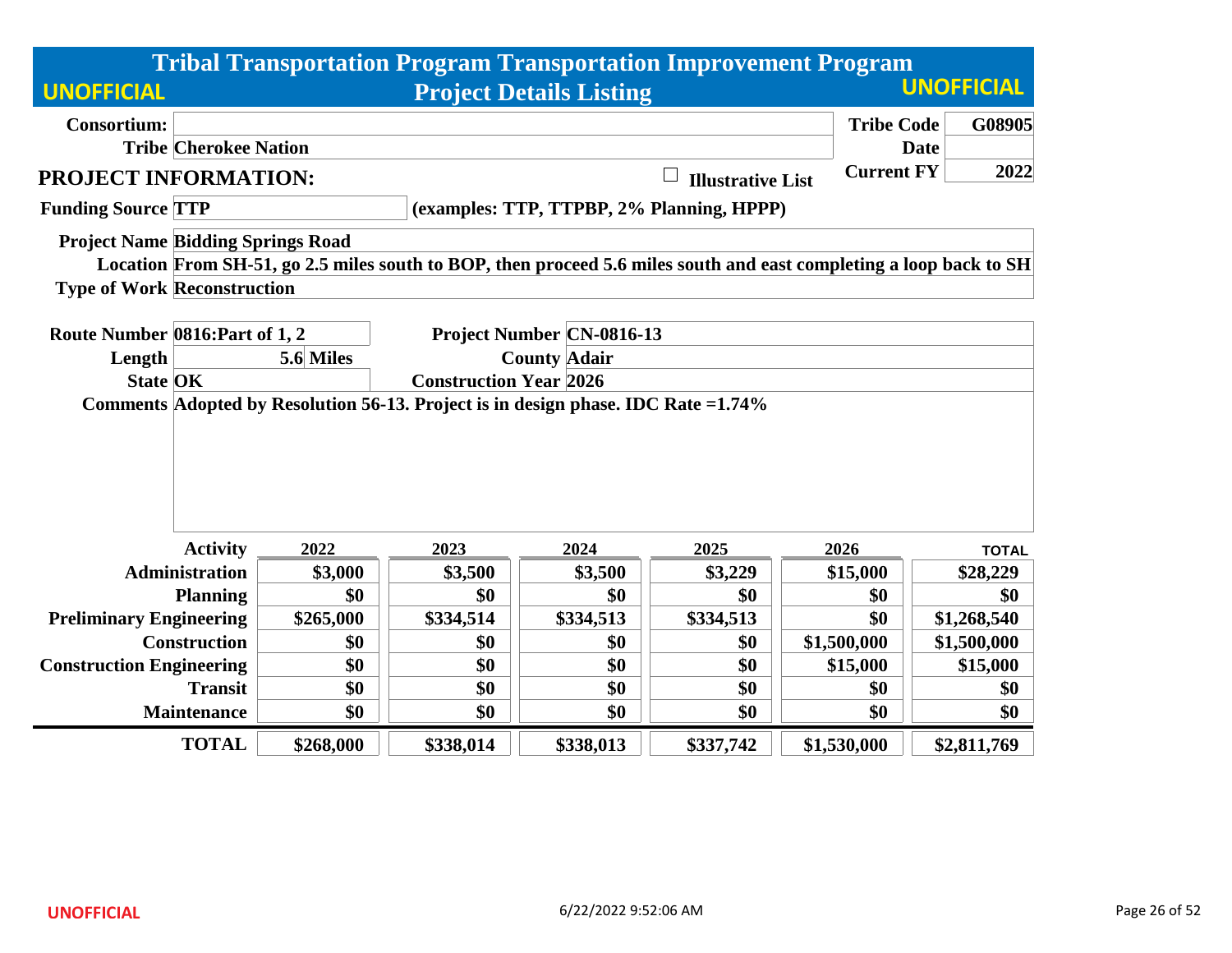|                                       |                                                                                                                |                                        |              | <b>Tribal Transportation Program Transportation Improvement Program</b>                                    |                          |                   |                   |  |  |
|---------------------------------------|----------------------------------------------------------------------------------------------------------------|----------------------------------------|--------------|------------------------------------------------------------------------------------------------------------|--------------------------|-------------------|-------------------|--|--|
| <b>UNOFFICIAL</b>                     |                                                                                                                |                                        |              | <b>Project Details Listing</b>                                                                             |                          |                   | <b>UNOFFICIAL</b> |  |  |
| <b>Consortium:</b>                    |                                                                                                                |                                        |              |                                                                                                            |                          | <b>Tribe Code</b> | G08905            |  |  |
|                                       | <b>Tribe Cherokee Nation</b>                                                                                   |                                        |              |                                                                                                            |                          |                   | <b>Date</b>       |  |  |
| PROJECT INFORMATION:                  |                                                                                                                |                                        |              |                                                                                                            | <b>Illustrative List</b> | <b>Current FY</b> | 2022              |  |  |
| <b>Funding Source TTP;HIP-CRRSSAA</b> |                                                                                                                |                                        |              | (examples: TTP, TTPBP, 2% Planning, HPPP)                                                                  |                          |                   |                   |  |  |
| <b>Project Name Mud Valley Road</b>   |                                                                                                                |                                        |              |                                                                                                            |                          |                   |                   |  |  |
|                                       |                                                                                                                |                                        |              | Location From S. Coos Thompson Road, proceed east 4.7 miles on EW-0770 Road to the SH-51 Spur in Tahlequah |                          |                   |                   |  |  |
| <b>Type of Work Reconstruction</b>    |                                                                                                                |                                        |              |                                                                                                            |                          |                   |                   |  |  |
|                                       |                                                                                                                |                                        |              |                                                                                                            |                          |                   |                   |  |  |
| Route Number 0902:1,2/0938:13         |                                                                                                                |                                        |              | <b>Project Number CN-0902/0938-13</b>                                                                      |                          |                   |                   |  |  |
| Length                                |                                                                                                                | <b>County Cherokee</b><br>4.7 Miles    |              |                                                                                                            |                          |                   |                   |  |  |
| <b>State OK</b>                       |                                                                                                                | <b>Construction Year 2023</b>          |              |                                                                                                            |                          |                   |                   |  |  |
|                                       | Comments Adopted by Resolution 56-13. Project in the ROW stage. Total estimate includes \$4,401,802.80 in HIP- |                                        |              |                                                                                                            |                          |                   |                   |  |  |
|                                       |                                                                                                                | <b>CRRSSAA funds. IDC Rate = 1.74%</b> |              |                                                                                                            |                          |                   |                   |  |  |
|                                       |                                                                                                                |                                        |              |                                                                                                            |                          |                   |                   |  |  |
|                                       |                                                                                                                |                                        |              |                                                                                                            |                          |                   |                   |  |  |
|                                       |                                                                                                                |                                        |              |                                                                                                            |                          |                   |                   |  |  |
|                                       |                                                                                                                |                                        |              |                                                                                                            |                          |                   |                   |  |  |
|                                       | <b>Activity</b>                                                                                                | 2022                                   | 2023         | 2024                                                                                                       | 2025                     | 2026              | <b>TOTAL</b>      |  |  |
|                                       | <b>Administration</b>                                                                                          | \$5,000                                | \$70,000     | \$1,000                                                                                                    | \$0                      | \$0               | \$76,000          |  |  |
|                                       | <b>Planning</b>                                                                                                | \$0                                    | \$0          | \$0                                                                                                        | \$0                      | \$0               | \$0               |  |  |
| <b>Preliminary Engineering</b>        |                                                                                                                | \$520,210                              | \$0          | \$0                                                                                                        | \$0                      | \$0               | \$520,210         |  |  |
|                                       | <b>Construction</b>                                                                                            | \$0                                    | \$11,000,000 | \$10,000                                                                                                   | \$0                      | \$0               | \$11,010,000      |  |  |
| <b>Construction Engineering</b>       |                                                                                                                | \$0                                    | \$105,000    | \$1,000                                                                                                    | \$8,000                  | \$0               | \$114,000         |  |  |
|                                       | <b>Transit</b>                                                                                                 | \$0                                    | \$0          | \$0                                                                                                        | \$0                      | \$0               | \$0               |  |  |
|                                       | Maintenance                                                                                                    | \$0                                    | \$0          | \$0                                                                                                        | \$0                      | \$0               | \$0               |  |  |
|                                       | <b>TOTAL</b>                                                                                                   | \$525,210                              | \$11,175,000 | \$12,000                                                                                                   | \$8,000                  | \$0               | \$11,720,210      |  |  |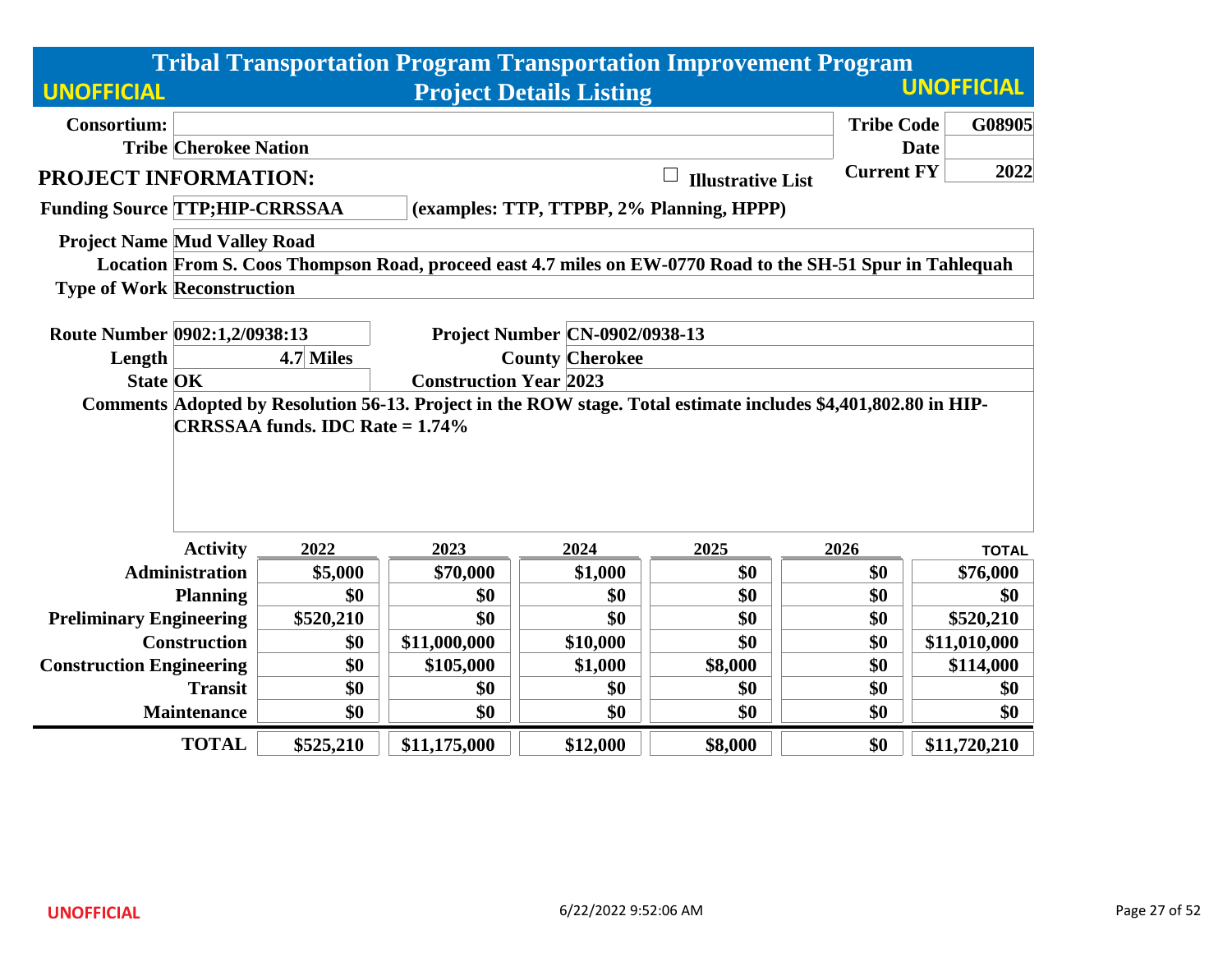| <b>Tribal Transportation Program Transportation Improvement Program</b>                                        |                                                                                    |                                     |                                                            |                                |                                                                                       |                   |                   |  |  |  |
|----------------------------------------------------------------------------------------------------------------|------------------------------------------------------------------------------------|-------------------------------------|------------------------------------------------------------|--------------------------------|---------------------------------------------------------------------------------------|-------------------|-------------------|--|--|--|
| <b>UNOFFICIAL</b>                                                                                              |                                                                                    |                                     |                                                            | <b>Project Details Listing</b> |                                                                                       |                   | <b>UNOFFICIAL</b> |  |  |  |
| <b>Consortium:</b>                                                                                             |                                                                                    |                                     |                                                            |                                |                                                                                       | <b>Tribe Code</b> | G08905            |  |  |  |
|                                                                                                                | <b>Tribe Cherokee Nation</b>                                                       |                                     |                                                            |                                |                                                                                       |                   | <b>Date</b>       |  |  |  |
| <b>PROJECT INFORMATION:</b>                                                                                    |                                                                                    |                                     |                                                            |                                | <b>Illustrative List</b>                                                              | <b>Current FY</b> | 2022              |  |  |  |
|                                                                                                                | Funding Source TTP;State STP;County fund (examples: TTP, TTPBP, 2% Planning, HPPP) |                                     |                                                            |                                |                                                                                       |                   |                   |  |  |  |
|                                                                                                                |                                                                                    |                                     | Project Name Dwight Mission/Sequoyah Landing Road Phase II |                                |                                                                                       |                   |                   |  |  |  |
|                                                                                                                |                                                                                    |                                     |                                                            |                                | Location From Pinhook Corners, proceed 5.6 miles south on Dwight Mission Road to I-40 |                   |                   |  |  |  |
| <b>Type of Work Reconstruction</b>                                                                             |                                                                                    |                                     |                                                            |                                |                                                                                       |                   |                   |  |  |  |
|                                                                                                                |                                                                                    |                                     |                                                            |                                |                                                                                       |                   |                   |  |  |  |
| Route Number 1611:1/1630:1,2,3                                                                                 |                                                                                    |                                     |                                                            |                                | Project Number CN-1611/1630/1633/16AW-13-2                                            |                   |                   |  |  |  |
| Length                                                                                                         |                                                                                    | <b>County Sequoyah</b><br>5.6 Miles |                                                            |                                |                                                                                       |                   |                   |  |  |  |
|                                                                                                                | <b>Construction Year 2019</b><br><b>State OK</b>                                   |                                     |                                                            |                                |                                                                                       |                   |                   |  |  |  |
| Comments Adopted by Resolution 56-13. Cooperative project with Sequoyah County. Project is under construction. |                                                                                    |                                     |                                                            |                                |                                                                                       |                   |                   |  |  |  |
|                                                                                                                |                                                                                    |                                     | ODOT is performing the CE. IDC Rate = 1.74%                |                                |                                                                                       |                   |                   |  |  |  |
|                                                                                                                |                                                                                    |                                     |                                                            |                                |                                                                                       |                   |                   |  |  |  |
|                                                                                                                |                                                                                    |                                     |                                                            |                                |                                                                                       |                   |                   |  |  |  |
|                                                                                                                |                                                                                    |                                     |                                                            |                                |                                                                                       |                   |                   |  |  |  |
|                                                                                                                |                                                                                    |                                     |                                                            |                                |                                                                                       |                   |                   |  |  |  |
|                                                                                                                | <b>Activity</b>                                                                    | 2022                                | 2023                                                       | 2024                           | 2025                                                                                  | 2026              | <b>TOTAL</b>      |  |  |  |
|                                                                                                                | <b>Administration</b>                                                              | \$1,000                             | \$1,000                                                    | \$0                            | \$0                                                                                   | \$0               | \$2,000           |  |  |  |
|                                                                                                                | <b>Planning</b>                                                                    | \$0                                 | \$0                                                        | \$0                            | \$0                                                                                   | \$0               | \$0               |  |  |  |
| <b>Preliminary Engineering</b>                                                                                 |                                                                                    | \$0                                 | \$0                                                        | \$0                            | \$0                                                                                   | \$0               | \$0               |  |  |  |
|                                                                                                                | <b>Construction</b>                                                                | \$10,000                            | \$5,000                                                    | \$0                            | \$0                                                                                   | \$0               | \$15,000          |  |  |  |
| <b>Construction Engineering</b>                                                                                |                                                                                    | \$1,000                             | \$1,000                                                    | \$0                            | \$0                                                                                   | \$0               | \$2,000           |  |  |  |
|                                                                                                                | <b>Transit</b>                                                                     | \$0                                 | \$0                                                        | \$0                            | \$0                                                                                   | \$0               | \$0               |  |  |  |
|                                                                                                                | <b>Maintenance</b>                                                                 | \$0                                 | \$0                                                        | \$0                            | \$0                                                                                   | \$0               | \$0               |  |  |  |
|                                                                                                                | <b>TOTAL</b>                                                                       | \$12,000                            | \$7,000                                                    | \$0                            | \$0                                                                                   | \$0               | \$19,000          |  |  |  |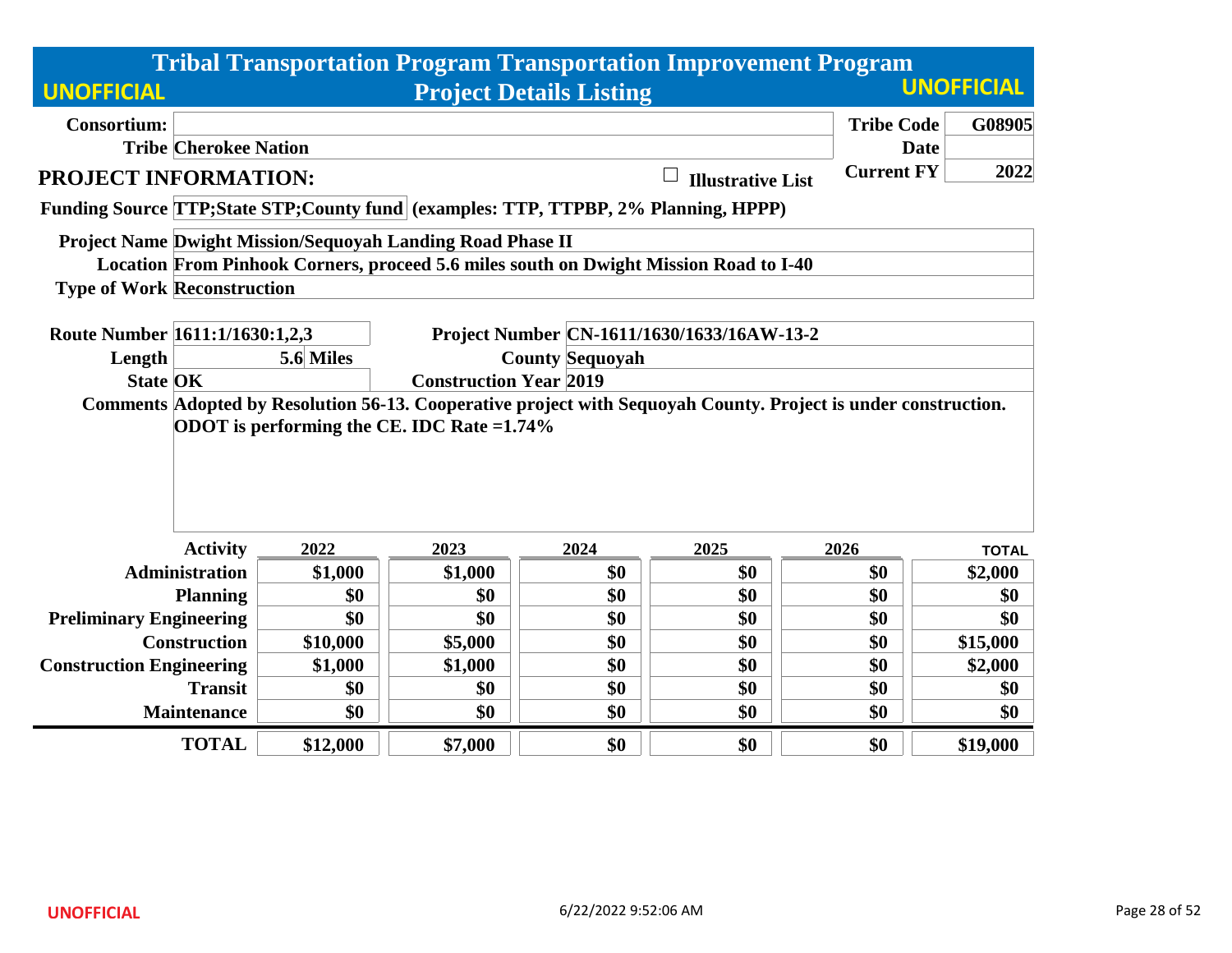|                                    |                                                                                    |                                  |           |                                  | <b>Tribal Transportation Program Transportation Improvement Program</b>                                |                   |                   |  |  |
|------------------------------------|------------------------------------------------------------------------------------|----------------------------------|-----------|----------------------------------|--------------------------------------------------------------------------------------------------------|-------------------|-------------------|--|--|
| <b>UNOFFICIAL</b>                  |                                                                                    |                                  |           | <b>Project Details Listing</b>   |                                                                                                        |                   | <b>UNOFFICIAL</b> |  |  |
| <b>Consortium:</b>                 |                                                                                    |                                  |           |                                  |                                                                                                        | <b>Tribe Code</b> | G08905            |  |  |
|                                    | <b>Tribe Cherokee Nation</b>                                                       |                                  |           |                                  |                                                                                                        | <b>Date</b>       |                   |  |  |
| PROJECT INFORMATION:               |                                                                                    |                                  |           |                                  | <b>Illustrative List</b>                                                                               | <b>Current FY</b> | 2022              |  |  |
| <b>Funding Source TTP;</b>         |                                                                                    |                                  |           |                                  | (examples: TTP, TTPBP, 2% Planning, HPPP)                                                              |                   |                   |  |  |
| <b>Project Name North Salem</b>    |                                                                                    |                                  |           |                                  |                                                                                                        |                   |                   |  |  |
|                                    |                                                                                    |                                  |           |                                  | Location Beginning 2 miles south of Stilwell on US-59, go 2.5 miles east to the EOP at Bell North Road |                   |                   |  |  |
| <b>Type of Work Reconstruction</b> |                                                                                    |                                  |           |                                  |                                                                                                        |                   |                   |  |  |
|                                    |                                                                                    |                                  |           |                                  |                                                                                                        |                   |                   |  |  |
| <b>Route Number 0850:1</b>         |                                                                                    |                                  |           | <b>Project Number CN-0850-09</b> |                                                                                                        |                   |                   |  |  |
| Length                             |                                                                                    | 2.5 Miles<br><b>County Adair</b> |           |                                  |                                                                                                        |                   |                   |  |  |
| <b>State OK</b>                    |                                                                                    | <b>Construction Year 2024</b>    |           |                                  |                                                                                                        |                   |                   |  |  |
|                                    | Comments Adopted by Resolution 74-09. Project is in design phase. IDC Rate = 1.74% |                                  |           |                                  |                                                                                                        |                   |                   |  |  |
|                                    | <b>Activity</b>                                                                    | 2022                             | 2023      | 2024                             | 2025                                                                                                   | 2026              | <b>TOTAL</b>      |  |  |
|                                    | <b>Administration</b>                                                              | \$5,000                          | \$3,000   | \$18,000                         | \$15,000                                                                                               | \$0               | \$41,000          |  |  |
|                                    | <b>Planning</b>                                                                    | \$0                              | \$0       | \$0                              | \$0                                                                                                    | \$0               | \$0               |  |  |
| <b>Preliminary Engineering</b>     |                                                                                    | \$502,532                        | \$282,533 | \$0                              | \$0                                                                                                    | \$0               | \$785,065         |  |  |
|                                    | <b>Construction</b>                                                                | \$0                              | \$0       | \$2,070,336                      | \$1,375,000                                                                                            | \$0               | \$3,445,336       |  |  |
| <b>Construction Engineering</b>    |                                                                                    | \$0                              | \$0       | \$15,000                         | \$35,000                                                                                               | \$0               | \$50,000          |  |  |
|                                    | <b>Transit</b>                                                                     | \$0                              | \$0       | \$0                              | \$0                                                                                                    | \$0               | \$0               |  |  |
|                                    | Maintenance                                                                        | \$0                              | \$0       | \$0                              | \$0                                                                                                    | \$0               | \$0               |  |  |
|                                    | <b>TOTAL</b>                                                                       | \$507,532                        | \$285,533 | \$2,103,336                      | \$1,425,000                                                                                            | \$0               | \$4,321,401       |  |  |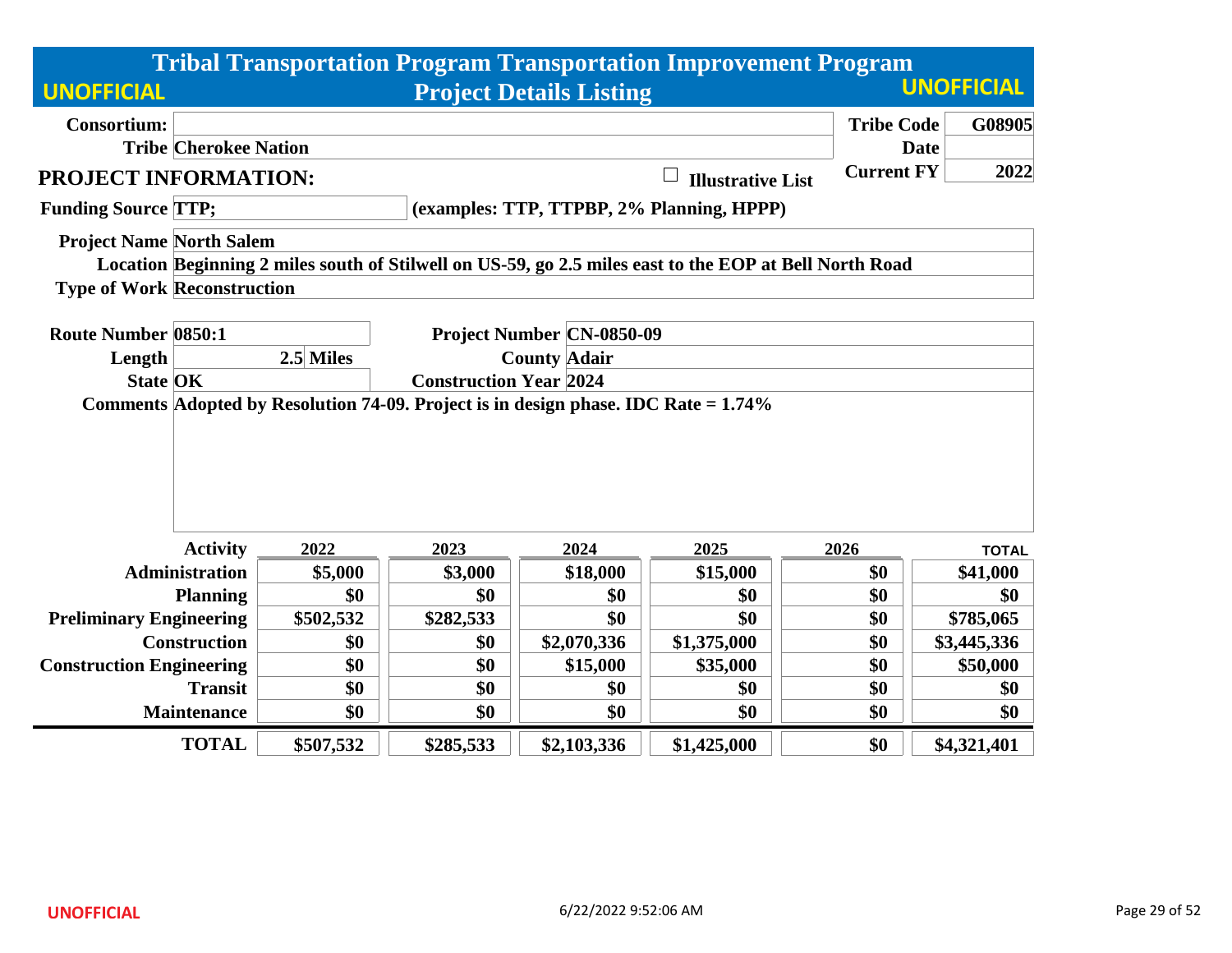|                                    |                                                                                    |                                     |           |                                | <b>Tribal Transportation Program Transportation Improvement Program</b>                                  |                   |                   |  |  |
|------------------------------------|------------------------------------------------------------------------------------|-------------------------------------|-----------|--------------------------------|----------------------------------------------------------------------------------------------------------|-------------------|-------------------|--|--|
| <b>UNOFFICIAL</b>                  |                                                                                    |                                     |           | <b>Project Details Listing</b> |                                                                                                          |                   | <b>UNOFFICIAL</b> |  |  |
| <b>Consortium:</b>                 |                                                                                    |                                     |           |                                |                                                                                                          | <b>Tribe Code</b> | G08905            |  |  |
|                                    | <b>Tribe Cherokee Nation</b>                                                       |                                     |           |                                |                                                                                                          |                   | <b>Date</b>       |  |  |
| PROJECT INFORMATION:               |                                                                                    |                                     |           |                                | <b>Illustrative List</b>                                                                                 | <b>Current FY</b> | 2022              |  |  |
| <b>Funding Source TTP</b>          |                                                                                    |                                     |           |                                | (examples: TTP, TTPBP, 2% Planning, HPPP)                                                                |                   |                   |  |  |
| <b>Project Name D0525 Road</b>     |                                                                                    |                                     |           |                                |                                                                                                          |                   |                   |  |  |
|                                    |                                                                                    |                                     |           |                                | Location Beginning 3.5 miles north of Twin Oaks, go 2.7 miles east to the JCT of Kansas-Bull Hollow Road |                   |                   |  |  |
| <b>Type of Work Reconstruction</b> |                                                                                    |                                     |           |                                |                                                                                                          |                   |                   |  |  |
|                                    |                                                                                    |                                     |           |                                |                                                                                                          |                   |                   |  |  |
| Route Number 0761:1,2              |                                                                                    | <b>Project Number CN-0761-09</b>    |           |                                |                                                                                                          |                   |                   |  |  |
| Length                             |                                                                                    | 2.7 Miles<br><b>County Delaware</b> |           |                                |                                                                                                          |                   |                   |  |  |
|                                    | <b>State OK</b><br><b>Construction Year 2024</b>                                   |                                     |           |                                |                                                                                                          |                   |                   |  |  |
|                                    | Comments Adopted by Resolution 74-09. Project is in design phase. IDC Rate = 1.74% |                                     |           |                                |                                                                                                          |                   |                   |  |  |
|                                    |                                                                                    |                                     |           |                                |                                                                                                          |                   |                   |  |  |
|                                    |                                                                                    |                                     |           |                                |                                                                                                          |                   |                   |  |  |
|                                    |                                                                                    |                                     |           |                                |                                                                                                          |                   |                   |  |  |
|                                    |                                                                                    |                                     |           |                                |                                                                                                          |                   |                   |  |  |
|                                    | <b>Activity</b>                                                                    | 2022                                | 2023      | 2024                           | 2025                                                                                                     | 2026              | <b>TOTAL</b>      |  |  |
|                                    | <b>Administration</b>                                                              | \$6,000                             | \$4,000   | \$38,000                       | \$25,000                                                                                                 | \$0               | \$73,000          |  |  |
|                                    | <b>Planning</b>                                                                    | \$0                                 | \$0       | \$0                            | \$0                                                                                                      | \$0               | \$0               |  |  |
| <b>Preliminary Engineering</b>     |                                                                                    | \$580,092                           | \$400,000 | \$0                            | \$0                                                                                                      | \$0               | \$980,092         |  |  |
|                                    | <b>Construction</b>                                                                | \$0                                 | \$0       | \$2,086,783                    | \$1,173,242                                                                                              | \$0               | \$3,260,025       |  |  |
| <b>Construction Engineering</b>    |                                                                                    | \$0                                 | \$0       | \$50,000                       | \$25,000                                                                                                 | \$0               | \$75,000          |  |  |
|                                    | <b>Transit</b>                                                                     | \$0                                 | \$0       | \$0                            | \$0                                                                                                      | \$0               | \$0               |  |  |
|                                    | Maintenance                                                                        | \$0                                 | \$0       | \$0                            | \$0                                                                                                      | \$0               | \$0               |  |  |
|                                    | <b>TOTAL</b>                                                                       | \$586,092                           | \$404,000 | \$2,174,783                    | \$1,223,242                                                                                              | \$0               | \$4,388,117       |  |  |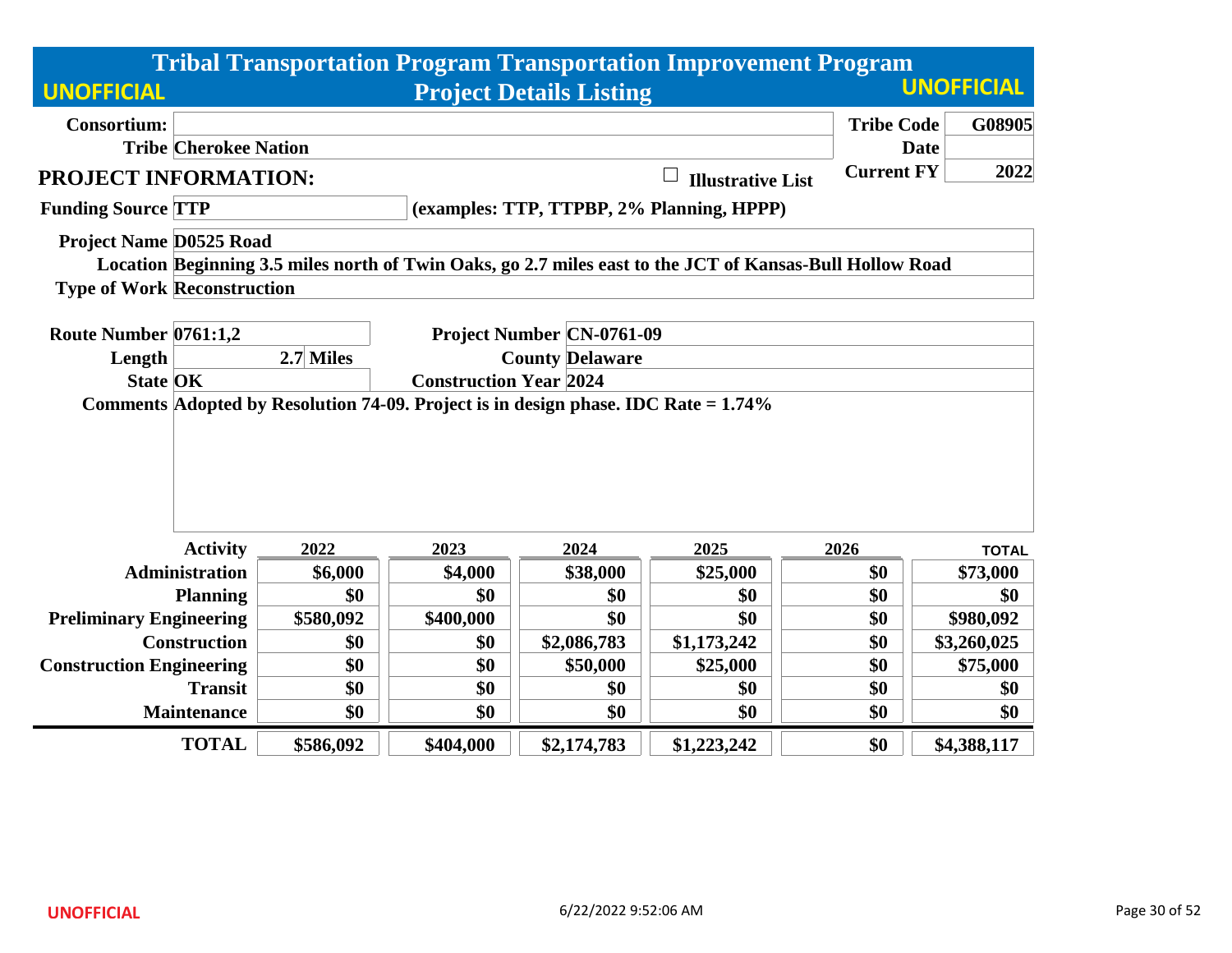|                                                                                                                    |           |                               |                                  | <b>Tribal Transportation Program Transportation Improvement Program</b> |                   |                   |
|--------------------------------------------------------------------------------------------------------------------|-----------|-------------------------------|----------------------------------|-------------------------------------------------------------------------|-------------------|-------------------|
| <b>UNOFFICIAL</b>                                                                                                  |           |                               | <b>Project Details Listing</b>   |                                                                         |                   | <b>UNOFFICIAL</b> |
| <b>Consortium:</b>                                                                                                 |           |                               |                                  |                                                                         | <b>Tribe Code</b> | G08905            |
| <b>Tribe Cherokee Nation</b>                                                                                       |           |                               |                                  |                                                                         |                   | <b>Date</b>       |
| PROJECT INFORMATION:                                                                                               |           |                               |                                  | <b>Illustrative List</b>                                                | <b>Current FY</b> | 2022              |
| <b>Funding Source TTP</b>                                                                                          |           |                               |                                  | (examples: TTP, TTPBP, 2% Planning, HPPP)                               |                   |                   |
| <b>Project Name Lyon South Road</b>                                                                                |           |                               |                                  |                                                                         |                   |                   |
| Location From the end of the Lyon Switch Road project, proceed 2.7 miles south to Beaver Gap Road                  |           |                               |                                  |                                                                         |                   |                   |
| <b>Type of Work Reconstruction</b>                                                                                 |           |                               |                                  |                                                                         |                   |                   |
| <b>Route Number A802:1,2,3,4</b>                                                                                   |           |                               | <b>Project Number CN-A802-13</b> |                                                                         |                   |                   |
| Length                                                                                                             | 2.7 Miles |                               | <b>County Adair</b>              |                                                                         |                   |                   |
| <b>State OK</b>                                                                                                    |           | <b>Construction Year 2026</b> |                                  |                                                                         |                   |                   |
| Comments Adopted by Resolution 56-13. Project is in preliminary design. Total planning estimate is \$3,361,938.00. |           |                               |                                  |                                                                         |                   |                   |
| <b>IDC</b> Rate $= 1.74$                                                                                           |           |                               |                                  |                                                                         |                   |                   |
|                                                                                                                    |           |                               |                                  |                                                                         |                   |                   |
|                                                                                                                    |           |                               |                                  |                                                                         |                   |                   |
|                                                                                                                    |           |                               |                                  |                                                                         |                   |                   |
|                                                                                                                    |           |                               |                                  |                                                                         |                   |                   |
| <b>Activity</b>                                                                                                    | 2022      | 2023                          | 2024                             | 2025                                                                    | 2026              | <b>TOTAL</b>      |
| <b>Administration</b>                                                                                              | \$4,000   | \$2,000                       | \$2,000                          | \$1,000                                                                 | \$5,000           | \$14,000          |
| <b>Planning</b>                                                                                                    | \$0       | \$0                           | \$0                              | \$0                                                                     | \$0               | \$0               |
| <b>Preliminary Engineering</b>                                                                                     | \$400,000 | \$441,039                     | \$200,000                        | \$100,000                                                               | \$0               | \$1,141,039       |
| <b>Construction</b>                                                                                                | \$0       | \$0                           | \$0                              | \$0                                                                     | \$500,000         | \$500,000         |
| <b>Construction Engineering</b>                                                                                    | \$0       | \$0                           | \$0                              | \$0                                                                     | \$5,000           | \$5,000           |
| <b>Transit</b>                                                                                                     | \$0       | \$0                           | \$0                              | \$0                                                                     | \$0               | \$0               |
| <b>Maintenance</b>                                                                                                 | \$0       | \$0                           | \$0                              | \$0                                                                     | \$0               | \$0               |
| <b>TOTAL</b>                                                                                                       | \$404,000 | \$443,039                     | \$202,000                        | \$101,000                                                               | \$510,000         | \$1,660,039       |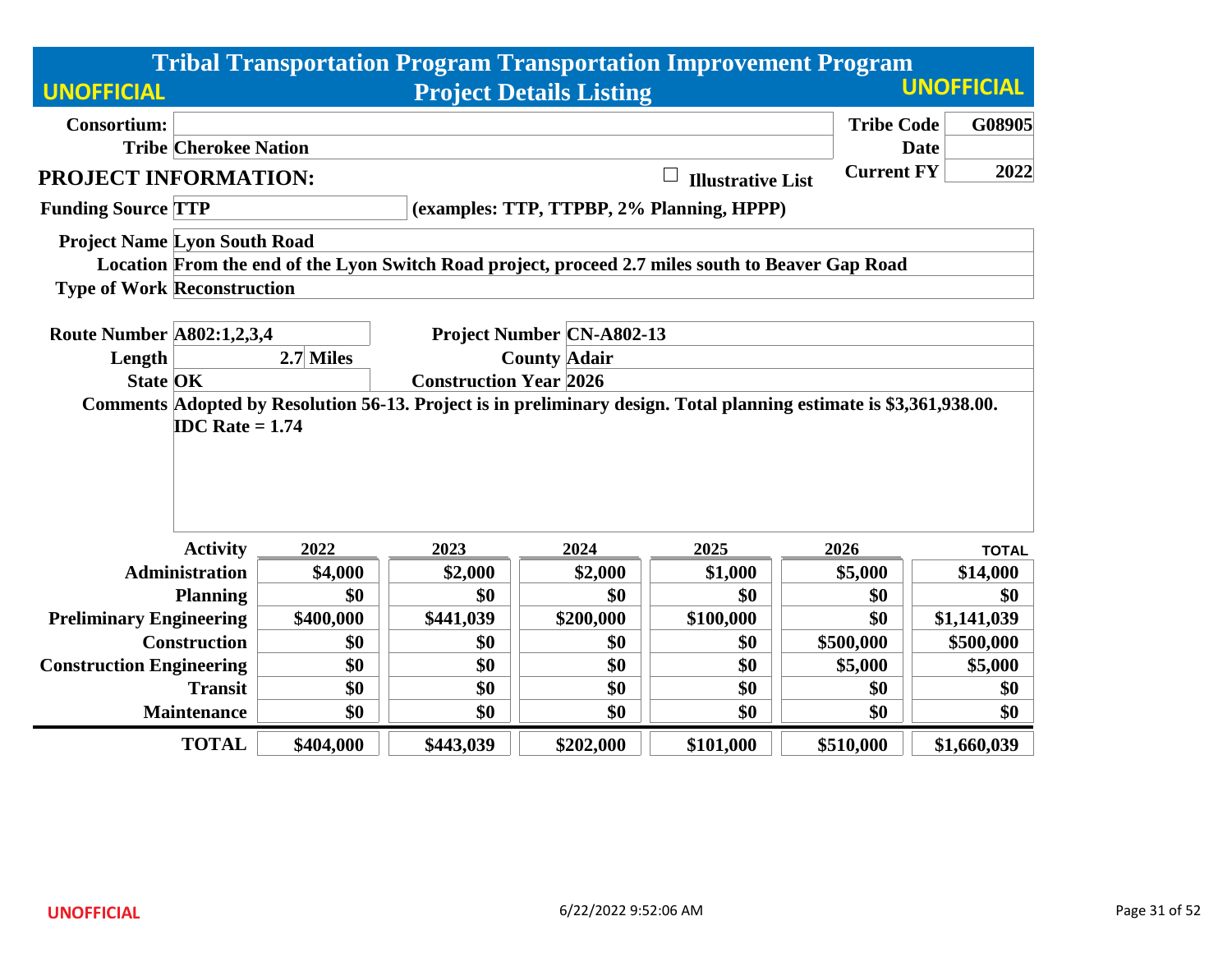|                                                                              |           |                               |                                  | <b>Tribal Transportation Program Transportation Improvement Program</b>                                     |                   |                   |
|------------------------------------------------------------------------------|-----------|-------------------------------|----------------------------------|-------------------------------------------------------------------------------------------------------------|-------------------|-------------------|
| <b>UNOFFICIAL</b>                                                            |           |                               | <b>Project Details Listing</b>   |                                                                                                             |                   | <b>UNOFFICIAL</b> |
| <b>Consortium:</b>                                                           |           |                               |                                  |                                                                                                             | <b>Tribe Code</b> | G08905            |
| <b>Tribe Cherokee Nation</b>                                                 |           |                               |                                  |                                                                                                             | <b>Date</b>       |                   |
| <b>PROJECT INFORMATION:</b>                                                  |           |                               |                                  | <b>Illustrative List</b>                                                                                    | <b>Current FY</b> | 2022              |
| <b>Funding Source TTP</b>                                                    |           |                               |                                  | (examples: TTP, TTPBP, 2% Planning, HPPP)                                                                   |                   |                   |
| <b>Project Name Smith Hollow</b>                                             |           |                               |                                  |                                                                                                             |                   |                   |
|                                                                              |           |                               |                                  | Location From 5 miles west of Stilwell on SH-100, go 4.6 miles northwest to the JCT of Bidding Springs Road |                   |                   |
| <b>Type of Work Reconstruction</b>                                           |           |                               |                                  |                                                                                                             |                   |                   |
| <b>Route Number 0847:1,2,3</b>                                               |           |                               | <b>Project Number CN-0847-06</b> |                                                                                                             |                   |                   |
| Length                                                                       | 4.6 Miles |                               | <b>County Adair</b>              |                                                                                                             |                   |                   |
| <b>State OK</b>                                                              |           | <b>Construction Year 2023</b> |                                  |                                                                                                             |                   |                   |
| Comments Adopted by Resolution 78-06. Project in final ROW. IDC Rate = 1.74% |           |                               |                                  |                                                                                                             |                   |                   |
|                                                                              |           |                               |                                  |                                                                                                             |                   |                   |
|                                                                              |           |                               |                                  |                                                                                                             |                   |                   |
|                                                                              |           |                               |                                  |                                                                                                             |                   |                   |
|                                                                              |           |                               |                                  |                                                                                                             |                   |                   |
|                                                                              |           |                               |                                  |                                                                                                             |                   |                   |
| <b>Activity</b>                                                              | 2022      | 2023                          | 2024                             | 2025                                                                                                        | 2026              | <b>TOTAL</b>      |
| <b>Administration</b>                                                        | \$7,000   | \$45,000                      | \$45,000                         | \$0                                                                                                         | \$0               | \$97,000          |
| <b>Planning</b>                                                              | \$0       | \$0                           | \$0                              | \$0                                                                                                         | \$0               | \$0               |
| <b>Preliminary Engineering</b>                                               | \$829,906 | \$0                           | \$0                              | \$0                                                                                                         | \$0               | \$829,906         |
| <b>Construction</b>                                                          | \$0       | \$3,000,000                   | \$3,900,000                      | \$0                                                                                                         | \$0               | \$6,900,000       |
| <b>Construction Engineering</b>                                              | \$0       | \$53,710                      | \$54,710                         | \$0                                                                                                         | \$0               | \$108,420         |
| <b>Transit</b>                                                               | \$0       | \$0                           | \$0                              | \$0                                                                                                         | \$0               | \$0               |
| <b>Maintenance</b>                                                           | \$0       | \$0                           | \$0                              | \$0                                                                                                         | \$0               | \$0               |
| <b>TOTAL</b>                                                                 | \$836,906 | \$3,098,710                   | \$3,999,710                      | \$0                                                                                                         | \$0               | \$7,935,326       |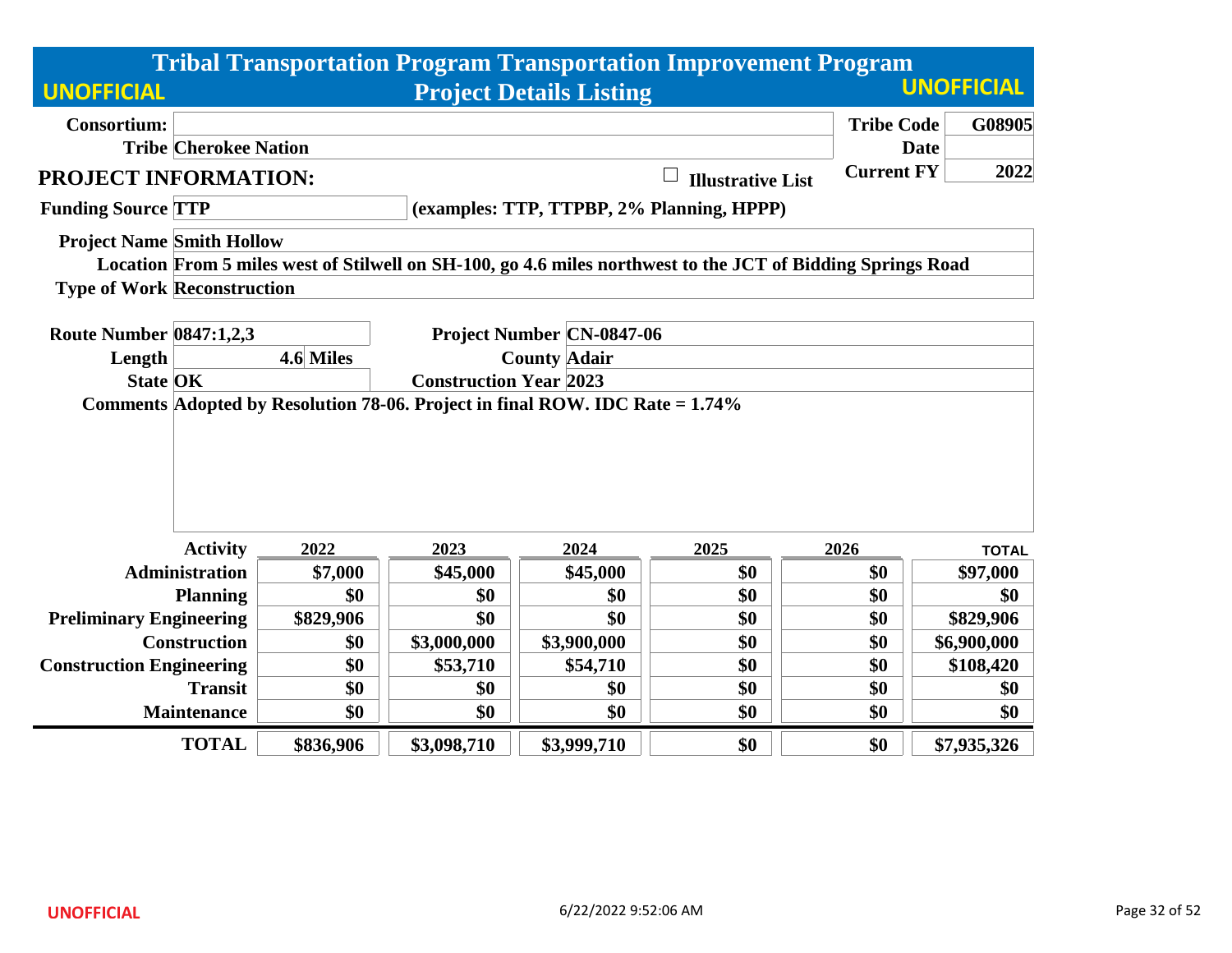|                                    |                                                                                                                                           |                                  |                                                             |                                | <b>Tribal Transportation Program Transportation Improvement Program</b>                                        |                   |                   |  |  |
|------------------------------------|-------------------------------------------------------------------------------------------------------------------------------------------|----------------------------------|-------------------------------------------------------------|--------------------------------|----------------------------------------------------------------------------------------------------------------|-------------------|-------------------|--|--|
| <b>UNOFFICIAL</b>                  |                                                                                                                                           |                                  |                                                             | <b>Project Details Listing</b> |                                                                                                                |                   | <b>UNOFFICIAL</b> |  |  |
| <b>Consortium:</b>                 |                                                                                                                                           |                                  |                                                             |                                |                                                                                                                | <b>Tribe Code</b> | G08905            |  |  |
|                                    | <b>Tribe Cherokee Nation</b>                                                                                                              |                                  |                                                             |                                |                                                                                                                |                   | <b>Date</b>       |  |  |
| PROJECT INFORMATION:               |                                                                                                                                           |                                  |                                                             |                                | <b>Illustrative List</b>                                                                                       | <b>Current FY</b> | 2022              |  |  |
|                                    |                                                                                                                                           |                                  |                                                             |                                | Funding Source TTP; State and County funds (examples: TTP, TTPBP, 2% Planning, HPPP)                           |                   |                   |  |  |
| <b>Project Name NS-4410 Road</b>   |                                                                                                                                           |                                  |                                                             |                                |                                                                                                                |                   |                   |  |  |
|                                    |                                                                                                                                           |                                  |                                                             |                                | Location From the intersection of 7th Street and Excelsior in Vinita, proceed 1.1 miles south to EW-0280 Road. |                   |                   |  |  |
| <b>Type of Work Reconstruction</b> |                                                                                                                                           |                                  |                                                             |                                |                                                                                                                |                   |                   |  |  |
|                                    |                                                                                                                                           |                                  |                                                             |                                |                                                                                                                |                   |                   |  |  |
| <b>Route Number 0229:1,2,3</b>     |                                                                                                                                           | Project Number   CN-0229-13      |                                                             |                                |                                                                                                                |                   |                   |  |  |
| Length                             |                                                                                                                                           | 1.1 Miles<br><b>County Craig</b> |                                                             |                                |                                                                                                                |                   |                   |  |  |
| <b>State OK</b>                    | <b>Construction Year 2022</b><br>Comments Adopted by Resolution 56-13. Cooperative project with the Oklahoma Turnpike Authority (OTA) and |                                  |                                                             |                                |                                                                                                                |                   |                   |  |  |
|                                    |                                                                                                                                           |                                  |                                                             |                                | Craig County. Project is in the final stages of utility relocations/payments. OTA will let the construction    |                   |                   |  |  |
|                                    |                                                                                                                                           |                                  | project this summer and perform the CE. IDC Rate $= 1.74\%$ |                                |                                                                                                                |                   |                   |  |  |
|                                    |                                                                                                                                           |                                  |                                                             |                                |                                                                                                                |                   |                   |  |  |
|                                    |                                                                                                                                           |                                  |                                                             |                                |                                                                                                                |                   |                   |  |  |
|                                    |                                                                                                                                           |                                  |                                                             |                                |                                                                                                                |                   |                   |  |  |
|                                    | <b>Activity</b>                                                                                                                           | 2022                             | 2023                                                        | 2024                           | 2025                                                                                                           | 2026              | <b>TOTAL</b>      |  |  |
|                                    | Administration                                                                                                                            | \$5,000                          | \$1,000                                                     | \$0                            | \$0                                                                                                            | \$0               | \$6,000           |  |  |
|                                    | <b>Planning</b>                                                                                                                           | \$0                              | \$0                                                         | \$0                            | \$0                                                                                                            | \$0               | \$0               |  |  |
| <b>Preliminary Engineering</b>     |                                                                                                                                           | \$926,461                        | \$0                                                         | \$0                            | \$0                                                                                                            | \$0               | \$926,461         |  |  |
|                                    | <b>Construction</b>                                                                                                                       | \$4,070,000                      | \$15,000                                                    | \$0                            | \$0                                                                                                            | \$0               | \$4,085,000       |  |  |
| <b>Construction Engineering</b>    |                                                                                                                                           | \$261,000                        | \$1,000                                                     | \$0                            | \$0                                                                                                            | \$0               | \$262,000         |  |  |
|                                    | <b>Transit</b>                                                                                                                            | \$0                              | \$0                                                         | \$0                            | \$0                                                                                                            | \$0               | \$0               |  |  |
|                                    | <b>Maintenance</b>                                                                                                                        | \$0                              | \$0                                                         | \$0                            | \$0                                                                                                            | \$0               | \$0               |  |  |
|                                    | <b>TOTAL</b>                                                                                                                              | \$5,262,461                      | \$17,000                                                    | \$0                            | \$0                                                                                                            | \$0               | \$5,279,461       |  |  |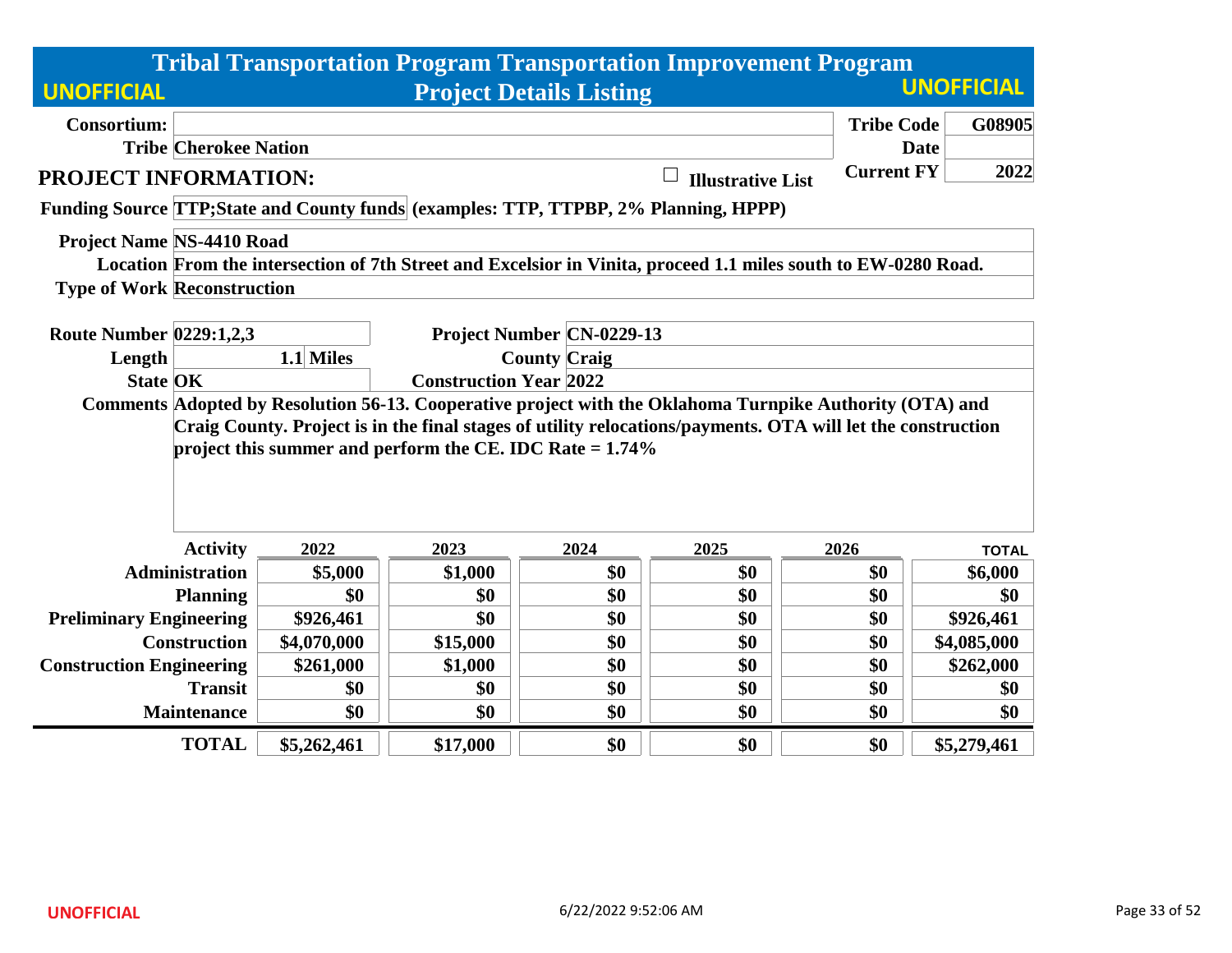|                                         |                              |                                                                                                                                                  |           |                                       | <b>Tribal Transportation Program Transportation Improvement Program</b>                                              |                   |                   |  |  |  |
|-----------------------------------------|------------------------------|--------------------------------------------------------------------------------------------------------------------------------------------------|-----------|---------------------------------------|----------------------------------------------------------------------------------------------------------------------|-------------------|-------------------|--|--|--|
| <b>UNOFFICIAL</b>                       |                              |                                                                                                                                                  |           | <b>Project Details Listing</b>        |                                                                                                                      |                   | <b>UNOFFICIAL</b> |  |  |  |
| <b>Consortium:</b>                      |                              |                                                                                                                                                  |           |                                       |                                                                                                                      | <b>Tribe Code</b> | G08905            |  |  |  |
|                                         | <b>Tribe Cherokee Nation</b> |                                                                                                                                                  |           |                                       |                                                                                                                      |                   | <b>Date</b>       |  |  |  |
| PROJECT INFORMATION:                    |                              |                                                                                                                                                  |           |                                       | <b>Illustrative List</b>                                                                                             | <b>Current FY</b> | 2022              |  |  |  |
| <b>Funding Source TTP; County funds</b> |                              |                                                                                                                                                  |           |                                       | (examples: TTP, TTPBP, 2% Planning, HPPP)                                                                            |                   |                   |  |  |  |
|                                         |                              | <b>Project Name Chimney Rock Hollow I and II</b>                                                                                                 |           |                                       |                                                                                                                      |                   |                   |  |  |  |
|                                         |                              |                                                                                                                                                  |           |                                       | Location Beginning 3.5 miles north of Locust Grove on SH-82, go 2.3 miles east for the BOP and then 3.7 miles east f |                   |                   |  |  |  |
| <b>Type of Work Reconstruction</b>      |                              |                                                                                                                                                  |           |                                       |                                                                                                                      |                   |                   |  |  |  |
|                                         |                              |                                                                                                                                                  |           |                                       |                                                                                                                      |                   |                   |  |  |  |
| Route Number 0632:2-5/0633:1            |                              |                                                                                                                                                  |           | <b>Project Number CN-0632/0633-11</b> |                                                                                                                      |                   |                   |  |  |  |
| Length                                  |                              | 3.7 Miles                                                                                                                                        |           | <b>County Mayes</b>                   |                                                                                                                      |                   |                   |  |  |  |
| <b>State OK</b>                         |                              | <b>Construction Year 2022</b><br>Comments Adopted by Resolution 59-11. Cooperative project with Mayes County. Project is under construction. IDC |           |                                       |                                                                                                                      |                   |                   |  |  |  |
|                                         | Rate = $2.16\%$              |                                                                                                                                                  |           |                                       |                                                                                                                      |                   |                   |  |  |  |
|                                         | <b>Activity</b>              | 2022                                                                                                                                             | 2023      | 2024                                  | 2025                                                                                                                 | 2026              | <b>TOTAL</b>      |  |  |  |
|                                         | <b>Administration</b>        | \$54,000                                                                                                                                         | \$1,000   | \$0                                   | \$0                                                                                                                  | \$0               | \$55,000          |  |  |  |
|                                         | <b>Planning</b>              | \$0                                                                                                                                              | \$0       | \$0                                   | \$0                                                                                                                  | \$0               | \$0               |  |  |  |
| <b>Preliminary Engineering</b>          |                              | \$0                                                                                                                                              | \$0       | \$0                                   | \$0                                                                                                                  | \$0               | \$0               |  |  |  |
|                                         | <b>Construction</b>          | \$4,204,336                                                                                                                                      | \$100,000 | \$0                                   | \$0                                                                                                                  | \$0               | \$4,304,336       |  |  |  |
| <b>Construction Engineering</b>         |                              | \$54,000                                                                                                                                         | \$1,000   | \$0                                   | \$0                                                                                                                  | \$0               | \$55,000          |  |  |  |
|                                         | <b>Transit</b>               | \$0                                                                                                                                              | \$0       | \$0                                   | \$0                                                                                                                  | \$0               | \$0               |  |  |  |
|                                         | <b>Maintenance</b>           | \$0                                                                                                                                              | \$0       | \$0                                   | \$0                                                                                                                  | \$0               | \$0               |  |  |  |
|                                         | <b>TOTAL</b>                 | \$4,312,336                                                                                                                                      | \$102,000 | \$0                                   | \$0                                                                                                                  | \$0               | \$4,414,336       |  |  |  |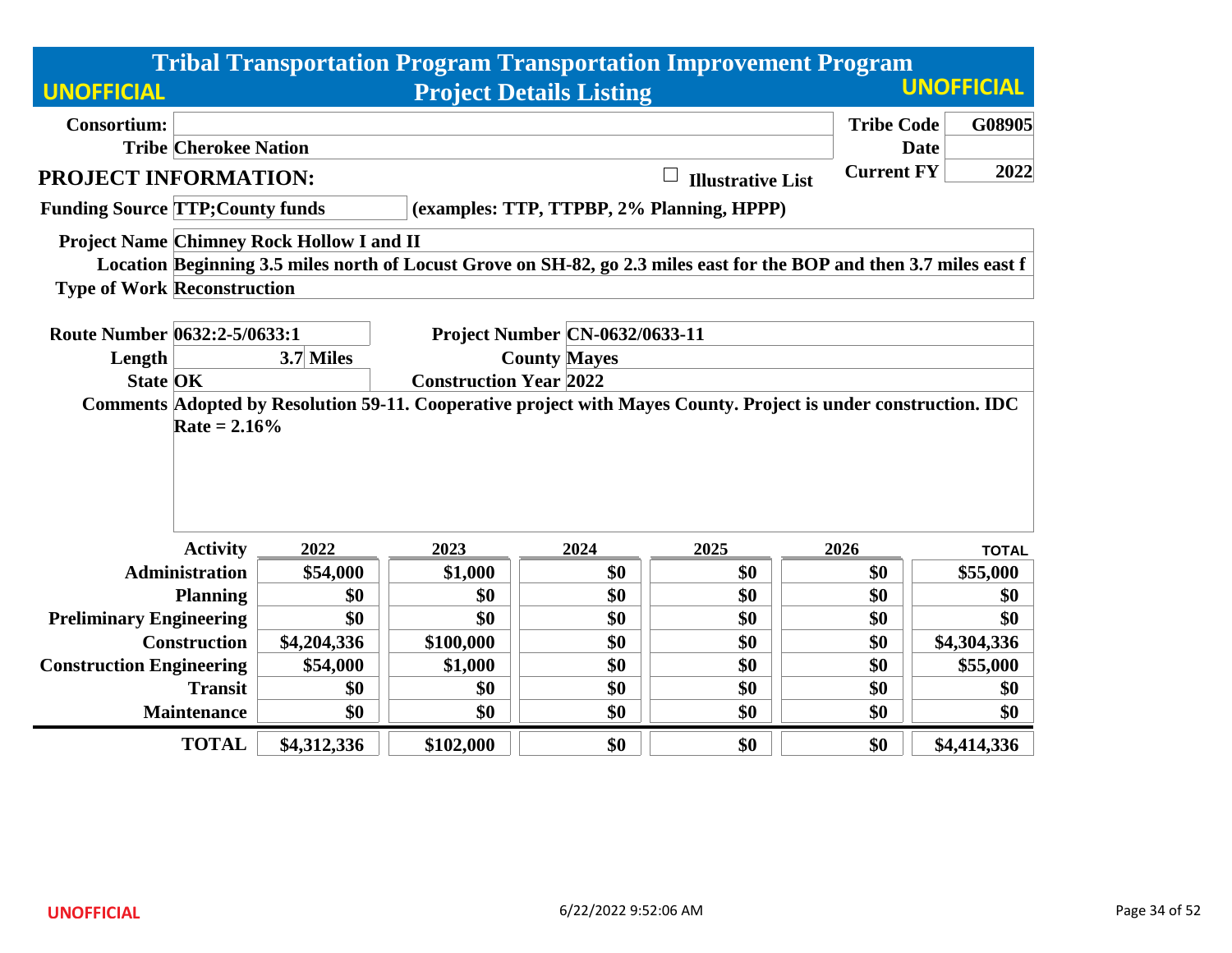|                                    |                              |                                                                                                                              |           |                                | <b>Tribal Transportation Program Transportation Improvement Program</b> |                   |                   |  |  |
|------------------------------------|------------------------------|------------------------------------------------------------------------------------------------------------------------------|-----------|--------------------------------|-------------------------------------------------------------------------|-------------------|-------------------|--|--|
| <b>UNOFFICIAL</b>                  |                              |                                                                                                                              |           | <b>Project Details Listing</b> |                                                                         |                   | <b>UNOFFICIAL</b> |  |  |
| <b>Consortium:</b>                 |                              |                                                                                                                              |           |                                |                                                                         | <b>Tribe Code</b> | G08905            |  |  |
|                                    | <b>Tribe Cherokee Nation</b> |                                                                                                                              |           |                                |                                                                         | <b>Date</b>       |                   |  |  |
| <b>PROJECT INFORMATION:</b>        |                              |                                                                                                                              |           |                                | <b>Illustrative List</b>                                                | <b>Current FY</b> | 2022              |  |  |
| <b>Funding Source TTP</b>          |                              |                                                                                                                              |           |                                | (examples: TTP, TTPBP, 2% Planning, HPPP)                               |                   |                   |  |  |
|                                    |                              | <b>Project Name Sally Bull Hollow Phase I</b>                                                                                |           |                                |                                                                         |                   |                   |  |  |
|                                    |                              | Location Beginning at Bell, go 2.77 miles northeast to the EOP                                                               |           |                                |                                                                         |                   |                   |  |  |
| <b>Type of Work Reconstruction</b> |                              |                                                                                                                              |           |                                |                                                                         |                   |                   |  |  |
|                                    |                              |                                                                                                                              |           |                                |                                                                         |                   |                   |  |  |
| Route Number A800:1,3,4            |                              |                                                                                                                              |           | Project Number CN-A800-09-1    |                                                                         |                   |                   |  |  |
| Length                             |                              | 2.77 Miles<br><b>County Adair</b>                                                                                            |           |                                |                                                                         |                   |                   |  |  |
| <b>State OK</b>                    |                              | <b>Construction Year 2025</b><br>Comments Adopted by Resolution 74-09. Project is in NEPA and Design stage. IDC Rate = 1.74% |           |                                |                                                                         |                   |                   |  |  |
|                                    |                              |                                                                                                                              |           |                                |                                                                         |                   |                   |  |  |
|                                    |                              |                                                                                                                              |           |                                |                                                                         |                   |                   |  |  |
|                                    |                              |                                                                                                                              |           |                                |                                                                         |                   |                   |  |  |
|                                    |                              |                                                                                                                              |           |                                |                                                                         |                   |                   |  |  |
|                                    |                              |                                                                                                                              |           |                                |                                                                         |                   |                   |  |  |
|                                    | <b>Activity</b>              | 2022                                                                                                                         | 2023      | 2024                           | 2025                                                                    | 2026              | <b>TOTAL</b>      |  |  |
|                                    | <b>Administration</b>        | \$3,000                                                                                                                      | \$2,000   | \$1,000                        | \$63,000                                                                | \$3,000           | \$72,000          |  |  |
|                                    | <b>Planning</b>              | \$0                                                                                                                          | \$0       | \$0                            | \$0                                                                     | \$0               | \$0               |  |  |
| <b>Preliminary Engineering</b>     |                              | \$376,251                                                                                                                    | \$99,984  | \$99,983                       | \$0                                                                     | \$0               | \$576,218         |  |  |
|                                    | <b>Construction</b>          | \$0                                                                                                                          | \$0       | \$0                            | \$3,067,900                                                             | \$867,900         | \$3,935,800       |  |  |
| <b>Construction Engineering</b>    |                              | \$0                                                                                                                          | \$0       | \$0                            | \$65,000                                                                | \$10,000          | \$75,000          |  |  |
|                                    | <b>Transit</b>               | \$0                                                                                                                          | \$0       | \$0                            | \$0                                                                     | \$0               | \$0               |  |  |
|                                    | <b>Maintenance</b>           | \$0                                                                                                                          | \$0       | \$0                            | \$0                                                                     | \$0               | \$0               |  |  |
|                                    | <b>TOTAL</b>                 | \$379,251                                                                                                                    | \$101,984 | \$100,983                      | \$3,195,900                                                             | \$880,900         | \$4,659,018       |  |  |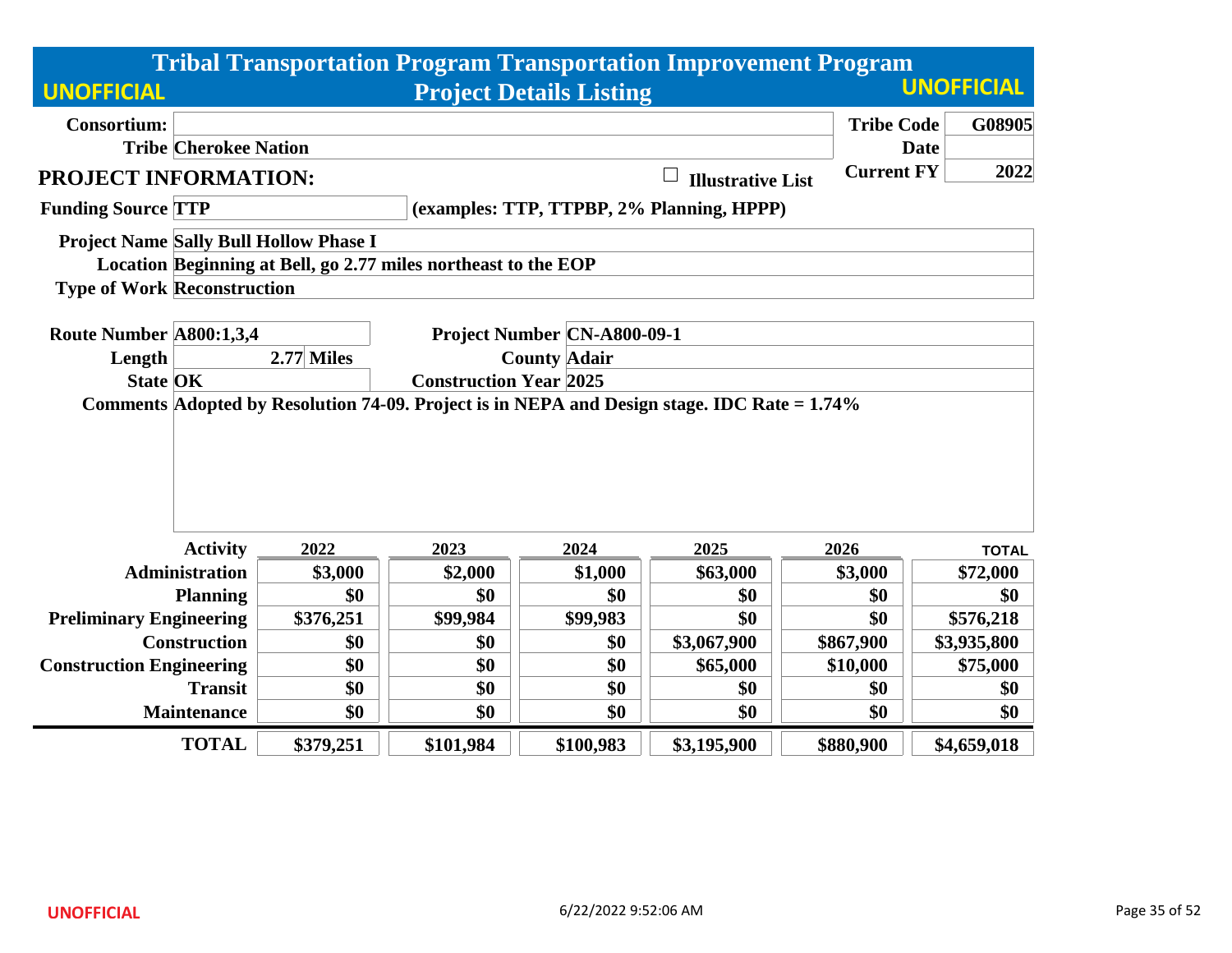|                                       |                              |             |                               |                                                            | <b>Tribal Transportation Program Transportation Improvement Program</b>                                            |                   |                   |
|---------------------------------------|------------------------------|-------------|-------------------------------|------------------------------------------------------------|--------------------------------------------------------------------------------------------------------------------|-------------------|-------------------|
| <b>UNOFFICIAL</b>                     |                              |             |                               | <b>Project Details Listing</b>                             |                                                                                                                    |                   | <b>UNOFFICIAL</b> |
| <b>Consortium:</b>                    |                              |             |                               |                                                            |                                                                                                                    | <b>Tribe Code</b> | G08905            |
|                                       | <b>Tribe Cherokee Nation</b> |             |                               |                                                            |                                                                                                                    |                   | <b>Date</b>       |
| PROJECT INFORMATION:                  |                              |             |                               |                                                            | <b>Illustrative List</b>                                                                                           | <b>Current FY</b> | 2022              |
| <b>Funding Source TTP</b>             |                              |             |                               |                                                            | (examples: TTP, TTPBP, 2% Planning, HPPP)                                                                          |                   |                   |
| <b>Project Name Hulbert-Lost City</b> |                              |             |                               |                                                            |                                                                                                                    |                   |                   |
|                                       |                              |             |                               |                                                            | Location From approximately 1.75 miles west of Hulbert on SH-51, go 4.4 miles northeast to the JCT of Lost City Ro |                   |                   |
| <b>Type of Work Reconstruction</b>    |                              |             |                               |                                                            |                                                                                                                    |                   |                   |
| <b>Route Number 0914:1</b>            |                              |             |                               |                                                            |                                                                                                                    |                   |                   |
|                                       |                              | 4.4 Miles   |                               | <b>Project Number CN-0914-02</b><br><b>County Cherokee</b> |                                                                                                                    |                   |                   |
| Length<br><b>State OK</b>             |                              |             | <b>Construction Year 2021</b> |                                                            |                                                                                                                    |                   |                   |
|                                       |                              |             |                               |                                                            | Comments Adopted by Resolution 24-99. Project is under construction. IDC Rate = 1.74%                              |                   |                   |
|                                       |                              |             |                               |                                                            |                                                                                                                    |                   |                   |
|                                       | <b>Activity</b>              | 2022        | 2023                          | 2024                                                       | 2025                                                                                                               | 2026              | <b>TOTAL</b>      |
|                                       | <b>Administration</b>        | \$31,669    | \$1,462                       | \$0                                                        | \$0                                                                                                                | \$0               | \$33,131          |
|                                       | <b>Planning</b>              | \$0         | \$0                           | \$0                                                        | \$0                                                                                                                | \$0               | \$0               |
| <b>Preliminary Engineering</b>        |                              | \$0         | \$0                           | \$0                                                        | \$0                                                                                                                | \$0               | \$0               |
|                                       | <b>Construction</b>          | \$1,830,291 | \$5,000                       | \$0                                                        | \$0                                                                                                                | \$0               | \$1,835,291       |
| <b>Construction Engineering</b>       |                              | \$75,000    | \$1,000                       | \$0                                                        | \$0                                                                                                                | \$0               | \$76,000          |
|                                       | <b>Transit</b>               | \$0         | \$0                           | \$0                                                        | \$0                                                                                                                | \$0               | \$0               |
|                                       | <b>Maintenance</b>           | \$0         | \$0                           | \$0                                                        | \$0                                                                                                                | \$0               | \$0               |
|                                       | <b>TOTAL</b>                 | \$1,936,960 | \$7,462                       | \$0                                                        | \$0                                                                                                                | \$0               | \$1,944,422       |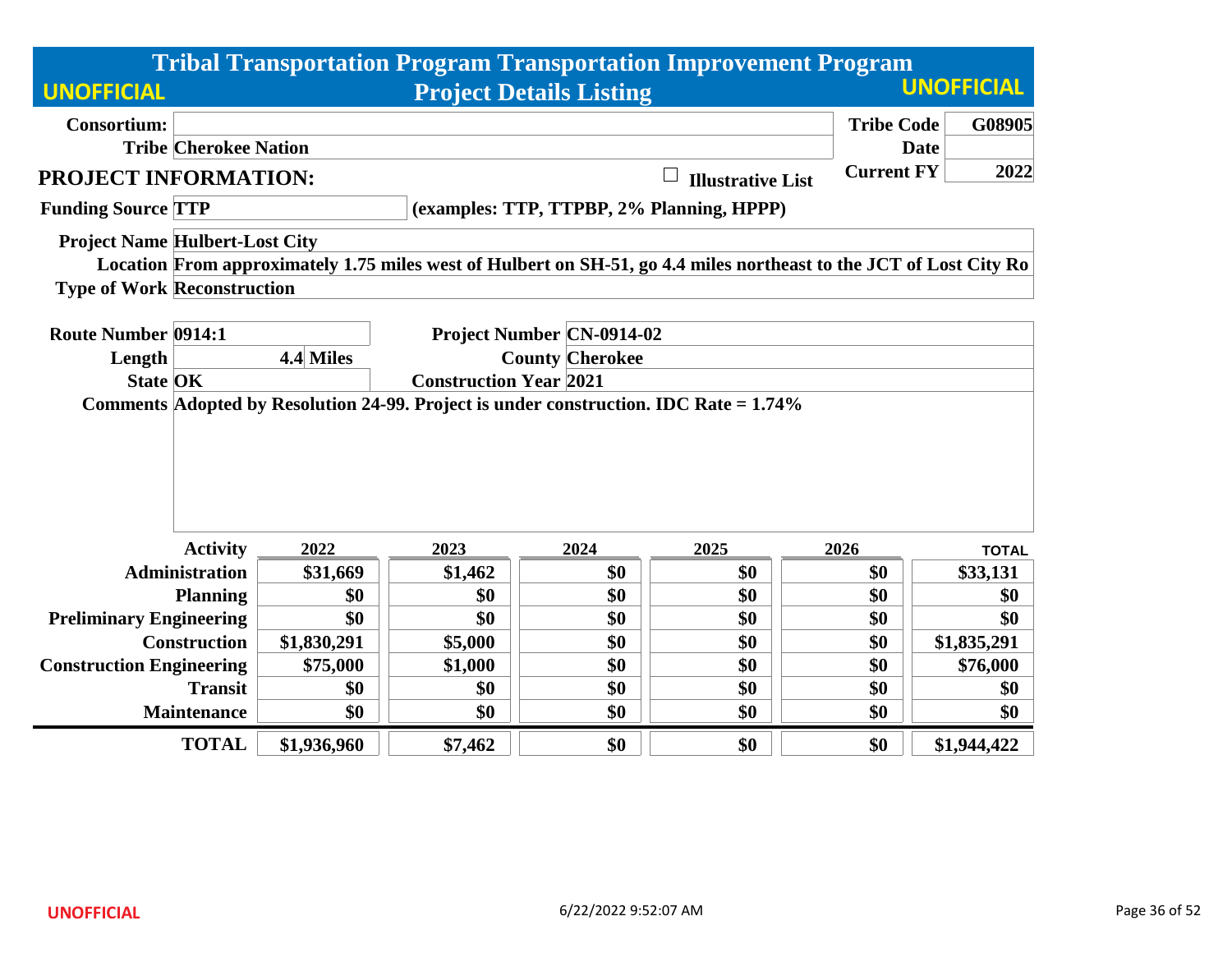|                                      |                                                                                                               |             |           |                                  | <b>Tribal Transportation Program Transportation Improvement Program</b>                                      |                   |                   |  |
|--------------------------------------|---------------------------------------------------------------------------------------------------------------|-------------|-----------|----------------------------------|--------------------------------------------------------------------------------------------------------------|-------------------|-------------------|--|
| <b>UNOFFICIAL</b>                    |                                                                                                               |             |           | <b>Project Details Listing</b>   |                                                                                                              |                   | <b>UNOFFICIAL</b> |  |
| <b>Consortium:</b>                   |                                                                                                               |             |           |                                  |                                                                                                              | <b>Tribe Code</b> | G08905            |  |
|                                      | <b>Tribe Cherokee Nation</b>                                                                                  |             |           |                                  |                                                                                                              | <b>Date</b>       |                   |  |
| PROJECT INFORMATION:                 |                                                                                                               |             |           |                                  | <b>Illustrative List</b>                                                                                     | <b>Current FY</b> | 2022              |  |
| <b>Funding Source TTP;</b>           |                                                                                                               |             |           |                                  | (examples: TTP, TTPBP, 2% Planning, HPPP)                                                                    |                   |                   |  |
| <b>Project Name Dahlonegah South</b> |                                                                                                               |             |           |                                  |                                                                                                              |                   |                   |  |
|                                      |                                                                                                               |             |           |                                  | Location Begin at Dahlonegah School 1.8 miles west of US-59 and go 3.8 miles south to the EOP at Greasy Road |                   |                   |  |
| <b>Type of Work Reconstruction</b>   |                                                                                                               |             |           |                                  |                                                                                                              |                   |                   |  |
|                                      |                                                                                                               |             |           |                                  |                                                                                                              |                   |                   |  |
| Route Number 0843:1,2                |                                                                                                               | 3.8 Miles   |           | <b>Project Number CN-0843-06</b> |                                                                                                              |                   |                   |  |
| Length                               |                                                                                                               |             |           | <b>County Adair</b>              |                                                                                                              |                   |                   |  |
| <b>State OK</b>                      | <b>Construction Year 2022</b><br>Comments Adopted by Resolution 78-06. Project is ROW stage. IDC Rate = 1.74% |             |           |                                  |                                                                                                              |                   |                   |  |
|                                      |                                                                                                               |             |           |                                  |                                                                                                              |                   |                   |  |
|                                      | <b>Activity</b>                                                                                               | 2022        | 2023      | 2024                             | 2025                                                                                                         | 2026              | <b>TOTAL</b>      |  |
|                                      | <b>Administration</b>                                                                                         | \$90,000    | \$1,000   | \$1,000                          | \$0                                                                                                          | \$0               | \$92,000          |  |
|                                      | <b>Planning</b>                                                                                               | \$0         | \$0       | \$0                              | \$0                                                                                                          | \$0               | \$0               |  |
| <b>Preliminary Engineering</b>       |                                                                                                               | \$141,691   | \$0       | \$0                              | \$0                                                                                                          | \$0               | \$141,691         |  |
|                                      | <b>Construction</b>                                                                                           | \$7,053,775 | \$180,320 | \$5,000                          | \$0                                                                                                          | \$0               | \$7,239,095       |  |
| <b>Construction Engineering</b>      |                                                                                                               | \$98,000    | \$1,000   | \$1,000                          | \$0                                                                                                          | \$0               | \$100,000         |  |
|                                      | <b>Transit</b>                                                                                                | \$0         | \$0       | \$0                              | \$0                                                                                                          | \$0               | \$0               |  |
|                                      | <b>Maintenance</b>                                                                                            | \$0         | \$0       | \$0                              | \$0                                                                                                          | \$0               | \$0               |  |
|                                      | <b>TOTAL</b>                                                                                                  | \$7,383,466 | \$182,320 | \$7,000                          | \$0                                                                                                          | \$0               | \$7,572,786       |  |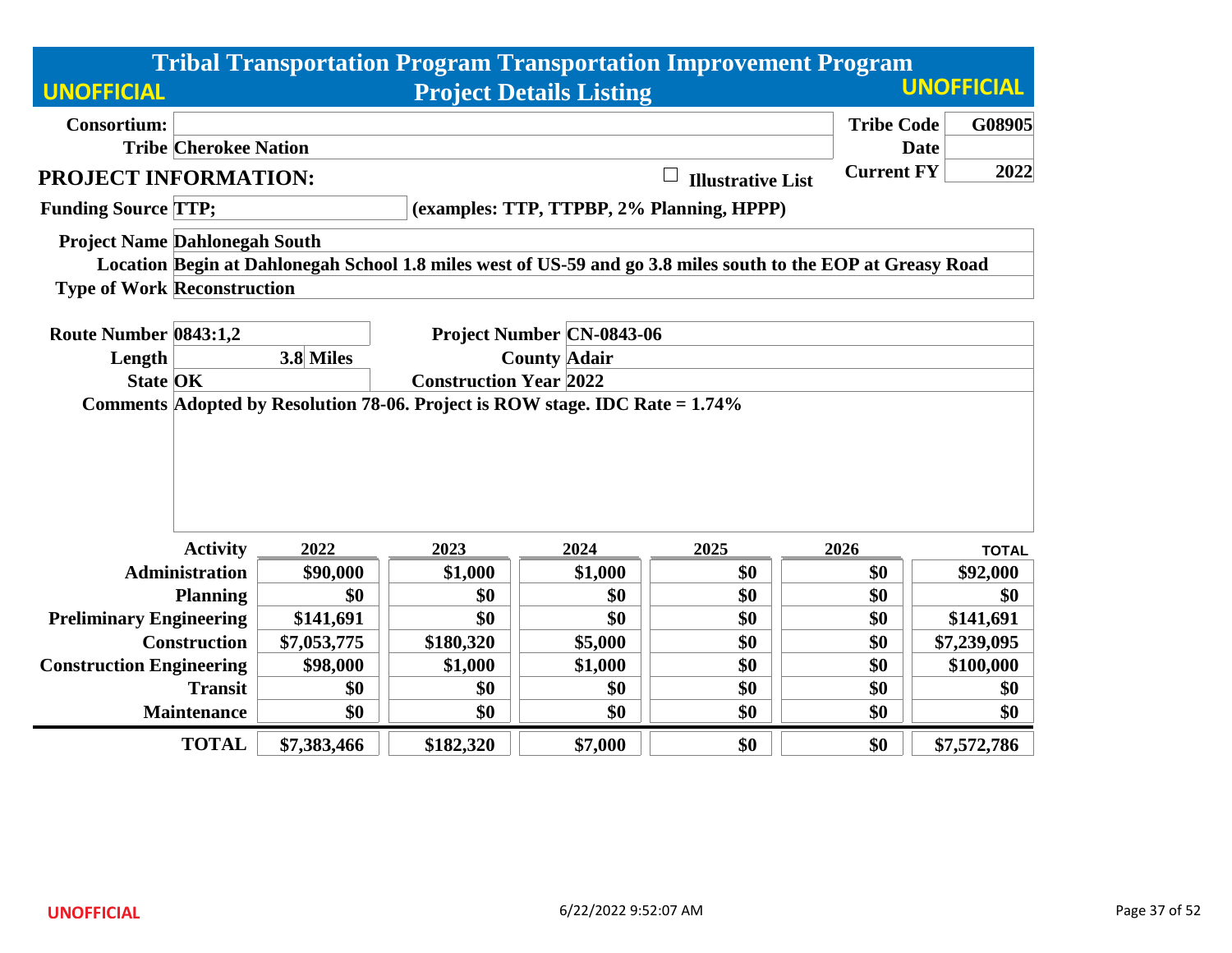|                                        |                                                                                                                                     |           |                        |                                  | <b>Tribal Transportation Program Transportation Improvement Program</b>                         |                   |                   |  |  |
|----------------------------------------|-------------------------------------------------------------------------------------------------------------------------------------|-----------|------------------------|----------------------------------|-------------------------------------------------------------------------------------------------|-------------------|-------------------|--|--|
| <b>UNOFFICIAL</b>                      |                                                                                                                                     |           |                        | <b>Project Details Listing</b>   |                                                                                                 |                   | <b>UNOFFICIAL</b> |  |  |
| <b>Consortium:</b>                     |                                                                                                                                     |           |                        |                                  |                                                                                                 | <b>Tribe Code</b> | G08905            |  |  |
|                                        | <b>Tribe Cherokee Nation</b>                                                                                                        |           |                        |                                  |                                                                                                 |                   | <b>Date</b>       |  |  |
| <b>PROJECT INFORMATION:</b>            |                                                                                                                                     |           |                        |                                  | <b>Illustrative List</b>                                                                        | <b>Current FY</b> | 2022              |  |  |
| <b>Funding Source TTP</b>              |                                                                                                                                     |           |                        |                                  | (examples: TTP, TTPBP, 2% Planning, HPPP)                                                       |                   |                   |  |  |
| <b>Project Name Dreadfulwater Road</b> |                                                                                                                                     |           |                        |                                  |                                                                                                 |                   |                   |  |  |
|                                        |                                                                                                                                     |           |                        |                                  | Location From approximately 2 miles west of Eldon and 1 mile north of US-62, go 1.2 miles west. |                   |                   |  |  |
| <b>Type of Work Reconstruction</b>     |                                                                                                                                     |           |                        |                                  |                                                                                                 |                   |                   |  |  |
|                                        |                                                                                                                                     |           |                        |                                  |                                                                                                 |                   |                   |  |  |
| Route Number 0957:1,2                  |                                                                                                                                     | 1.2 Miles |                        | <b>Project Number CN-0957-07</b> |                                                                                                 |                   |                   |  |  |
| Length                                 |                                                                                                                                     |           | <b>County Cherokee</b> |                                  |                                                                                                 |                   |                   |  |  |
|                                        | <b>State OK</b><br><b>Construction Year 2024</b><br>Comments Adopted by Resolution 65-07. Project in design phase. IDC Rate = 1.74% |           |                        |                                  |                                                                                                 |                   |                   |  |  |
|                                        |                                                                                                                                     |           |                        |                                  |                                                                                                 |                   |                   |  |  |
|                                        |                                                                                                                                     |           |                        |                                  |                                                                                                 |                   |                   |  |  |
|                                        |                                                                                                                                     |           |                        |                                  |                                                                                                 |                   |                   |  |  |
|                                        |                                                                                                                                     |           |                        |                                  |                                                                                                 |                   |                   |  |  |
|                                        | <b>Activity</b>                                                                                                                     | 2022      | 2023                   | 2024                             | 2025                                                                                            | 2026              | <b>TOTAL</b>      |  |  |
|                                        | <b>Administration</b>                                                                                                               | \$1,000   | \$1,000                | \$73,000                         | \$0                                                                                             | \$0               | \$75,000          |  |  |
|                                        | <b>Planning</b>                                                                                                                     | \$0       | \$0                    | \$0                              | \$0                                                                                             | \$0               | \$0               |  |  |
| <b>Preliminary Engineering</b>         |                                                                                                                                     | \$100,000 | \$100,000              | \$0                              | \$0                                                                                             | \$0               | \$200,000         |  |  |
|                                        | <b>Construction</b>                                                                                                                 | \$0       | \$0                    | \$1,539,772                      | \$0                                                                                             | \$0               | \$1,539,772       |  |  |
| <b>Construction Engineering</b>        |                                                                                                                                     | \$0       | \$0                    | \$80,000                         | \$0                                                                                             | \$0               | \$80,000          |  |  |
|                                        | <b>Transit</b>                                                                                                                      | \$0       | \$0                    | \$0                              | \$0                                                                                             | \$0               | \$0               |  |  |
|                                        | <b>Maintenance</b>                                                                                                                  | \$0       | \$0                    | \$0                              | \$0                                                                                             | \$0               | \$0               |  |  |
|                                        | <b>TOTAL</b>                                                                                                                        | \$101,000 | \$101,000              | \$1,692,772                      | \$0                                                                                             | \$0               | \$1,894,772       |  |  |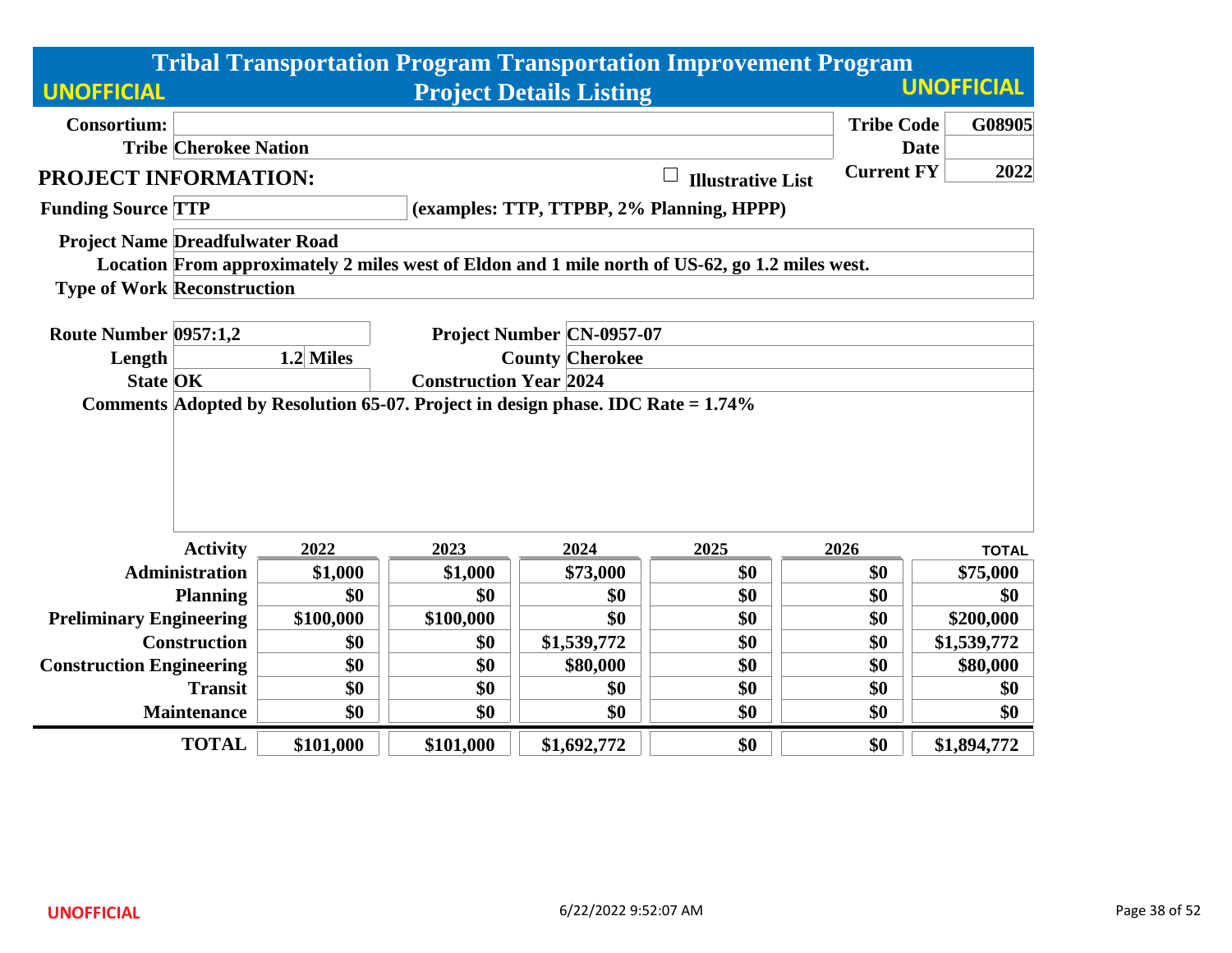|                                    |                              |                                             |                                                                                    |                                  | <b>Tribal Transportation Program Transportation Improvement Program</b> |                   |                   |  |
|------------------------------------|------------------------------|---------------------------------------------|------------------------------------------------------------------------------------|----------------------------------|-------------------------------------------------------------------------|-------------------|-------------------|--|
| <b>UNOFFICIAL</b>                  |                              |                                             |                                                                                    | <b>Project Details Listing</b>   |                                                                         |                   | <b>UNOFFICIAL</b> |  |
| <b>Consortium:</b>                 |                              |                                             |                                                                                    |                                  |                                                                         | <b>Tribe Code</b> | G08905            |  |
|                                    | <b>Tribe Cherokee Nation</b> |                                             |                                                                                    |                                  |                                                                         |                   | <b>Date</b>       |  |
| PROJECT INFORMATION:               |                              |                                             |                                                                                    |                                  | <b>Illustrative List</b>                                                | <b>Current FY</b> | 2022              |  |
| <b>Funding Source TTP</b>          |                              |                                             |                                                                                    |                                  | (examples: TTP, TTPBP, 2% Planning, HPPP)                               |                   |                   |  |
|                                    |                              | <b>Project Name Chewey North-River Road</b> |                                                                                    |                                  |                                                                         |                   |                   |  |
|                                    |                              |                                             | Location From Chewey, go 4.6 miles northeast to the EOP                            |                                  |                                                                         |                   |                   |  |
| <b>Type of Work Reconstruction</b> |                              |                                             |                                                                                    |                                  |                                                                         |                   |                   |  |
| <b>Route Number 0820:1,2,3</b>     |                              |                                             |                                                                                    | <b>Project Number CN-0820-06</b> |                                                                         |                   |                   |  |
| Length                             |                              | 4.6 Miles                                   |                                                                                    | <b>County Adair</b>              |                                                                         |                   |                   |  |
| <b>State OK</b>                    |                              | <b>Construction Year 2024</b>               |                                                                                    |                                  |                                                                         |                   |                   |  |
|                                    |                              |                                             | Comments Adopted by Resolution 78-06. Project is in ROW stage. IDC Rate $= 1.74\%$ |                                  |                                                                         |                   |                   |  |
|                                    |                              |                                             |                                                                                    |                                  |                                                                         |                   |                   |  |
|                                    |                              |                                             |                                                                                    |                                  |                                                                         |                   |                   |  |
|                                    |                              |                                             |                                                                                    |                                  |                                                                         |                   |                   |  |
|                                    |                              |                                             |                                                                                    |                                  |                                                                         |                   |                   |  |
|                                    | <b>Activity</b>              | 2022                                        | 2023                                                                               | 2024                             | 2025                                                                    | 2026              | <b>TOTAL</b>      |  |
|                                    | <b>Administration</b>        | \$3,000                                     | \$44,000                                                                           | \$44,000                         | \$1,000                                                                 | \$0               | \$92,000          |  |
|                                    | <b>Planning</b>              | \$0                                         | \$0                                                                                | \$0                              | \$0                                                                     | \$0               | \$0               |  |
| <b>Preliminary Engineering</b>     |                              | \$362,591                                   | \$0                                                                                | \$0                              | \$0                                                                     | \$0               | \$362,591         |  |
|                                    | <b>Construction</b>          | \$0                                         | \$3,239,250                                                                        | \$3,239,250                      | \$971,500                                                               | \$0               | \$7,450,000       |  |
| <b>Construction Engineering</b>    |                              | \$0                                         | \$55,250                                                                           | \$55,250                         | \$5,000                                                                 | \$0               | \$115,500         |  |
|                                    | <b>Transit</b>               | \$0                                         | \$0                                                                                | \$0                              | \$0                                                                     | \$0               | \$0               |  |
|                                    | <b>Maintenance</b>           | \$0                                         | \$0                                                                                | \$0                              | \$0                                                                     | \$0               | \$0               |  |
|                                    | <b>TOTAL</b>                 | \$365,591                                   | \$3,338,500                                                                        | \$3,338,500                      | \$977,500                                                               | \$0               | \$8,020,091       |  |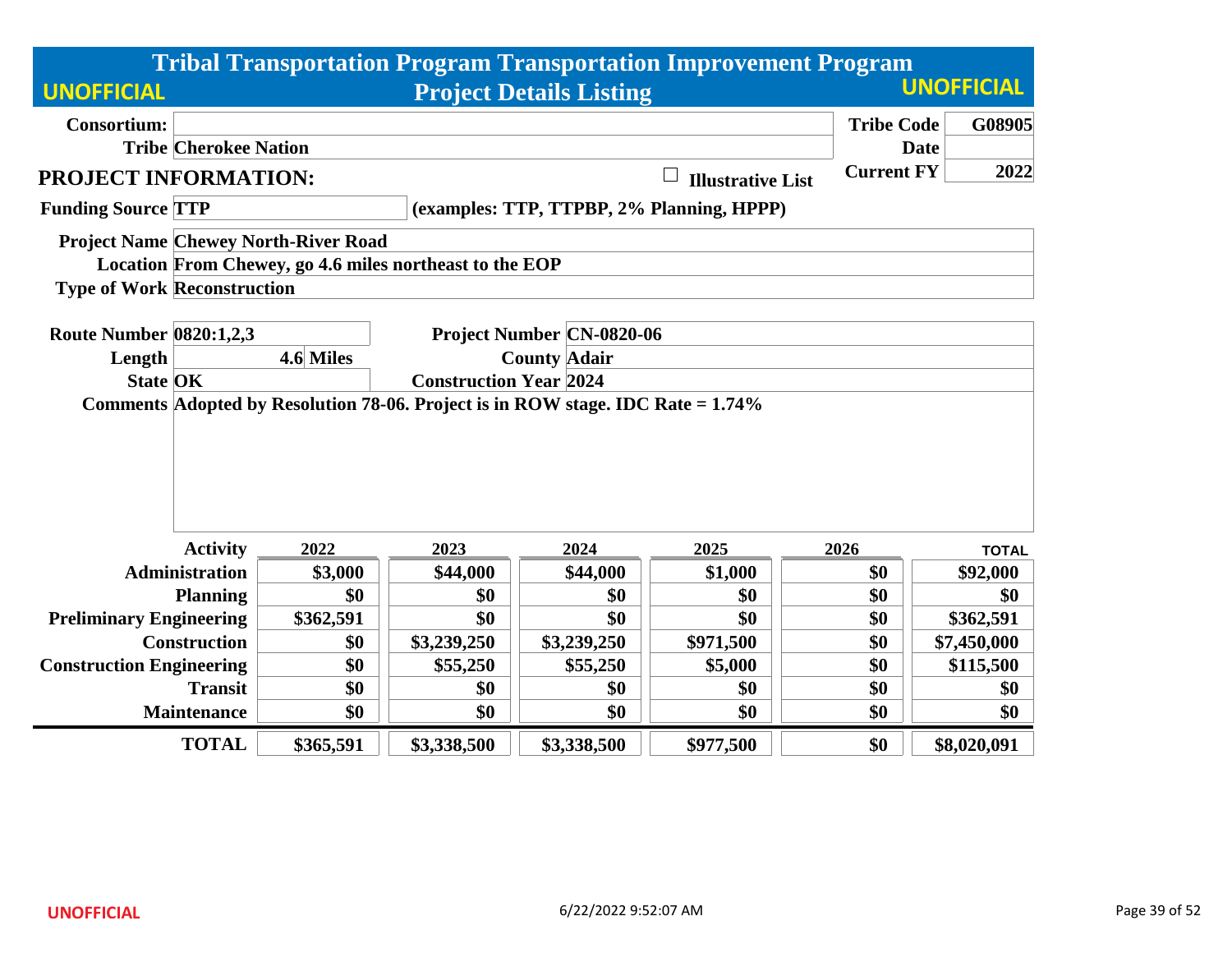|                                                                                                                                          |           |                               |                                       | <b>Tribal Transportation Program Transportation Improvement Program</b> |                   |                   |
|------------------------------------------------------------------------------------------------------------------------------------------|-----------|-------------------------------|---------------------------------------|-------------------------------------------------------------------------|-------------------|-------------------|
| <b>UNOFFICIAL</b>                                                                                                                        |           |                               | <b>Project Details Listing</b>        |                                                                         |                   | <b>UNOFFICIAL</b> |
| <b>Consortium:</b>                                                                                                                       |           |                               |                                       |                                                                         | <b>Tribe Code</b> | G08905            |
| <b>Tribe Cherokee Nation</b>                                                                                                             |           |                               |                                       |                                                                         | <b>Date</b>       |                   |
| PROJECT INFORMATION:                                                                                                                     |           |                               |                                       | $\blacktriangledown$<br><b>Illustrative List</b>                        | <b>Current FY</b> | 2022              |
| <b>Funding Source TTP</b>                                                                                                                |           |                               |                                       | (examples: TTP, TTPBP, 2% Planning, HPPP)                               |                   |                   |
| <b>Project Name Chance Road</b>                                                                                                          |           |                               |                                       |                                                                         |                   |                   |
| Location From Blackfox Hollow and SH-10 in Cherokee County, go east 5.4 miles to EOP in Adair County.                                    |           |                               |                                       |                                                                         |                   |                   |
| <b>Type of Work Reconstruction</b>                                                                                                       |           |                               |                                       |                                                                         |                   |                   |
|                                                                                                                                          |           |                               |                                       |                                                                         |                   |                   |
| Route Number 0955:1,2,3/0806:1-5 and                                                                                                     |           |                               | <b>Project Number CN-0955/0806-11</b> |                                                                         |                   |                   |
| Length                                                                                                                                   | 5.4 Miles |                               | <b>County Adair/Cherokee</b>          |                                                                         |                   |                   |
| <b>State OK</b><br>Comments Adopted by Resolution 59-11. PE is set to begin in 2026. Total planning estimate is \$6,750,000.00. IDC Rate |           | <b>Construction Year 2028</b> |                                       |                                                                         |                   |                   |
| $=0\%$                                                                                                                                   |           |                               |                                       |                                                                         |                   |                   |
| <b>Activity</b>                                                                                                                          | 2022      | 2023                          | 2024                                  | 2025                                                                    | 2026              | <b>TOTAL</b>      |
| <b>Administration</b>                                                                                                                    | \$0       | \$0                           | \$0                                   | \$0                                                                     | \$1,000           | \$1,000           |
| <b>Planning</b>                                                                                                                          | \$0       | \$0                           | \$0                                   | \$0                                                                     | \$3,910           | \$3,910           |
| <b>Preliminary Engineering</b>                                                                                                           | \$0       | \$0                           | \$0                                   | \$0                                                                     | \$27,000          | \$27,000          |
| <b>Construction</b>                                                                                                                      | \$0       | \$0                           | \$0                                   | \$0                                                                     | \$0               | \$0               |
| <b>Construction Engineering</b>                                                                                                          | \$0       | \$0                           | \$0                                   | \$0                                                                     | \$0               | \$0               |
| <b>Transit</b>                                                                                                                           | \$0       | \$0                           | \$0                                   | \$0                                                                     | \$0               | \$0               |
| <b>Maintenance</b>                                                                                                                       | \$0       | \$0                           | \$0                                   | \$0                                                                     | \$0               | \$0               |
| <b>TOTAL</b>                                                                                                                             | \$0       | \$0                           | \$0                                   | \$0                                                                     | \$31,910          | \$31,910          |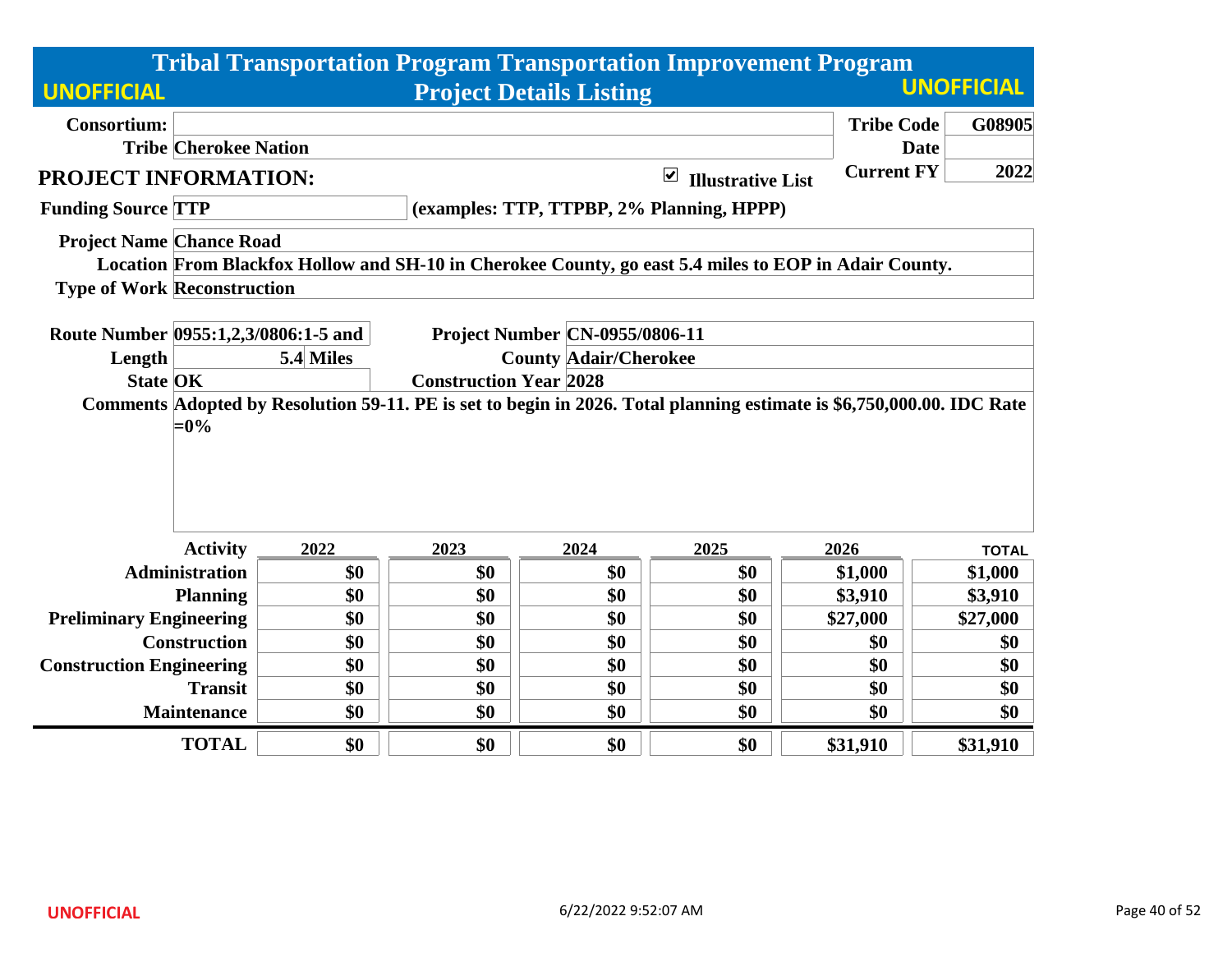|                                    |                              |           |                                                                   |                                                                                    | <b>Tribal Transportation Program Transportation Improvement Program</b> |                   |                   |
|------------------------------------|------------------------------|-----------|-------------------------------------------------------------------|------------------------------------------------------------------------------------|-------------------------------------------------------------------------|-------------------|-------------------|
| <b>UNOFFICIAL</b>                  |                              |           |                                                                   | <b>Project Details Listing</b>                                                     |                                                                         |                   | <b>UNOFFICIAL</b> |
| <b>Consortium:</b>                 |                              |           |                                                                   |                                                                                    |                                                                         | <b>Tribe Code</b> | G08905            |
|                                    | <b>Tribe Cherokee Nation</b> |           |                                                                   |                                                                                    |                                                                         | <b>Date</b>       |                   |
| PROJECT INFORMATION:               |                              |           |                                                                   |                                                                                    | <b>Illustrative List</b>                                                | <b>Current FY</b> | 2022              |
| <b>Funding Source TTP</b>          |                              |           |                                                                   |                                                                                    | (examples: TTP, TTPBP, 2% Planning, HPPP)                               |                   |                   |
| <b>Project Name Lyon Switch</b>    |                              |           |                                                                   |                                                                                    |                                                                         |                   |                   |
|                                    |                              |           | Location From Lyon Switch, go 3.1 miles south and west to the EOP |                                                                                    |                                                                         |                   |                   |
| <b>Type of Work Reconstruction</b> |                              |           |                                                                   |                                                                                    |                                                                         |                   |                   |
| <b>Route Number 0827:1,2,3</b>     |                              |           |                                                                   | <b>Project Number CN-0827-06</b>                                                   |                                                                         |                   |                   |
| Length                             |                              | 3.1 Miles |                                                                   | <b>County Adair</b>                                                                |                                                                         |                   |                   |
| <b>State OK</b>                    |                              |           | <b>Construction Year 2023</b>                                     |                                                                                    |                                                                         |                   |                   |
|                                    |                              |           |                                                                   | Comments Adopted by Resolution 32-02. Project is in design phase. IDC Rate = 1.74% |                                                                         |                   |                   |
|                                    |                              |           |                                                                   |                                                                                    |                                                                         |                   |                   |
|                                    |                              |           |                                                                   |                                                                                    |                                                                         |                   |                   |
|                                    |                              |           |                                                                   |                                                                                    |                                                                         |                   |                   |
|                                    | <b>Activity</b>              | 2022      | 2023                                                              | 2024                                                                               | 2025                                                                    | 2026              | <b>TOTAL</b>      |
|                                    | <b>Administration</b>        | \$4,000   | \$23,000                                                          | \$24,000                                                                           | \$0                                                                     | \$0               | \$51,000          |
|                                    | <b>Planning</b>              | \$0       | \$0                                                               | \$0                                                                                | \$0                                                                     | \$0               | \$0               |
| <b>Preliminary Engineering</b>     |                              | \$295,778 | \$0                                                               | \$0                                                                                | \$0                                                                     | \$0               | \$295,778         |
|                                    | <b>Construction</b>          | \$0       | \$1,314,809                                                       | \$1,709,251                                                                        | \$0                                                                     | \$0               | \$3,024,060       |
| <b>Construction Engineering</b>    |                              | \$0       | \$36,000                                                          | \$37,000                                                                           | \$0                                                                     | \$0               | \$73,000          |
|                                    | <b>Transit</b>               | \$0       | \$0                                                               | \$0                                                                                | \$0                                                                     | \$0               | \$0               |
|                                    | <b>Maintenance</b>           | \$0       | \$0                                                               | \$0                                                                                | \$0                                                                     | \$0               | \$0               |
|                                    | <b>TOTAL</b>                 | \$299,778 | \$1,373,809                                                       | \$1,770,251                                                                        | \$0                                                                     | \$0               | \$3,443,838       |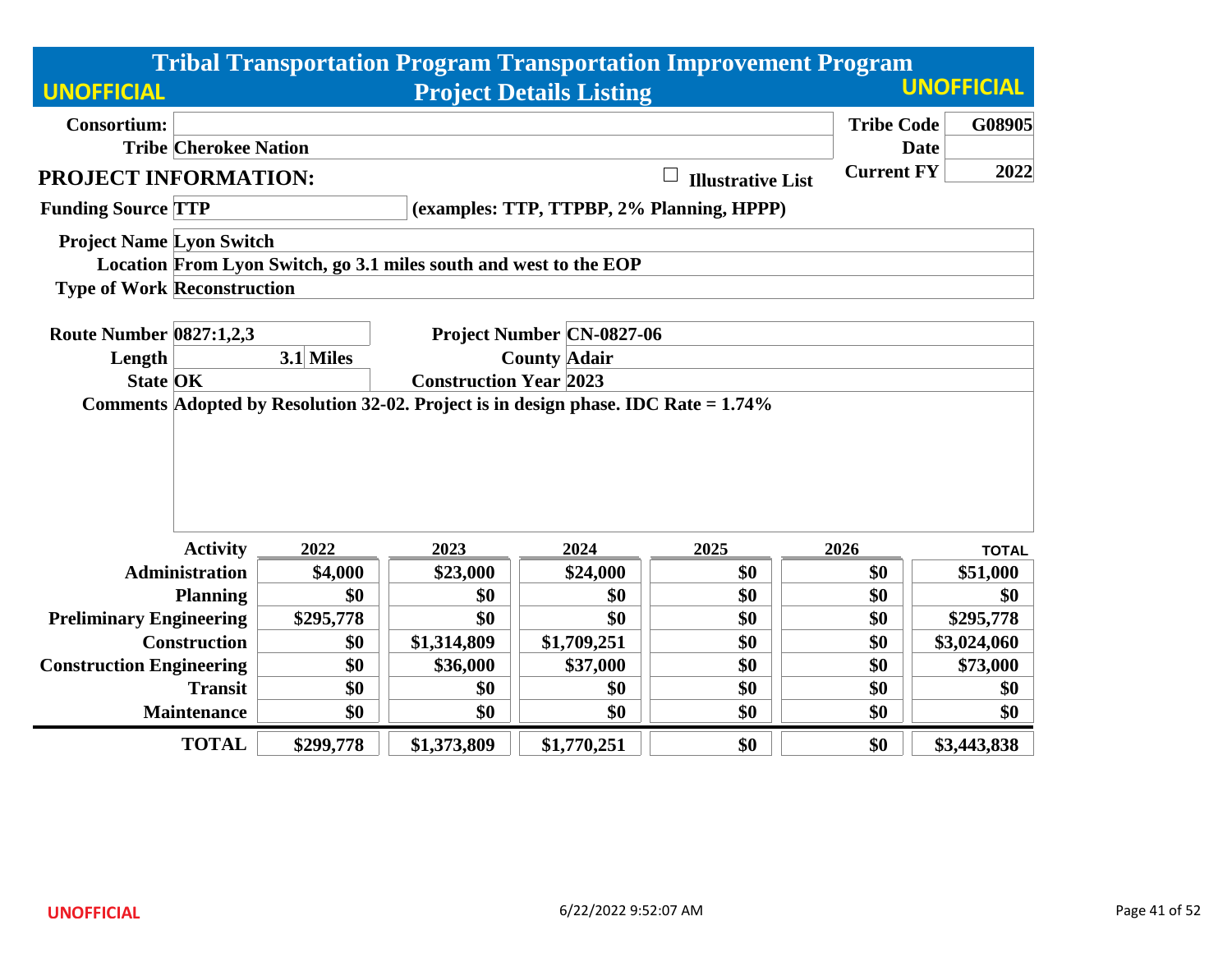|                                                                                                    |                               |           |             |                                  | <b>Tribal Transportation Program Transportation Improvement Program</b>                                          |                   |                   |  |
|----------------------------------------------------------------------------------------------------|-------------------------------|-----------|-------------|----------------------------------|------------------------------------------------------------------------------------------------------------------|-------------------|-------------------|--|
| <b>UNOFFICIAL</b>                                                                                  |                               |           |             | <b>Project Details Listing</b>   |                                                                                                                  |                   | <b>UNOFFICIAL</b> |  |
| <b>Consortium:</b>                                                                                 |                               |           |             |                                  |                                                                                                                  | <b>Tribe Code</b> | G08905            |  |
|                                                                                                    | <b>Tribe Cherokee Nation</b>  |           |             |                                  |                                                                                                                  | <b>Date</b>       |                   |  |
| <b>PROJECT INFORMATION:</b>                                                                        |                               |           |             |                                  | <b>Illustrative List</b>                                                                                         | <b>Current FY</b> | 2022              |  |
| <b>Funding Source TTP</b>                                                                          |                               |           |             |                                  | (examples: TTP, TTPBP, 2% Planning, HPPP)                                                                        |                   |                   |  |
| <b>Project Name Kansas-Dry Creek</b>                                                               |                               |           |             |                                  |                                                                                                                  |                   |                   |  |
|                                                                                                    |                               |           |             |                                  | Location Beginning 3 miles north of the Town of Kansas on US-59, go 2 miles west to the JCT of Daytown-Dry Creek |                   |                   |  |
| <b>Type of Work Reconstruction</b>                                                                 |                               |           |             |                                  |                                                                                                                  |                   |                   |  |
|                                                                                                    |                               |           |             |                                  |                                                                                                                  |                   |                   |  |
| Route Number 0704:1,2,3,4                                                                          |                               |           |             | <b>Project Number CN-0704-07</b> |                                                                                                                  |                   |                   |  |
| Length                                                                                             |                               | 2 Miles   |             | <b>County Delaware</b>           |                                                                                                                  |                   |                   |  |
| <b>State OK</b><br>Comments Adopted by Resolution 65-07. Project in design phase. IDC Rate = 1.74% | <b>Construction Year 2022</b> |           |             |                                  |                                                                                                                  |                   |                   |  |
|                                                                                                    |                               |           |             |                                  |                                                                                                                  |                   |                   |  |
|                                                                                                    | <b>Activity</b>               | 2022      | 2023        | 2024                             | 2025                                                                                                             | 2026              | <b>TOTAL</b>      |  |
|                                                                                                    | <b>Administration</b>         | \$4,000   | \$74,000    | \$0                              | \$0                                                                                                              | \$0               | \$78,000          |  |
|                                                                                                    | <b>Planning</b>               | \$0       | \$0         | \$0                              | \$0                                                                                                              | \$0               | \$0               |  |
| <b>Preliminary Engineering</b>                                                                     |                               | \$353,552 | \$0         | \$0                              | \$0                                                                                                              | \$0               | \$353,552         |  |
|                                                                                                    | <b>Construction</b>           | \$0       | \$2,300,000 | \$0                              | \$0                                                                                                              | \$0               | \$2,300,000       |  |
| <b>Construction Engineering</b>                                                                    |                               | \$0       | \$80,000    | \$0                              | \$0                                                                                                              | \$0               | \$80,000          |  |
|                                                                                                    | <b>Transit</b>                | \$0       | \$0         | \$0                              | \$0                                                                                                              | \$0               | \$0               |  |
|                                                                                                    | <b>Maintenance</b>            | \$0       | \$0         | \$0                              | \$0                                                                                                              | \$0               | \$0               |  |
|                                                                                                    | <b>TOTAL</b>                  | \$357,552 | \$2,454,000 | \$0                              | \$0                                                                                                              | \$0               | \$2,811,552       |  |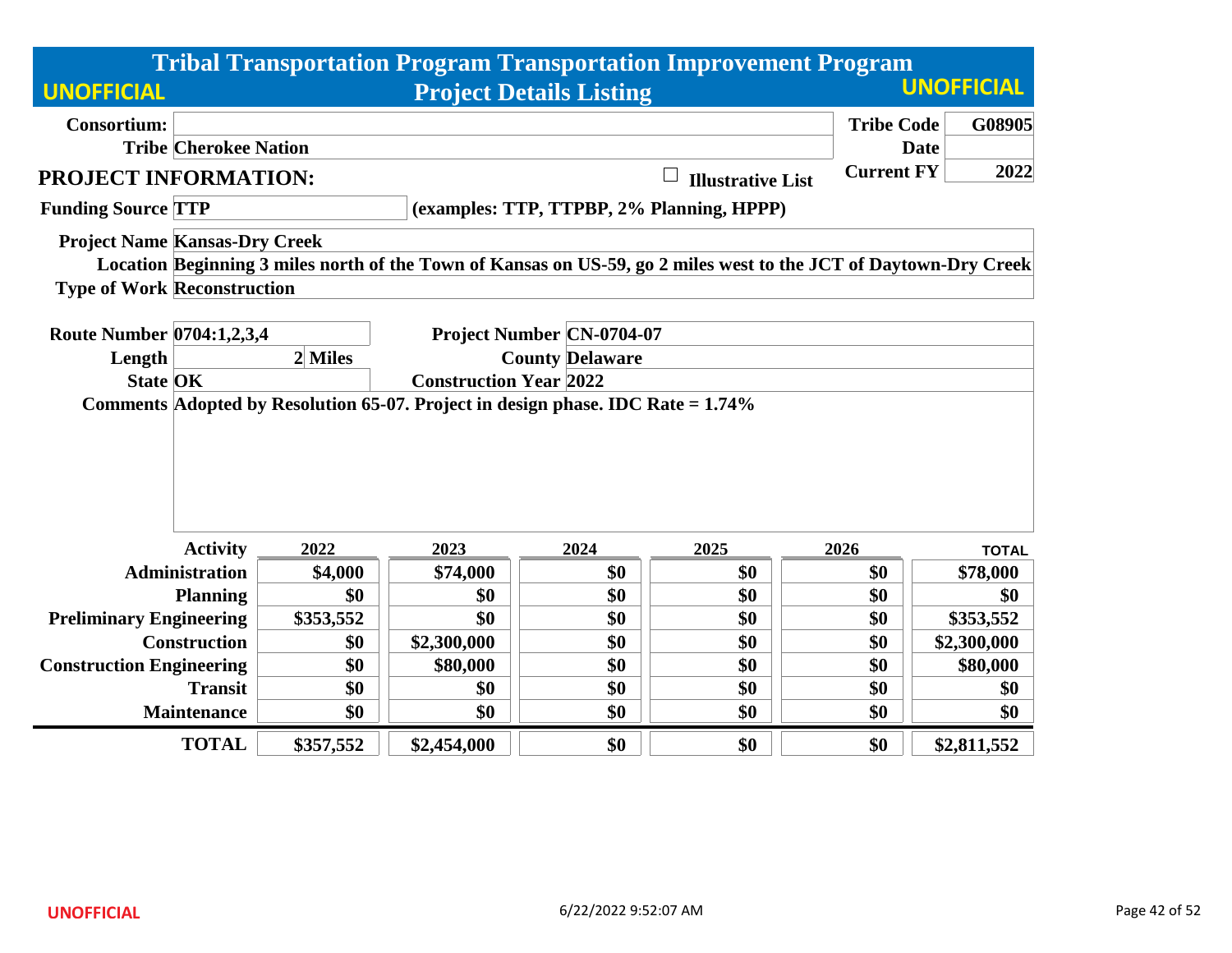|                                    |                               |                                                  |                                | <b>Tribal Transportation Program Transportation Improvement Program</b>                                      |                   |                   |  |  |
|------------------------------------|-------------------------------|--------------------------------------------------|--------------------------------|--------------------------------------------------------------------------------------------------------------|-------------------|-------------------|--|--|
| <b>UNOFFICIAL</b>                  |                               |                                                  | <b>Project Details Listing</b> |                                                                                                              |                   | <b>UNOFFICIAL</b> |  |  |
| <b>Consortium:</b>                 |                               |                                                  |                                |                                                                                                              | <b>Tribe Code</b> | G08905            |  |  |
| <b>Tribe Cherokee Nation</b>       |                               |                                                  |                                |                                                                                                              | <b>Date</b>       |                   |  |  |
| <b>PROJECT INFORMATION:</b>        |                               |                                                  |                                | <b>Illustrative List</b>                                                                                     | <b>Current FY</b> | 2022              |  |  |
| <b>Funding Source TTP</b>          |                               |                                                  |                                | (examples: TTP, TTPBP, 2% Planning, HPPP)                                                                    |                   |                   |  |  |
| <b>Project Name Bunch Road</b>     |                               |                                                  |                                |                                                                                                              |                   |                   |  |  |
|                                    |                               |                                                  |                                | Location From Bunch-Henderson Road about 0.6 miles north of the Adair/Sequoyah County line, go east 1.0 mile |                   |                   |  |  |
| <b>Type of Work Reconstruction</b> |                               |                                                  |                                |                                                                                                              |                   |                   |  |  |
| <b>Route Number 0852:1</b>         |                               |                                                  |                                |                                                                                                              |                   |                   |  |  |
| Length                             | 1 Miles                       | Project Number CN-0852-11<br><b>County Adair</b> |                                |                                                                                                              |                   |                   |  |  |
| <b>State OK</b>                    | <b>Construction Year 2024</b> |                                                  |                                |                                                                                                              |                   |                   |  |  |
| 1.74%                              |                               |                                                  |                                | portion of the existing roadway lies within railroad right-of-way. Project is in design phase. IDC Rate =    |                   |                   |  |  |
| <b>Activity</b>                    | 2022                          | 2023                                             | 2024                           | 2025                                                                                                         | 2026              | <b>TOTAL</b>      |  |  |
| <b>Administration</b>              | \$2,000                       | \$2,000                                          | \$44,000                       | \$0                                                                                                          | \$0               | \$48,000          |  |  |
| <b>Planning</b>                    | \$0                           | \$0                                              | \$0                            | \$0                                                                                                          | \$0               | \$0               |  |  |
| <b>Preliminary Engineering</b>     | \$177,364                     | \$177,365                                        | \$0                            | \$0                                                                                                          | \$0               | \$354,729         |  |  |
| <b>Construction</b>                | \$0                           | \$0                                              | \$1,000,000                    | \$0                                                                                                          | \$0               | \$1,000,000       |  |  |
| <b>Construction Engineering</b>    | \$0                           | \$0                                              | \$50,000                       | \$0                                                                                                          | \$0               | \$50,000          |  |  |
| <b>Transit</b>                     | \$0                           | \$0                                              | \$0                            | \$0                                                                                                          | \$0               | \$0               |  |  |
| <b>Maintenance</b>                 | \$0                           | \$0                                              | \$0                            | \$0                                                                                                          | \$0               | \$0               |  |  |
| <b>TOTAL</b>                       | \$179,364                     | \$179,365                                        | \$1,094,000                    | \$0                                                                                                          | \$0               | \$1,452,729       |  |  |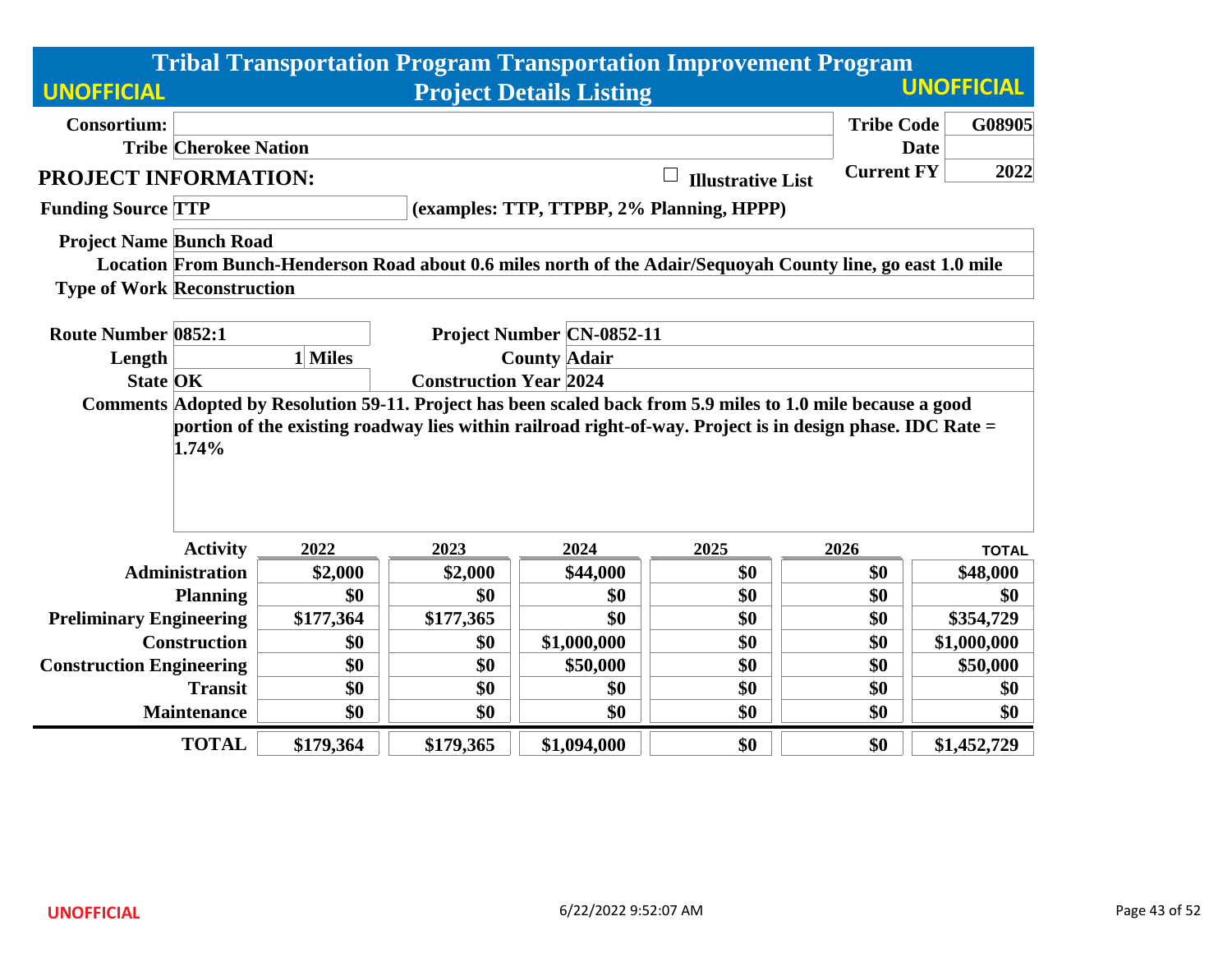|                                       |                                                                                                        |                                                  |                                                                           |                                | <b>Tribal Transportation Program Transportation Improvement Program</b>                         |                   |                   |  |  |  |
|---------------------------------------|--------------------------------------------------------------------------------------------------------|--------------------------------------------------|---------------------------------------------------------------------------|--------------------------------|-------------------------------------------------------------------------------------------------|-------------------|-------------------|--|--|--|
| <b>UNOFFICIAL</b>                     |                                                                                                        |                                                  |                                                                           | <b>Project Details Listing</b> |                                                                                                 |                   | <b>UNOFFICIAL</b> |  |  |  |
| <b>Consortium:</b>                    |                                                                                                        |                                                  |                                                                           |                                |                                                                                                 | <b>Tribe Code</b> | G08905            |  |  |  |
|                                       | <b>Tribe Cherokee Nation</b>                                                                           |                                                  |                                                                           |                                |                                                                                                 | <b>Date</b>       |                   |  |  |  |
| PROJECT INFORMATION:                  |                                                                                                        |                                                  |                                                                           |                                | <b>Illustrative List</b>                                                                        | <b>Current FY</b> | 2022              |  |  |  |
| <b>Funding Source TTP;TTP Bridge;</b> |                                                                                                        |                                                  |                                                                           |                                | (examples: TTP, TTPBP, 2% Planning, HPPP)                                                       |                   |                   |  |  |  |
|                                       |                                                                                                        | Project Name Rocky Mt. Schhool Loop Bridge (#36) |                                                                           |                                |                                                                                                 |                   |                   |  |  |  |
|                                       |                                                                                                        |                                                  | Location At the north end of the Rocky Mt. School Road over Smith Hollow. |                                |                                                                                                 |                   |                   |  |  |  |
|                                       | <b>Type of Work Reconstruction</b>                                                                     |                                                  |                                                                           |                                |                                                                                                 |                   |                   |  |  |  |
|                                       |                                                                                                        |                                                  |                                                                           |                                |                                                                                                 |                   |                   |  |  |  |
| <b>Route Number 0888:2</b>            |                                                                                                        | <b>Project Number CN-0888-09-BR</b>              |                                                                           |                                |                                                                                                 |                   |                   |  |  |  |
| Length                                |                                                                                                        | 0.007007 Miles                                   | <b>County Adair</b>                                                       |                                |                                                                                                 |                   |                   |  |  |  |
| <b>State OK</b>                       |                                                                                                        | <b>Construction Year 2022</b>                    |                                                                           |                                |                                                                                                 |                   |                   |  |  |  |
|                                       | Comments Adopted by Resolution 74-09 as a part of the Rocky Mt. School Loop Road Project. The proposed |                                                  |                                                                           |                                |                                                                                                 |                   |                   |  |  |  |
|                                       |                                                                                                        |                                                  |                                                                           |                                | construction funding sources are: \$902,184 in TTPBP and \$286,546 coming from the Nation's TTP |                   |                   |  |  |  |
|                                       |                                                                                                        |                                                  | allocation. Bridge Project is under construction. IDC Rate $= 1.74\%$     |                                |                                                                                                 |                   |                   |  |  |  |
|                                       |                                                                                                        |                                                  |                                                                           |                                |                                                                                                 |                   |                   |  |  |  |
|                                       |                                                                                                        |                                                  |                                                                           |                                |                                                                                                 |                   |                   |  |  |  |
|                                       |                                                                                                        |                                                  |                                                                           |                                |                                                                                                 |                   |                   |  |  |  |
|                                       | <b>Activity</b>                                                                                        | 2022                                             | 2023                                                                      | 2024                           | 2025                                                                                            | 2026              | <b>TOTAL</b>      |  |  |  |
|                                       | <b>Administration</b>                                                                                  | \$2,000                                          | \$1,000                                                                   | \$0                            | \$0                                                                                             | \$0               | \$3,000           |  |  |  |
|                                       | <b>Planning</b>                                                                                        | \$0                                              | \$0                                                                       | \$0                            | \$0                                                                                             | \$0               | \$0               |  |  |  |
| <b>Preliminary Engineering</b>        |                                                                                                        | \$0                                              | \$0                                                                       | \$0                            | \$0                                                                                             | \$0               | \$0               |  |  |  |
|                                       | <b>Construction</b>                                                                                    | \$187,553                                        | \$10,000                                                                  | \$0                            | \$0                                                                                             | \$0               | \$197,553         |  |  |  |
| <b>Construction Engineering</b>       |                                                                                                        | \$2,000                                          | \$1,000                                                                   | \$0                            | \$0                                                                                             | \$0               | \$3,000           |  |  |  |
|                                       | <b>Transit</b>                                                                                         | \$0                                              | \$0                                                                       | \$0                            | \$0                                                                                             | \$0               | \$0               |  |  |  |
|                                       | <b>Maintenance</b>                                                                                     | \$0                                              | \$0                                                                       | \$0                            | \$0                                                                                             | \$0               | \$0               |  |  |  |
|                                       | <b>TOTAL</b>                                                                                           | \$191,553                                        | \$12,000                                                                  | \$0                            | \$0                                                                                             | \$0               | \$203,553         |  |  |  |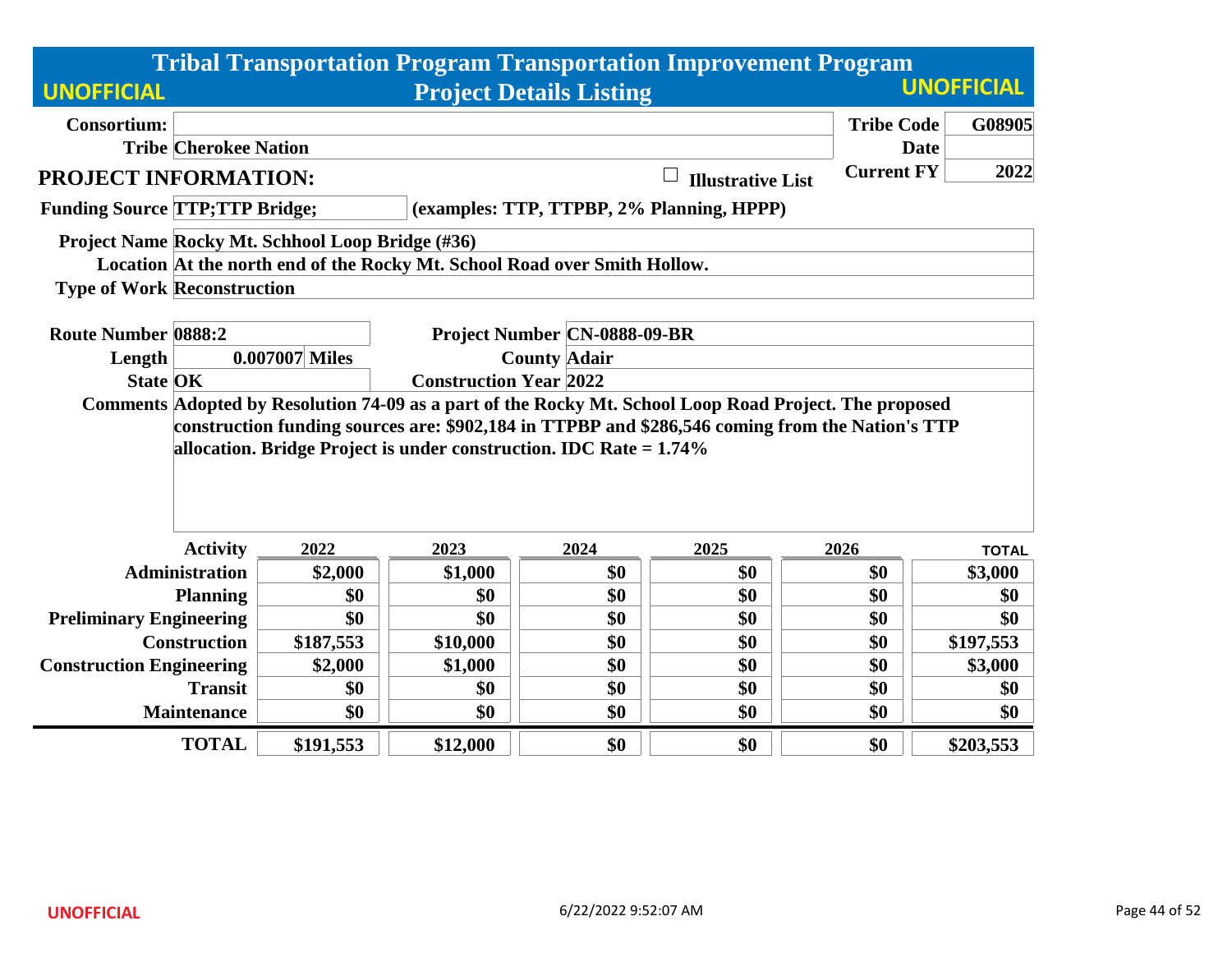|                                                                                                             |                               |                                                     |                                | <b>Tribal Transportation Program Transportation Improvement Program</b>                                        |                   |                   |  |
|-------------------------------------------------------------------------------------------------------------|-------------------------------|-----------------------------------------------------|--------------------------------|----------------------------------------------------------------------------------------------------------------|-------------------|-------------------|--|
| <b>UNOFFICIAL</b>                                                                                           |                               |                                                     | <b>Project Details Listing</b> |                                                                                                                |                   | <b>UNOFFICIAL</b> |  |
| <b>Consortium:</b>                                                                                          |                               |                                                     |                                |                                                                                                                | <b>Tribe Code</b> | G08905            |  |
| <b>Tribe Cherokee Nation</b>                                                                                |                               |                                                     |                                |                                                                                                                | <b>Date</b>       |                   |  |
| <b>PROJECT INFORMATION:</b>                                                                                 |                               |                                                     |                                | <b>Illustrative List</b>                                                                                       | <b>Current FY</b> | 2022              |  |
| <b>Funding Source TTP; State funds</b>                                                                      |                               |                                                     |                                | (examples: TTP, TTPBP, 2% Planning, HPPP)                                                                      |                   |                   |  |
| Project Name Bridge No. 56 and No. 57                                                                       |                               |                                                     |                                |                                                                                                                |                   |                   |  |
|                                                                                                             |                               |                                                     |                                | Location Approximately 0.4 and 1.4 miles east of the SH-20/SH-82 junction on EW-0470 Road over Wickliffe Creek |                   |                   |  |
| <b>Type of Work Reconstruction</b>                                                                          |                               |                                                     |                                |                                                                                                                |                   |                   |  |
| Route Number 0639:2&4                                                                                       |                               |                                                     | <b>Project Number JP 28555</b> |                                                                                                                |                   |                   |  |
| Length                                                                                                      | 0.008712 Miles                |                                                     | <b>County Mayes</b>            |                                                                                                                |                   |                   |  |
| <b>State OK</b>                                                                                             | <b>Construction Year 2022</b> |                                                     |                                |                                                                                                                |                   |                   |  |
| Comments Aproved by the Executive Branch on 2/17/22. Cooperative project with Mayes County. The PE has been |                               |                                                     |                                |                                                                                                                |                   |                   |  |
|                                                                                                             |                               |                                                     |                                | completed by Mayes County and ODOT with State appropriations. ODOT will let the project and                    |                   |                   |  |
|                                                                                                             |                               |                                                     |                                | administer the CE but Cherokee Nation will cover the cost of construction and CE using TTP funds and           |                   |                   |  |
|                                                                                                             |                               | possibly TTPBP funding if approved. IDC Rate $=0\%$ |                                |                                                                                                                |                   |                   |  |
|                                                                                                             |                               |                                                     |                                |                                                                                                                |                   |                   |  |
| <b>Activity</b>                                                                                             | 2022                          | 2023                                                | 2024                           | 2025                                                                                                           | 2026              | <b>TOTAL</b>      |  |
| <b>Administration</b>                                                                                       | \$0                           | \$0                                                 | \$0                            | \$0                                                                                                            | \$0               | \$0               |  |
| <b>Planning</b>                                                                                             | \$0                           | \$0                                                 | \$0                            | \$0                                                                                                            | \$0               | \$0               |  |
| <b>Preliminary Engineering</b>                                                                              | \$0                           | \$0                                                 | \$0                            | \$0                                                                                                            | \$0               | \$0               |  |
| <b>Construction</b>                                                                                         | \$1,078,293                   | \$1,078,292                                         | \$0                            | \$0                                                                                                            | \$0               | \$2,156,585       |  |
| <b>Construction Engineering</b>                                                                             | \$64,698                      | \$64,697                                            | \$0                            | \$0                                                                                                            | \$0               | \$129,395         |  |
| <b>Transit</b>                                                                                              | \$0                           | \$0                                                 | \$0                            | \$0                                                                                                            | \$0               | \$0               |  |
| <b>Maintenance</b>                                                                                          | \$0                           | \$0                                                 | \$0                            | \$0                                                                                                            | \$0               | \$0               |  |
| <b>TOTAL</b>                                                                                                | \$1,142,991                   | \$1,142,989                                         | \$0                            | \$0                                                                                                            | \$0               | \$2,285,980       |  |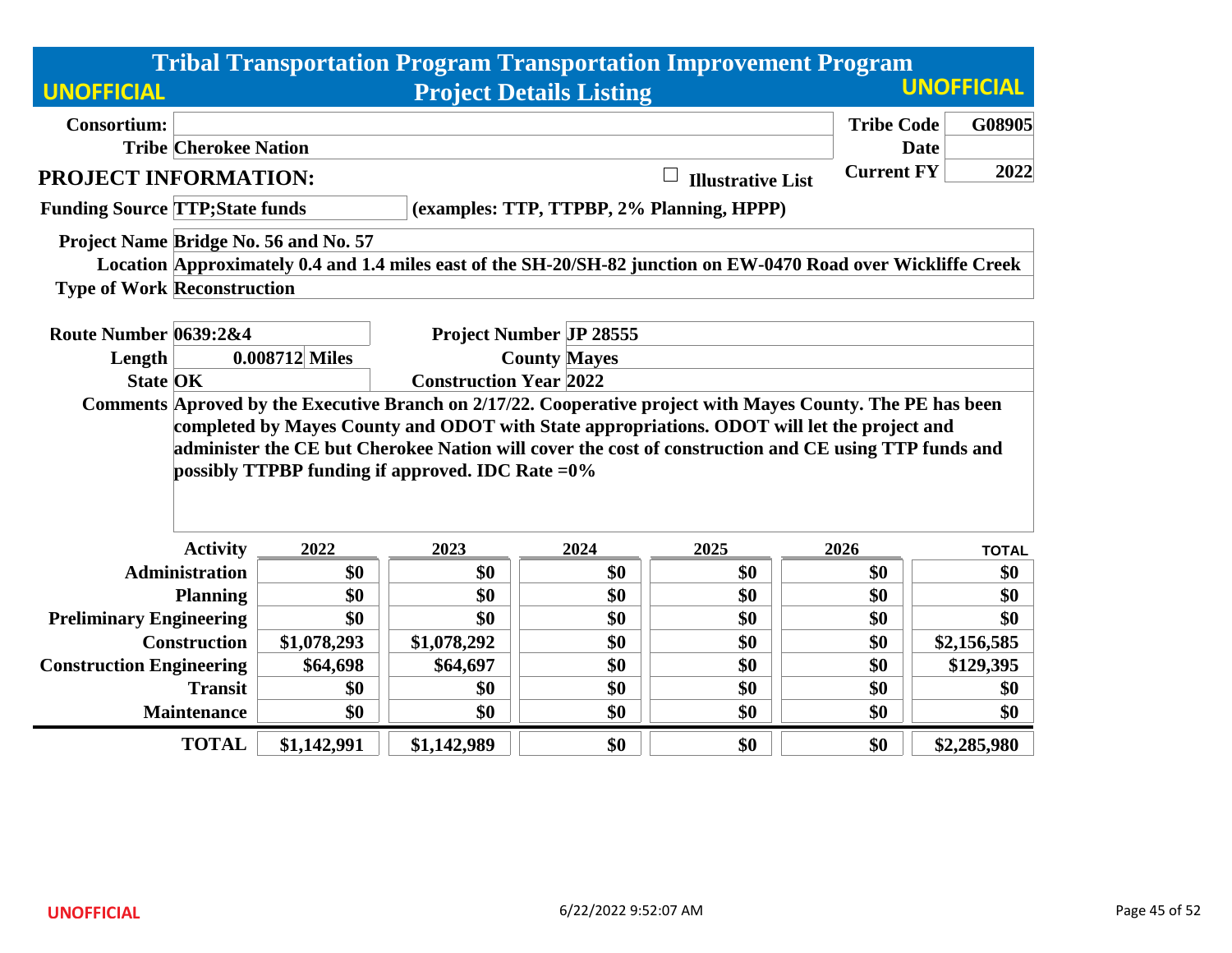|                                    |                              |                                                          |                               |                                 | <b>Tribal Transportation Program Transportation Improvement Program</b>                         |                   |                   |  |  |  |
|------------------------------------|------------------------------|----------------------------------------------------------|-------------------------------|---------------------------------|-------------------------------------------------------------------------------------------------|-------------------|-------------------|--|--|--|
| <b>UNOFFICIAL</b>                  |                              |                                                          |                               | <b>Project Details Listing</b>  |                                                                                                 |                   | <b>UNOFFICIAL</b> |  |  |  |
| <b>Consortium:</b>                 |                              |                                                          |                               |                                 |                                                                                                 | <b>Tribe Code</b> | G08905            |  |  |  |
|                                    | <b>Tribe Cherokee Nation</b> |                                                          |                               |                                 |                                                                                                 | <b>Date</b>       |                   |  |  |  |
| <b>PROJECT INFORMATION:</b>        |                              |                                                          |                               |                                 | $\Box$<br><b>Illustrative List</b>                                                              | <b>Current FY</b> | 2022              |  |  |  |
| <b>Funding Source TTP;</b>         |                              |                                                          |                               |                                 | (examples: TTP, TTPBP, 2% Planning, HPPP)                                                       |                   |                   |  |  |  |
|                                    |                              | Project Name Northeast Ft. Gibson and Extension Phase II |                               |                                 |                                                                                                 |                   |                   |  |  |  |
|                                    |                              |                                                          |                               |                                 | Location From the junction of 4-Mile Road and EW-0830 Road, proceed east 2.0 miles.             |                   |                   |  |  |  |
| <b>Type of Work Reconstruction</b> |                              |                                                          |                               |                                 |                                                                                                 |                   |                   |  |  |  |
|                                    |                              |                                                          |                               |                                 |                                                                                                 |                   |                   |  |  |  |
| Route Number 0932: 1, 2, and 3     |                              |                                                          |                               | Project Number CN-0932-06-2     |                                                                                                 |                   |                   |  |  |  |
| Length                             |                              | <b>2.002 Miles</b>                                       |                               | <b>County Cherokee/Muskogee</b> |                                                                                                 |                   |                   |  |  |  |
| <b>State OK</b>                    |                              |                                                          | <b>Construction Year 2021</b> |                                 |                                                                                                 |                   |                   |  |  |  |
|                                    |                              |                                                          |                               |                                 | Comments Adopted by resolutions 32-02 and 65-07. Project is under construction. IDC Rate =1.74% |                   |                   |  |  |  |
|                                    |                              |                                                          |                               |                                 |                                                                                                 |                   |                   |  |  |  |
|                                    |                              |                                                          |                               |                                 |                                                                                                 |                   |                   |  |  |  |
|                                    |                              |                                                          |                               |                                 |                                                                                                 |                   |                   |  |  |  |
|                                    |                              |                                                          |                               |                                 |                                                                                                 |                   |                   |  |  |  |
|                                    | <b>Activity</b>              | 2022                                                     | 2023                          | 2024                            | 2025                                                                                            | 2026              | <b>TOTAL</b>      |  |  |  |
|                                    | <b>Administration</b>        | \$48,000                                                 | \$5,000                       | \$0                             | \$0                                                                                             | \$0               | \$53,000          |  |  |  |
|                                    | <b>Planning</b>              | \$0                                                      | \$0                           | \$0                             | \$0                                                                                             | \$0               | \$0               |  |  |  |
| <b>Preliminary Engineering</b>     |                              | \$0                                                      | \$0                           | \$0                             | \$0                                                                                             | \$0               | \$0               |  |  |  |
|                                    | <b>Construction</b>          | \$2,755,664                                              | \$5,000                       | \$0                             | \$0                                                                                             | \$0               | \$2,760,664       |  |  |  |
| <b>Construction Engineering</b>    |                              | \$47,000                                                 | \$8,000                       | \$0                             | \$0                                                                                             | \$0               | \$55,000          |  |  |  |
|                                    | <b>Transit</b>               | \$0                                                      | \$0                           | \$0                             | \$0                                                                                             | \$0               | \$0               |  |  |  |
|                                    | <b>Maintenance</b>           | \$0                                                      | \$0                           | \$0                             | \$0                                                                                             | \$0               | \$0               |  |  |  |
|                                    | <b>TOTAL</b>                 | \$2,850,664                                              | \$18,000                      | \$0                             | \$0                                                                                             | \$0               | \$2,868,664       |  |  |  |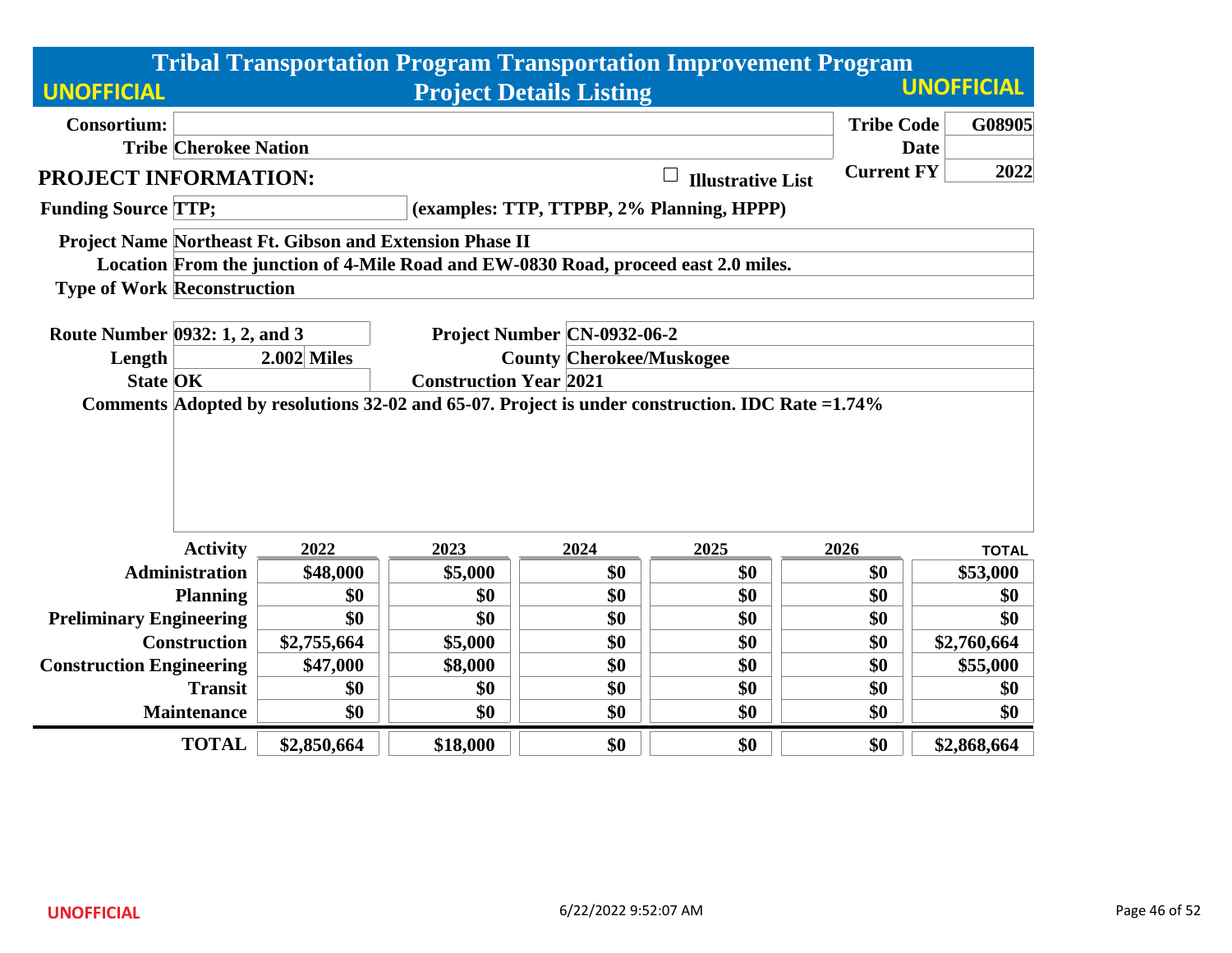|                                                                                                                                                                           |                                                     |                                                      |                             | <b>Tribal Transportation Program Transportation Improvement Program</b> |                   |              |  |  |
|---------------------------------------------------------------------------------------------------------------------------------------------------------------------------|-----------------------------------------------------|------------------------------------------------------|-----------------------------|-------------------------------------------------------------------------|-------------------|--------------|--|--|
| <b>UNOFFICIAL</b>                                                                                                                                                         | <b>UNOFFICIAL</b><br><b>Project Details Listing</b> |                                                      |                             |                                                                         |                   |              |  |  |
| <b>Consortium:</b>                                                                                                                                                        |                                                     |                                                      |                             |                                                                         | <b>Tribe Code</b> | G08905       |  |  |
| <b>Tribe Cherokee Nation</b>                                                                                                                                              |                                                     |                                                      |                             |                                                                         |                   | <b>Date</b>  |  |  |
| PROJECT INFORMATION:                                                                                                                                                      |                                                     |                                                      |                             | $\blacktriangledown$<br><b>Illustrative List</b>                        | <b>Current FY</b> | 2022         |  |  |
| <b>Funding Source TTP Bridge; County Funds</b>                                                                                                                            |                                                     |                                                      |                             | (examples: TTP, TTPBP, 2% Planning, HPPP)                               |                   |              |  |  |
| <b>Project Name Bridge No. 249</b>                                                                                                                                        |                                                     |                                                      |                             |                                                                         |                   |              |  |  |
| Location From 1.6 miles north of Collinsville on N. 137th E. Ave. over Horsepen Creek                                                                                     |                                                     |                                                      |                             |                                                                         |                   |              |  |  |
| <b>Type of Work Reconstruction</b>                                                                                                                                        |                                                     |                                                      |                             |                                                                         |                   |              |  |  |
| <b>Route Number 1101:4</b>                                                                                                                                                |                                                     |                                                      | Project Number JP-33566(04) |                                                                         |                   |              |  |  |
| Length                                                                                                                                                                    | $0.05$ Miles                                        |                                                      |                             |                                                                         |                   |              |  |  |
| <b>State OK</b>                                                                                                                                                           |                                                     | <b>County Tulsa</b><br><b>Construction Year 2022</b> |                             |                                                                         |                   |              |  |  |
| construction costs over the TTPBP \$1-million-dollar cap. Total estimate is \$1,934,369.00. Project is under<br>construction with ODOT performing the CE. IDC Rate $=0\%$ |                                                     |                                                      |                             |                                                                         |                   |              |  |  |
| <b>Activity</b>                                                                                                                                                           | 2022                                                | 2023                                                 | 2024                        | 2025                                                                    | 2026              | <b>TOTAL</b> |  |  |
| <b>Administration</b>                                                                                                                                                     | \$0                                                 | \$0                                                  | \$0                         | \$0                                                                     | \$0               | \$0          |  |  |
| <b>Planning</b>                                                                                                                                                           | \$0                                                 | \$0                                                  | \$0                         | \$0                                                                     | \$0               | \$0          |  |  |
| <b>Preliminary Engineering</b>                                                                                                                                            | \$0                                                 | \$0                                                  | \$0                         | \$0                                                                     | \$0               | \$0          |  |  |
| <b>Construction</b>                                                                                                                                                       | \$1,929,369                                         | \$5,000                                              | \$0                         | \$0                                                                     | \$0               | \$1,934,369  |  |  |
| <b>Construction Engineering</b>                                                                                                                                           | \$115,062                                           | \$1,000                                              | \$0                         | \$0                                                                     | \$0               | \$116,062    |  |  |
| <b>Transit</b>                                                                                                                                                            | \$0                                                 | \$0                                                  | \$0                         | \$0                                                                     | \$0               | \$0          |  |  |
| <b>Maintenance</b>                                                                                                                                                        | \$0                                                 | \$0                                                  | \$0                         | \$0                                                                     | \$0               | \$0          |  |  |
| <b>TOTAL</b>                                                                                                                                                              | \$2,044,431                                         | \$6,000                                              | \$0                         | \$0                                                                     | \$0               | \$2,050,431  |  |  |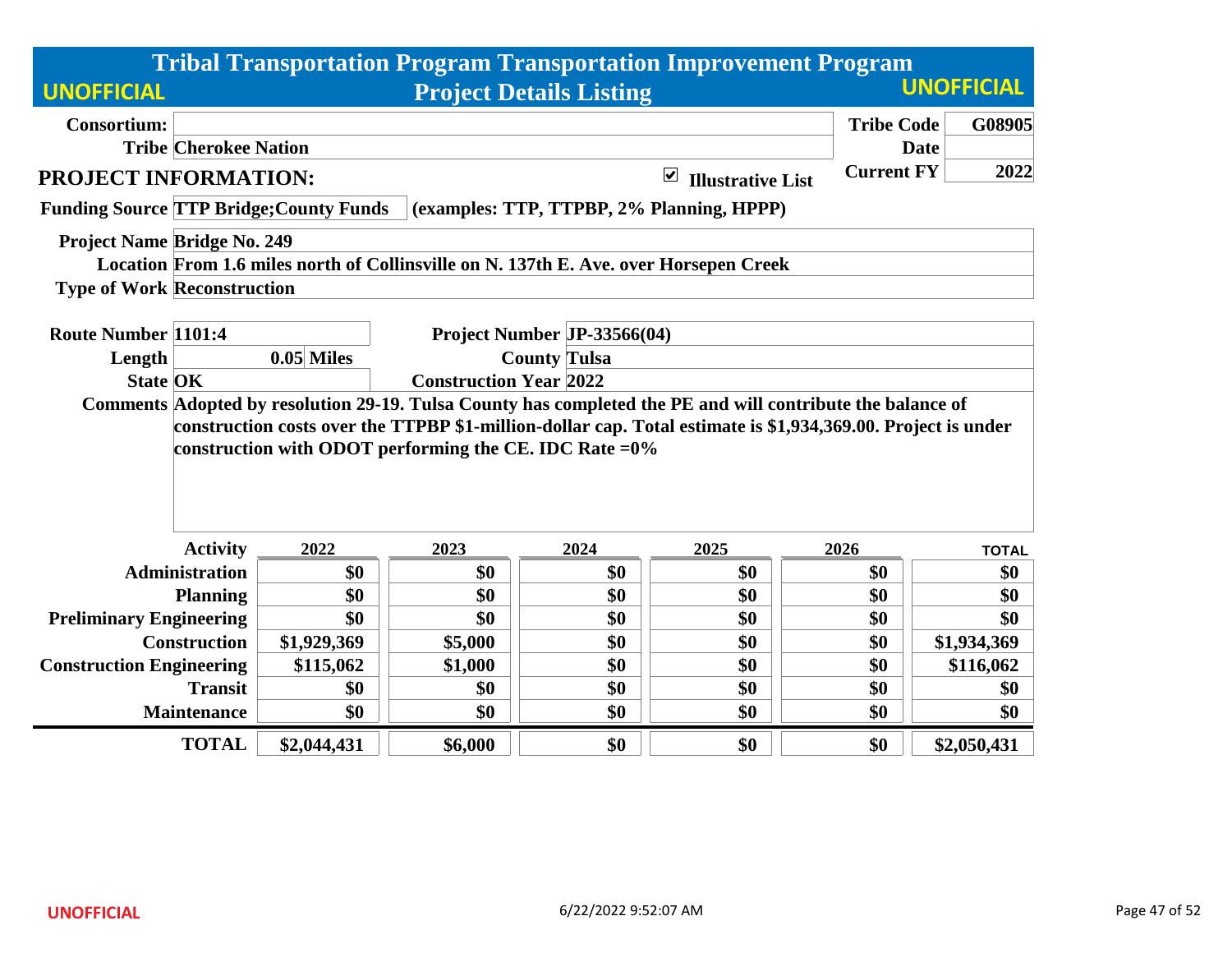|                                    |                              |              |                                                                    |                   | <b>Tribal Transportation Program Transportation Improvement Program</b>          |                   |              |
|------------------------------------|------------------------------|--------------|--------------------------------------------------------------------|-------------------|----------------------------------------------------------------------------------|-------------------|--------------|
| <b>UNOFFICIAL</b>                  |                              |              |                                                                    | <b>UNOFFICIAL</b> |                                                                                  |                   |              |
| <b>Consortium:</b>                 |                              |              |                                                                    |                   |                                                                                  | <b>Tribe Code</b> | G08905       |
|                                    | <b>Tribe Cherokee Nation</b> |              |                                                                    |                   |                                                                                  | <b>Date</b>       |              |
| <b>PROJECT INFORMATION:</b>        |                              |              |                                                                    |                   | <b>Illustrative List</b>                                                         | <b>Current FY</b> | 2022         |
|                                    |                              |              |                                                                    |                   | Funding Source FHWA TTP Administrative (examples: TTP, TTPBP, 2% Planning, HPPP) |                   |              |
|                                    |                              |              | <b>Project Name Project Related Administrative Expenses (PRAE)</b> |                   |                                                                                  |                   |              |
| <b>Location N/A</b>                |                              |              |                                                                    |                   |                                                                                  |                   |              |
| <b>Type of Work Administration</b> |                              |              |                                                                    |                   |                                                                                  |                   |              |
| <b>Route Number N/A</b>            |                              |              | <b>Project Number N/A</b>                                          |                   |                                                                                  |                   |              |
| Length                             |                              | <b>Miles</b> |                                                                    | <b>County N/A</b> |                                                                                  |                   |              |
| <b>State OK</b>                    |                              |              | <b>Construction Year N/A</b>                                       |                   |                                                                                  |                   |              |
|                                    |                              |              |                                                                    |                   |                                                                                  |                   |              |
|                                    | <b>Activity</b>              | 2022         | 2023                                                               | 2024              | 2025                                                                             | 2026              | <b>TOTAL</b> |
|                                    | <b>Administration</b>        | \$147,347    | \$52,552                                                           | \$52,552          | \$52,552                                                                         | \$52,552          | \$357,555    |
|                                    | <b>Planning</b>              | \$0          | \$0                                                                | \$0               | \$0                                                                              | \$0               | \$0          |
| <b>Preliminary Engineering</b>     |                              | \$0          | \$0                                                                | \$0               | \$0                                                                              | \$0               | \$0          |
|                                    | <b>Construction</b>          | \$0          | \$0                                                                | \$0               | \$0                                                                              | \$0               | \$0          |
| <b>Construction Engineering</b>    |                              | \$0          | \$0                                                                | \$0               | \$0                                                                              | \$0               | \$0          |
|                                    | <b>Transit</b>               | \$0          | \$0                                                                | \$0               | \$0                                                                              | \$0               | \$0          |
|                                    | <b>Maintenance</b>           | \$0          | \$0                                                                | \$0               | \$0                                                                              | \$0               | \$0          |
|                                    | <b>TOTAL</b>                 | \$147,347    | \$52,552                                                           | \$52,552          | \$52,552                                                                         | \$52,552          | \$357,555    |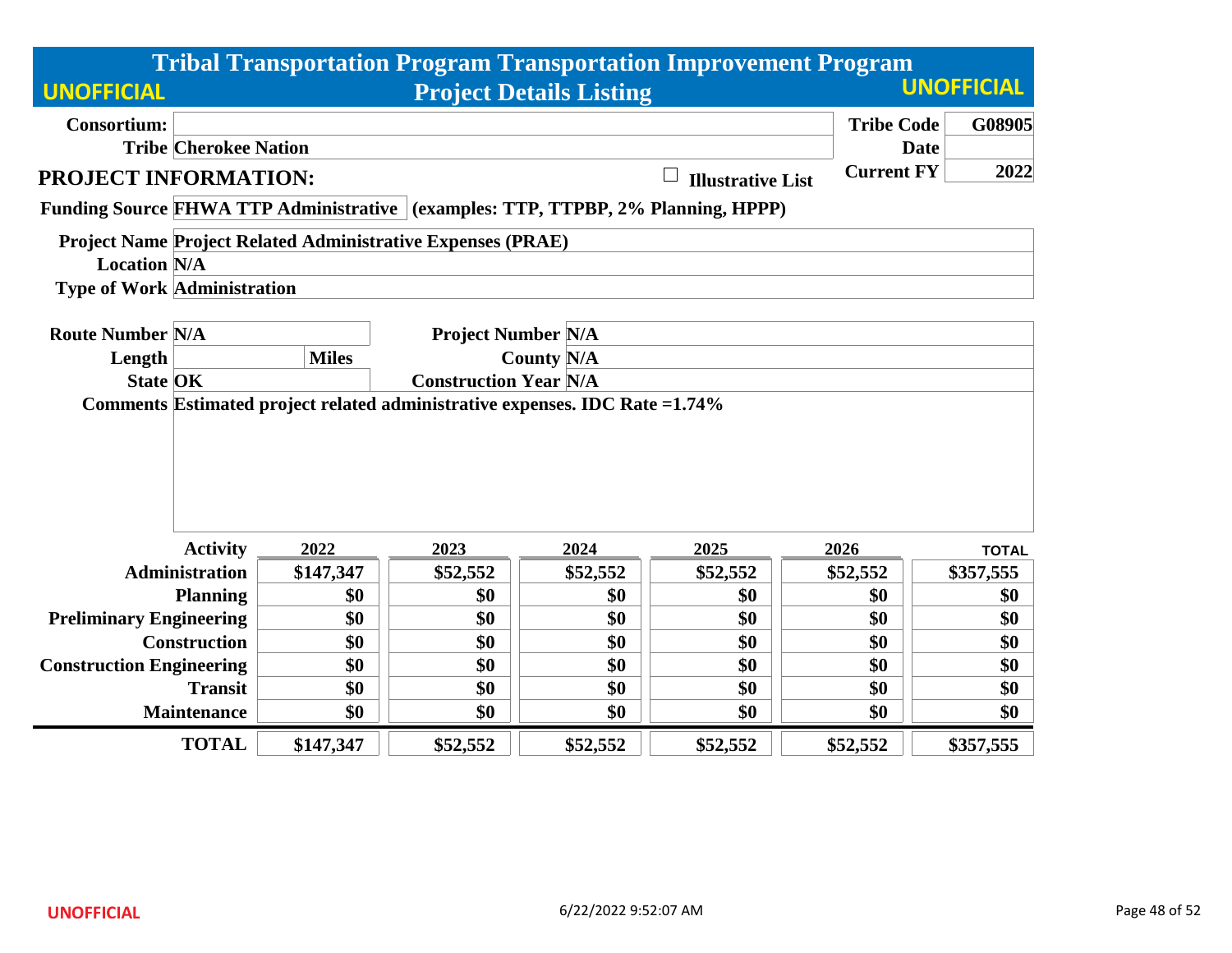|                                 |                                           |           |                                           |                                       | <b>Tribal Transportation Program Transportation Improvement Program</b>                                             |                   | <b>UNOFFICIAL</b> |  |  |
|---------------------------------|-------------------------------------------|-----------|-------------------------------------------|---------------------------------------|---------------------------------------------------------------------------------------------------------------------|-------------------|-------------------|--|--|
| <b>UNOFFICIAL</b>               |                                           |           |                                           | <b>Project Details Listing</b>        |                                                                                                                     |                   |                   |  |  |
| <b>Consortium:</b>              |                                           |           |                                           |                                       |                                                                                                                     | <b>Tribe Code</b> | G08905            |  |  |
|                                 | <b>Tribe Cherokee Nation</b>              |           |                                           |                                       |                                                                                                                     |                   | <b>Date</b>       |  |  |
| PROJECT INFORMATION:            |                                           |           |                                           |                                       | $\blacktriangledown$<br><b>Illustrative List</b>                                                                    | <b>Current FY</b> | 2022              |  |  |
| <b>Funding Source TTP</b>       |                                           |           | (examples: TTP, TTPBP, 2% Planning, HPPP) |                                       |                                                                                                                     |                   |                   |  |  |
|                                 | Project Name Sequoyah West I and II Roads |           |                                           |                                       |                                                                                                                     |                   |                   |  |  |
|                                 |                                           |           |                                           |                                       | Location From SH-66, proceed 6.3 miles east on EW-0430 Road to the Rogers/Mayes County Line.                        |                   |                   |  |  |
|                                 | <b>Type of Work Reconstruction</b>        |           |                                           |                                       |                                                                                                                     |                   |                   |  |  |
|                                 |                                           |           |                                           |                                       |                                                                                                                     |                   |                   |  |  |
|                                 | Route Number 0503:5,6,7/0504:1,2,3        |           |                                           | <b>Project Number CN-0503/0504-13</b> |                                                                                                                     |                   |                   |  |  |
| Length                          |                                           | 6.3 Miles |                                           | <b>County Rogers</b>                  |                                                                                                                     |                   |                   |  |  |
| <b>State OK</b>                 |                                           |           | <b>Construction Year 2028</b>             |                                       | Comments Adopted by Resolution 56-13. PE scheduled to begin in 2026. Total planning estimate is \$7,800,000.00. IDC |                   |                   |  |  |
|                                 | Rate $=0\%$                               |           |                                           |                                       |                                                                                                                     |                   |                   |  |  |
|                                 | <b>Activity</b>                           | 2022      | 2023                                      | 2024                                  | 2025                                                                                                                | 2026              | <b>TOTAL</b>      |  |  |
|                                 | <b>Administration</b>                     | \$0       | \$0                                       | \$0                                   | \$0                                                                                                                 | \$0               | \$0               |  |  |
|                                 | <b>Planning</b>                           | \$0       | \$0                                       | \$0                                   | \$0                                                                                                                 | \$1,000           | \$1,000           |  |  |
| <b>Preliminary Engineering</b>  |                                           | \$0       | \$0                                       | \$0                                   | \$0                                                                                                                 | \$5,000           | \$5,000           |  |  |
|                                 | <b>Construction</b>                       | \$0       | \$0                                       | \$0                                   | \$0                                                                                                                 | \$0               | \$0               |  |  |
| <b>Construction Engineering</b> |                                           | \$0       | \$0                                       | \$0                                   | \$0                                                                                                                 | \$0               | \$0               |  |  |
|                                 | <b>Transit</b>                            | \$0       | \$0                                       | \$0                                   | \$0                                                                                                                 | \$0               | \$0               |  |  |
|                                 | <b>Maintenance</b>                        | \$0       | \$0                                       | \$0                                   | \$0                                                                                                                 | \$0               | \$0               |  |  |
|                                 | <b>TOTAL</b>                              | \$0       | \$0                                       | \$0                                   | \$0                                                                                                                 | \$6,000           | \$6,000           |  |  |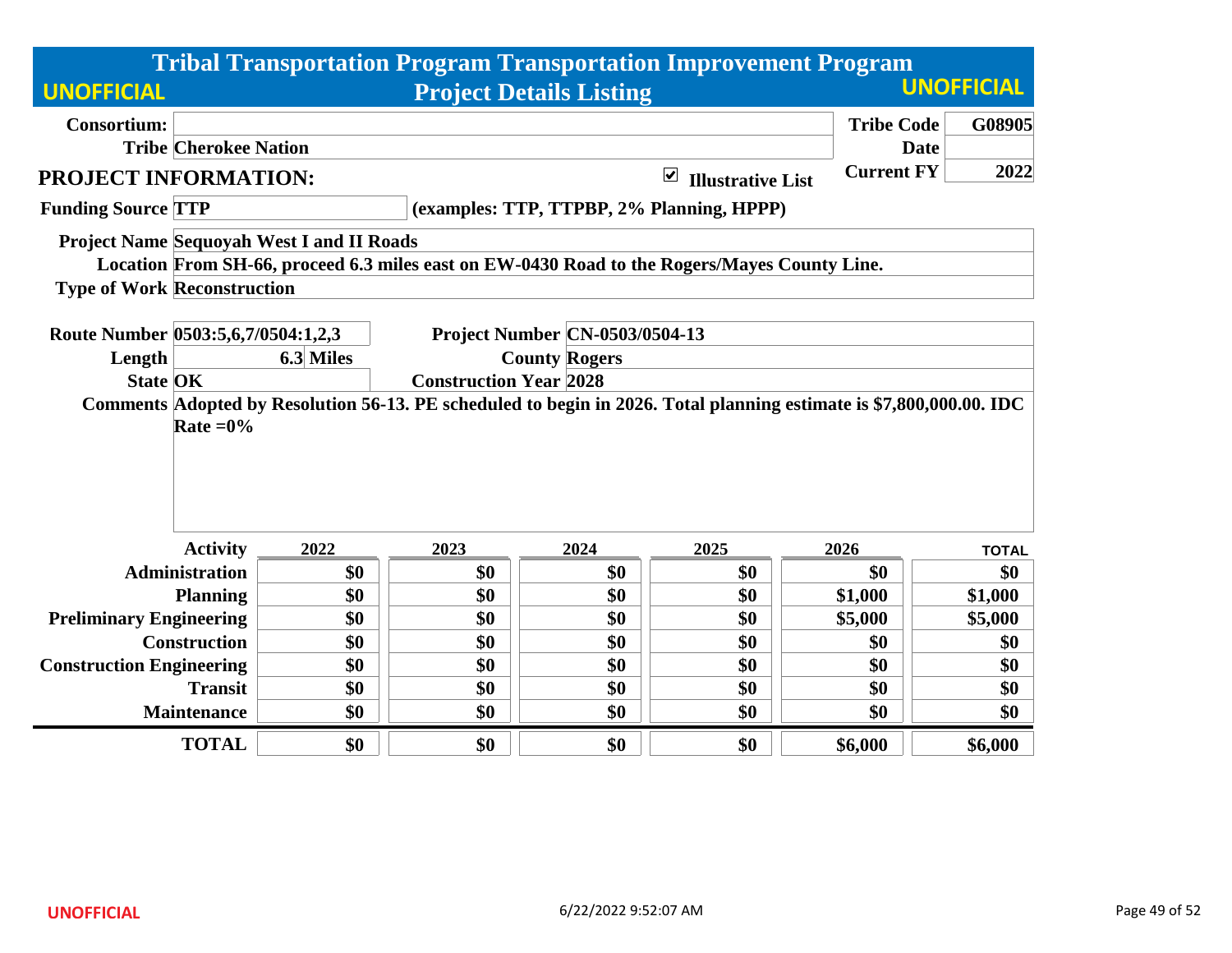|                                                   |              | <b>Tribal Transportation Program Transportation Improvement Program</b> |                                           |             |                   |                     |  |  |  |
|---------------------------------------------------|--------------|-------------------------------------------------------------------------|-------------------------------------------|-------------|-------------------|---------------------|--|--|--|
| <b>UNOFFICIAL</b>                                 |              | <b>UNOFFICIAL</b><br><b>Project Details Listing</b>                     |                                           |             |                   |                     |  |  |  |
| <b>Consortium:</b>                                |              |                                                                         |                                           |             | <b>Tribe Code</b> | G08905              |  |  |  |
| <b>Tribe Cherokee Nation</b>                      |              |                                                                         |                                           |             |                   | <b>Date</b>         |  |  |  |
| PROJECT INFORMATION:                              |              | <b>Current FY</b><br><b>Illustrative List</b>                           |                                           |             |                   |                     |  |  |  |
| <b>Funding Source TTP 2% Planning;</b>            |              |                                                                         | (examples: TTP, TTPBP, 2% Planning, HPPP) |             |                   |                     |  |  |  |
| <b>Project Name Transportation Planning</b>       |              |                                                                         |                                           |             |                   |                     |  |  |  |
| <b>Location N/A</b>                               |              |                                                                         |                                           |             |                   |                     |  |  |  |
| <b>Type of Work Planning</b>                      |              |                                                                         |                                           |             |                   |                     |  |  |  |
|                                                   |              |                                                                         |                                           |             |                   |                     |  |  |  |
| <b>Route Number N/A</b>                           | <b>Miles</b> | <b>Project Number N/A</b>                                               |                                           |             |                   |                     |  |  |  |
| Length                                            |              |                                                                         | <b>County N/A</b>                         |             |                   |                     |  |  |  |
| <b>State OK</b><br>Comments IDC Rate $= 0.5188\%$ |              | <b>Construction Year N/A</b>                                            |                                           |             |                   |                     |  |  |  |
|                                                   |              |                                                                         |                                           |             |                   |                     |  |  |  |
|                                                   |              |                                                                         |                                           |             |                   |                     |  |  |  |
|                                                   |              |                                                                         |                                           |             |                   |                     |  |  |  |
|                                                   |              |                                                                         |                                           |             |                   |                     |  |  |  |
|                                                   |              |                                                                         |                                           |             |                   |                     |  |  |  |
| <b>Activity</b><br><b>Administration</b>          | 2022<br>\$0  | 2023<br>\$0                                                             | 2024<br>\$0                               | 2025<br>\$0 | 2026              | <b>TOTAL</b><br>\$0 |  |  |  |
| <b>Planning</b>                                   | \$625,637    | \$625,637                                                               | \$625,637                                 | \$625,637   | \$0<br>\$625,637  | \$3,128,185         |  |  |  |
| <b>Preliminary Engineering</b>                    | \$0          | \$0                                                                     | \$0                                       | \$0         | \$0               | \$0                 |  |  |  |
| <b>Construction</b>                               | \$0          | \$0                                                                     | \$0                                       | \$0         | \$0               | \$0                 |  |  |  |
| <b>Construction Engineering</b>                   | \$0          | \$0                                                                     | \$0                                       | \$0         | \$0               | \$0                 |  |  |  |
| <b>Transit</b>                                    | \$0          | \$0                                                                     | \$0                                       | \$0         | \$0               | \$0                 |  |  |  |
| <b>Maintenance</b>                                | \$0          | \$0                                                                     | \$0                                       | \$0         | \$0               | \$0                 |  |  |  |
|                                                   |              |                                                                         |                                           |             |                   |                     |  |  |  |
| <b>TOTAL</b>                                      | \$625,637    | \$625,637                                                               | \$625,637                                 | \$625,637   | \$625,637         | \$3,128,185         |  |  |  |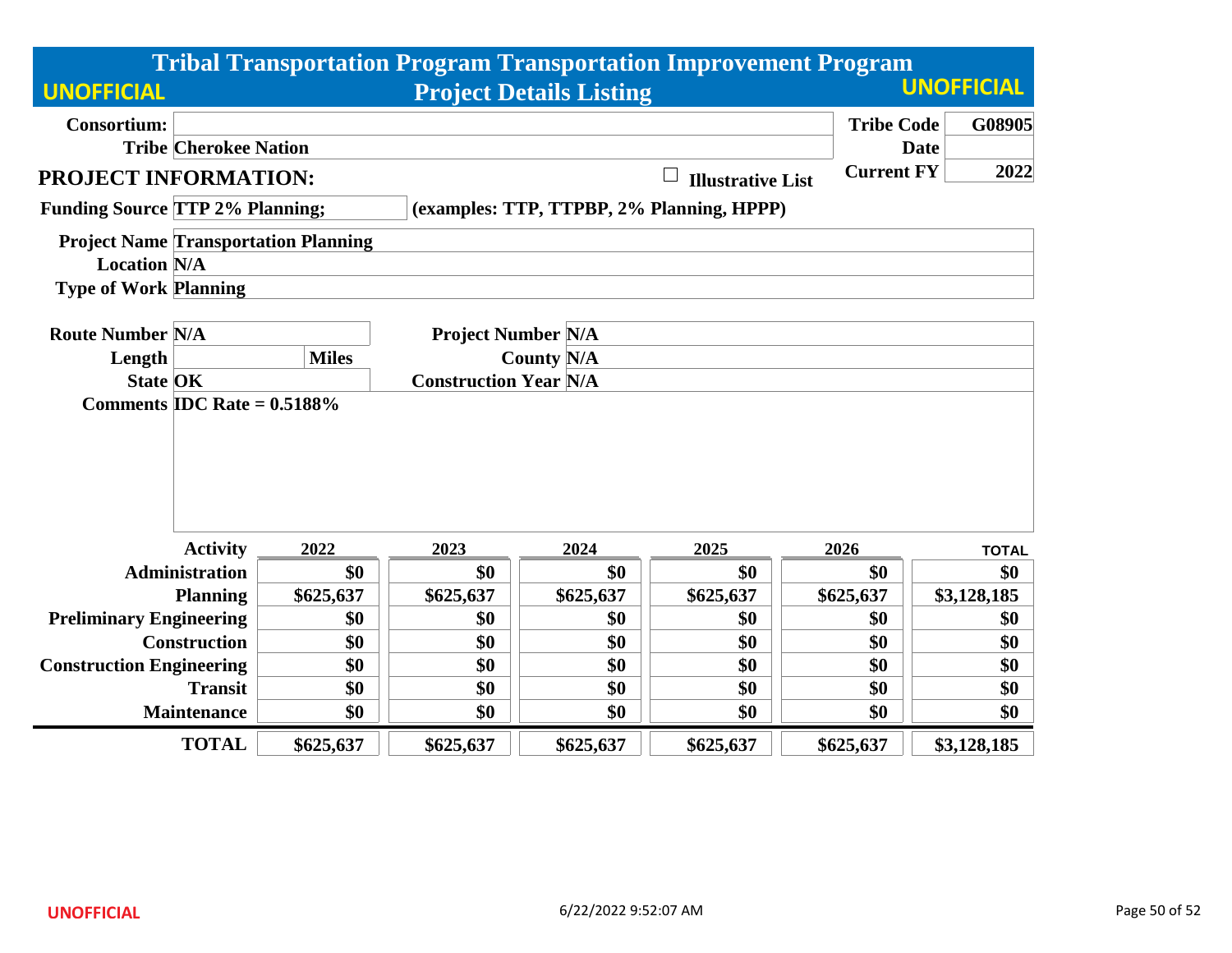|                                         |                              |              |                                                                      |                                  | <b>Tribal Transportation Program Transportation Improvement Program</b>             |                   |              |  |  |
|-----------------------------------------|------------------------------|--------------|----------------------------------------------------------------------|----------------------------------|-------------------------------------------------------------------------------------|-------------------|--------------|--|--|
| <b>UNOFFICIAL</b>                       |                              |              | <b>UNOFFICIAL</b><br><b>Project Details Listing</b>                  |                                  |                                                                                     |                   |              |  |  |
| <b>Consortium:</b>                      |                              |              |                                                                      |                                  |                                                                                     | <b>Tribe Code</b> | G08905       |  |  |
|                                         | <b>Tribe Cherokee Nation</b> |              |                                                                      |                                  |                                                                                     |                   | <b>Date</b>  |  |  |
| PROJECT INFORMATION:                    |                              |              |                                                                      |                                  | <b>Illustrative List</b>                                                            | <b>Current FY</b> | 2022         |  |  |
| <b>Funding Source TTP</b>               |                              |              | (examples: TTP, TTPBP, 2% Planning, HPPP)                            |                                  |                                                                                     |                   |              |  |  |
| <b>Project Name Routine Maintenance</b> |                              |              |                                                                      |                                  |                                                                                     |                   |              |  |  |
|                                         |                              |              | <b>Location 14 County Jurisdictional Area of the Cherokee Nation</b> |                                  |                                                                                     |                   |              |  |  |
| <b>Type of Work Maintenance</b>         |                              |              |                                                                      |                                  |                                                                                     |                   |              |  |  |
| <b>Route Number N/A</b>                 |                              |              |                                                                      | <b>Project Number CN-Main-15</b> |                                                                                     |                   |              |  |  |
| Length                                  |                              | <b>Miles</b> |                                                                      | <b>County Cherokee Nation</b>    |                                                                                     |                   |              |  |  |
| <b>State OK</b>                         |                              |              | <b>Construction Year N/A</b>                                         |                                  |                                                                                     |                   |              |  |  |
|                                         |                              |              |                                                                      |                                  | Comments Routine maintenance on Cherokee Nation's TTFI Inventory. IDC Rate = 2.182% |                   |              |  |  |
|                                         |                              |              |                                                                      |                                  |                                                                                     |                   |              |  |  |
|                                         |                              |              |                                                                      |                                  |                                                                                     |                   |              |  |  |
|                                         |                              |              |                                                                      |                                  |                                                                                     |                   |              |  |  |
|                                         |                              |              |                                                                      |                                  |                                                                                     |                   |              |  |  |
|                                         |                              |              |                                                                      |                                  |                                                                                     |                   |              |  |  |
|                                         | <b>Activity</b>              | 2022         | 2023                                                                 | 2024                             | 2025                                                                                | 2026              | <b>TOTAL</b> |  |  |
|                                         | <b>Administration</b>        | \$0          | \$0                                                                  | \$0                              | \$0                                                                                 | \$0               | \$0          |  |  |
|                                         | <b>Planning</b>              | \$0          | \$0                                                                  | \$0                              | \$0                                                                                 | \$0               | \$0          |  |  |
| <b>Preliminary Engineering</b>          |                              | \$0          | \$0                                                                  | \$0                              | \$0                                                                                 | \$0               | \$0          |  |  |
|                                         | <b>Construction</b>          | \$0          | \$0                                                                  | \$0                              | \$0                                                                                 | \$0               | \$0          |  |  |
| <b>Construction Engineering</b>         |                              | \$0          | \$0                                                                  | \$0                              | \$0                                                                                 | \$0               | \$0          |  |  |
|                                         | <b>Transit</b>               | \$0          | \$0                                                                  | \$0                              | \$0                                                                                 | \$0               | \$0          |  |  |
|                                         | <b>Maintenance</b>           | \$13,528     | \$10,000                                                             | \$10,000                         | \$10,000                                                                            | \$10,000          | \$53,528     |  |  |
|                                         | <b>TOTAL</b>                 | \$13,528     | \$10,000                                                             | \$10,000                         | \$10,000                                                                            | \$10,000          | \$53,528     |  |  |